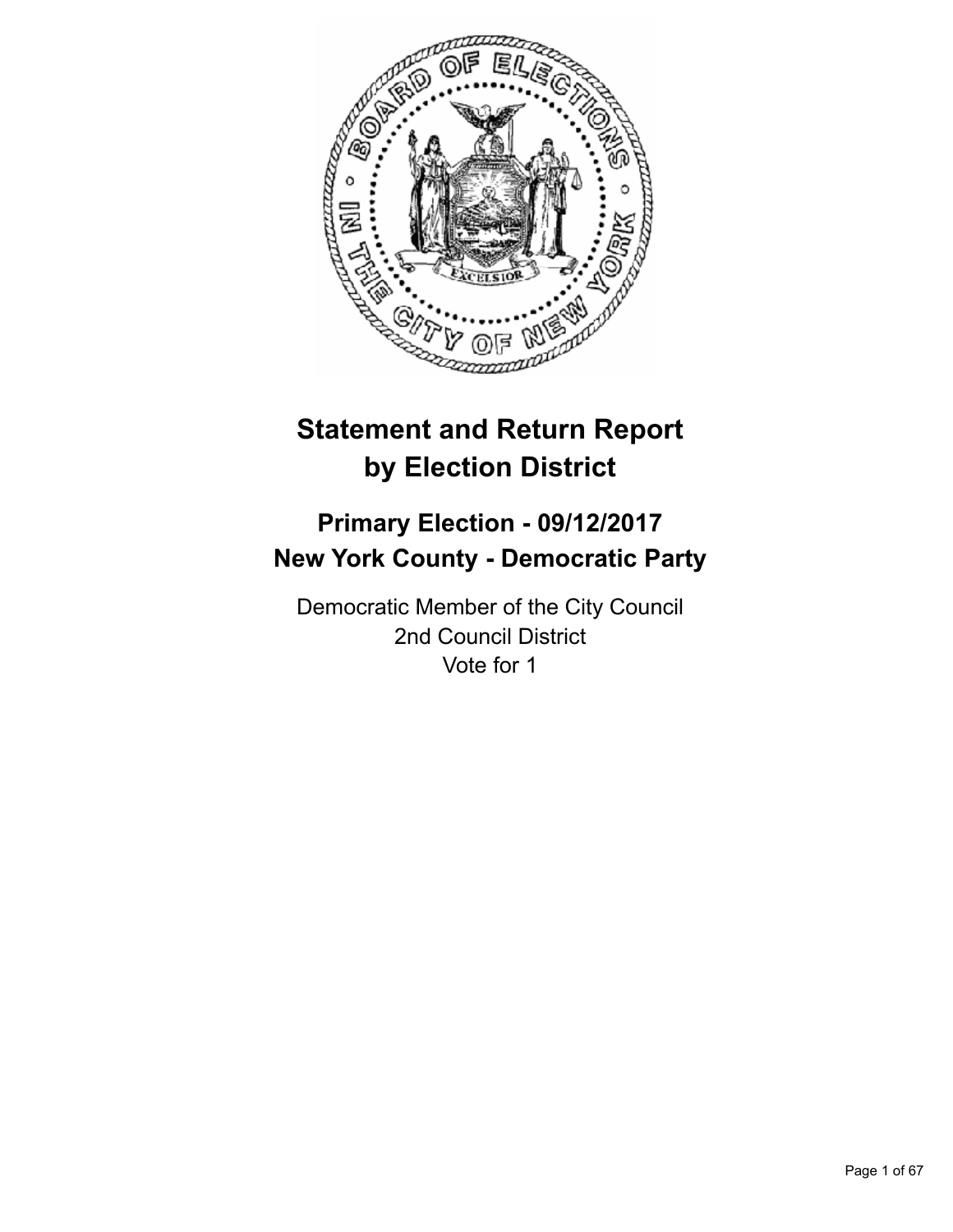

| PUBLIC COUNTER                                           | 145 |
|----------------------------------------------------------|-----|
| <b>MANUALLY COUNTED EMERGENCY</b>                        | 0   |
| ABSENTEE / MILITARY                                      | 1   |
| <b>AFFIDAVIT</b>                                         | 1   |
| <b>Total Ballots</b>                                     | 147 |
| Less - Inapplicable Federal/Special Presidential Ballots | 0   |
| <b>Total Applicable Ballots</b>                          | 147 |
| <b>JASMIN SANCHEZ</b>                                    | 18  |
| RONNIE SUNG CHO                                          | 8   |
| <b>ERIN HUSSEIN</b>                                      | 4   |
| <b>MARY SILVER</b>                                       | 4   |
| <b>CARLINA RIVERA</b>                                    | 96  |
| JORGE L. VASQUEZ                                         | 6   |
| AARON FOLTENAVER (WRITE-IN)                              | 1   |
| CHRISTOPHER MARTE (WRITE-IN)                             | 1   |
| UNATTRIBUTABLE WRITE-IN (WRITE-IN)                       | 1   |
| <b>Total Votes</b>                                       | 139 |
| Unrecorded                                               | 8   |

| PUBLIC COUNTER                                           | 283 |
|----------------------------------------------------------|-----|
| <b>MANUALLY COUNTED EMERGENCY</b>                        | 0   |
| <b>ABSENTEE / MILITARY</b>                               | 7   |
| <b>AFFIDAVIT</b>                                         | 3   |
| <b>Total Ballots</b>                                     | 293 |
| Less - Inapplicable Federal/Special Presidential Ballots | 0   |
| <b>Total Applicable Ballots</b>                          | 293 |
| <b>JASMIN SANCHEZ</b>                                    | 13  |
| RONNIE SUNG CHO                                          | 13  |
| <b>ERIN HUSSEIN</b>                                      | 9   |
| <b>MARY SILVER</b>                                       | 40  |
| <b>CARLINA RIVERA</b>                                    | 161 |
| JORGE L. VASQUEZ                                         | 14  |
| CHRISTOPHER MARTE (WRITE-IN)                             | 1   |
| MARGARET S. CHIN (WRITE-IN)                              | 1   |
| MARK BELLO (WRITE-IN)                                    | 1   |
| ROBERT E. CRUZ (WRITE-IN)                                | 1   |
| YOSEF MENDALSBERG (WRITE-IN)                             | 1   |
| <b>Total Votes</b>                                       | 255 |
| Unrecorded                                               | 38  |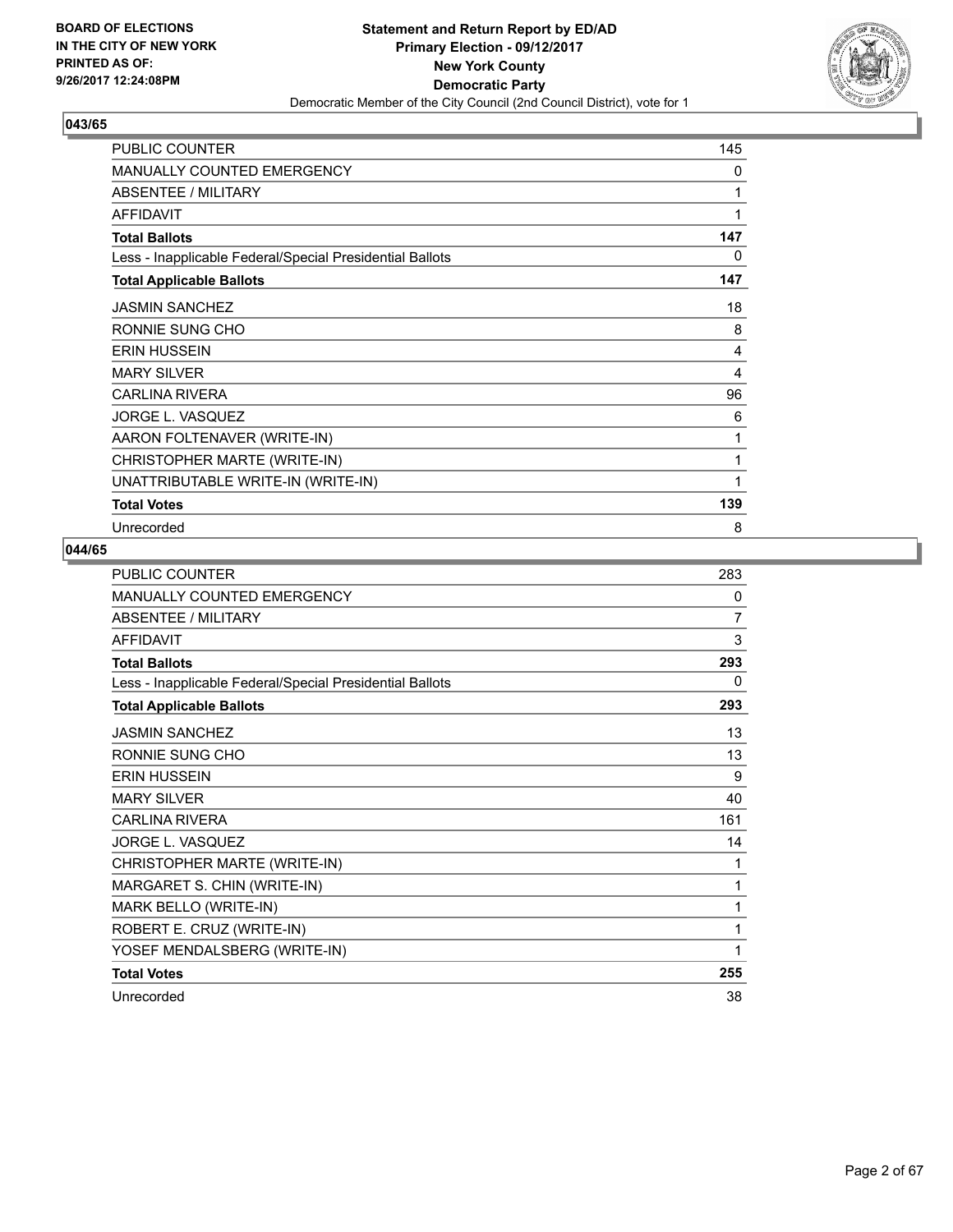

| <b>PUBLIC COUNTER</b>                                    | 289            |
|----------------------------------------------------------|----------------|
| <b>MANUALLY COUNTED EMERGENCY</b>                        | 0              |
| ABSENTEE / MILITARY                                      | $\overline{2}$ |
| <b>AFFIDAVIT</b>                                         | $\overline{2}$ |
| <b>Total Ballots</b>                                     | 293            |
| Less - Inapplicable Federal/Special Presidential Ballots | 0              |
| <b>Total Applicable Ballots</b>                          | 293            |
| <b>JASMIN SANCHEZ</b>                                    | 12             |
| RONNIE SUNG CHO                                          | 31             |
| <b>ERIN HUSSEIN</b>                                      | 6              |
| <b>MARY SILVER</b>                                       | 37             |
| <b>CARLINA RIVERA</b>                                    | 141            |
| JORGE L. VASQUEZ                                         | 14             |
| MARGARET S. CHIN (WRITE-IN)                              | 2              |
| <b>Total Votes</b>                                       | 243            |
| Unrecorded                                               | 50             |

| PUBLIC COUNTER                                           | 209 |
|----------------------------------------------------------|-----|
| <b>MANUALLY COUNTED EMERGENCY</b>                        | 0   |
| ABSENTEE / MILITARY                                      | 0   |
| AFFIDAVIT                                                | 1   |
| <b>Total Ballots</b>                                     | 210 |
| Less - Inapplicable Federal/Special Presidential Ballots | 0   |
| <b>Total Applicable Ballots</b>                          | 210 |
| <b>JASMIN SANCHEZ</b>                                    | 16  |
| RONNIE SUNG CHO                                          | 18  |
| <b>ERIN HUSSEIN</b>                                      | 1   |
| <b>MARY SILVER</b>                                       | 5   |
| <b>CARLINA RIVERA</b>                                    | 152 |
| JORGE L. VASQUEZ                                         | 10  |
| <b>Total Votes</b>                                       | 202 |
| Unrecorded                                               | 8   |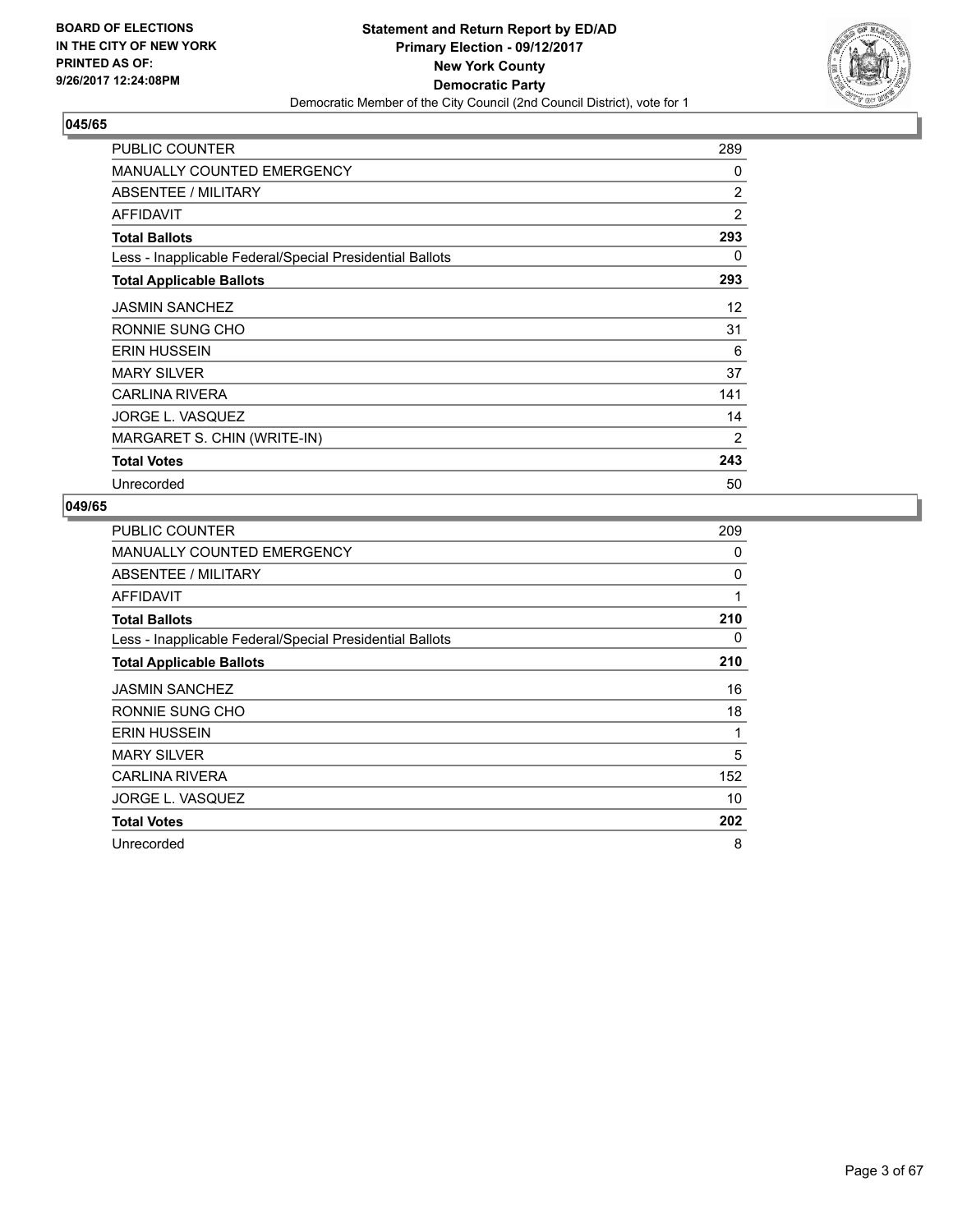

| <b>PUBLIC COUNTER</b>                                    | 172 |
|----------------------------------------------------------|-----|
| <b>MANUALLY COUNTED EMERGENCY</b>                        | 0   |
| ABSENTEE / MILITARY                                      | 5   |
| AFFIDAVIT                                                | 2   |
| <b>Total Ballots</b>                                     | 179 |
| Less - Inapplicable Federal/Special Presidential Ballots | 0   |
| <b>Total Applicable Ballots</b>                          | 179 |
| <b>JASMIN SANCHEZ</b>                                    | 15  |
| RONNIE SUNG CHO                                          | 11  |
| <b>ERIN HUSSEIN</b>                                      | 0   |
| <b>MARY SILVER</b>                                       | 7   |
| <b>CARLINA RIVERA</b>                                    | 131 |
| JORGE L. VASQUEZ                                         | 11  |
| <b>Total Votes</b>                                       | 175 |
| Unrecorded                                               | 4   |

| <b>PUBLIC COUNTER</b>                                    | 19 |
|----------------------------------------------------------|----|
| MANUALLY COUNTED EMERGENCY                               | 0  |
| ABSENTEE / MILITARY                                      | 1  |
| AFFIDAVIT                                                | 0  |
| <b>Total Ballots</b>                                     | 20 |
| Less - Inapplicable Federal/Special Presidential Ballots | 0  |
| <b>Total Applicable Ballots</b>                          | 20 |
| <b>JASMIN SANCHEZ</b>                                    | 0  |
| RONNIE SUNG CHO                                          | 4  |
| <b>ERIN HUSSEIN</b>                                      | 0  |
| <b>MARY SILVER</b>                                       | 4  |
| <b>CARLINA RIVERA</b>                                    | 9  |
| JORGE L. VASQUEZ                                         | 3  |
| <b>Total Votes</b>                                       | 20 |
|                                                          |    |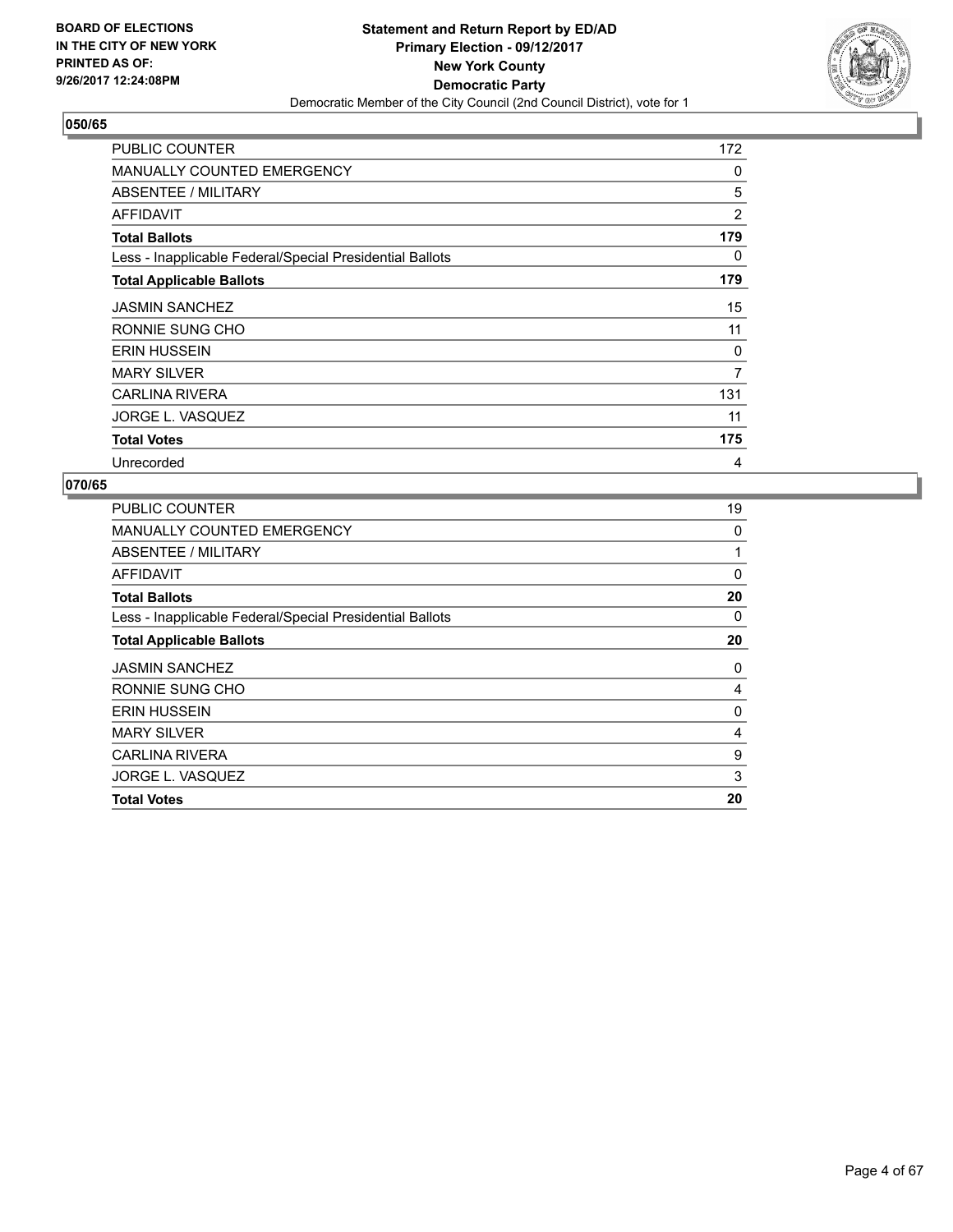

| <b>PUBLIC COUNTER</b>                                    | 158            |
|----------------------------------------------------------|----------------|
| <b>MANUALLY COUNTED EMERGENCY</b>                        | 0              |
| ABSENTEE / MILITARY                                      | $\overline{2}$ |
| <b>AFFIDAVIT</b>                                         | 0              |
| <b>Total Ballots</b>                                     | 160            |
| Less - Inapplicable Federal/Special Presidential Ballots | 0              |
| <b>Total Applicable Ballots</b>                          | 160            |
| <b>JASMIN SANCHEZ</b>                                    | 6              |
| RONNIE SUNG CHO                                          | 6              |
| <b>ERIN HUSSEIN</b>                                      | 2              |
| <b>MARY SILVER</b>                                       | 12             |
| <b>CARLINA RIVERA</b>                                    | 108            |
| JORGE L. VASQUEZ                                         | 16             |
| CHRISTOPHER MARTE (WRITE-IN)                             | 1              |
| MARGARET S. CHIN (WRITE-IN)                              | 1              |
| <b>Total Votes</b>                                       | 152            |
| Unrecorded                                               | 8              |

| <b>PUBLIC COUNTER</b>                                    | 83 |
|----------------------------------------------------------|----|
| MANUALLY COUNTED EMERGENCY                               | 0  |
| ABSENTEE / MILITARY                                      | 1  |
| <b>AFFIDAVIT</b>                                         | 1  |
| <b>Total Ballots</b>                                     | 85 |
| Less - Inapplicable Federal/Special Presidential Ballots | 0  |
| <b>Total Applicable Ballots</b>                          | 85 |
| <b>JASMIN SANCHEZ</b>                                    | 1  |
| RONNIE SUNG CHO                                          | 5  |
| <b>ERIN HUSSEIN</b>                                      | 2  |
| <b>MARY SILVER</b>                                       | 13 |
| <b>CARLINA RIVERA</b>                                    | 59 |
| JORGE L. VASQUEZ                                         | 3  |
| <b>Total Votes</b>                                       | 83 |
| Unrecorded                                               | 2  |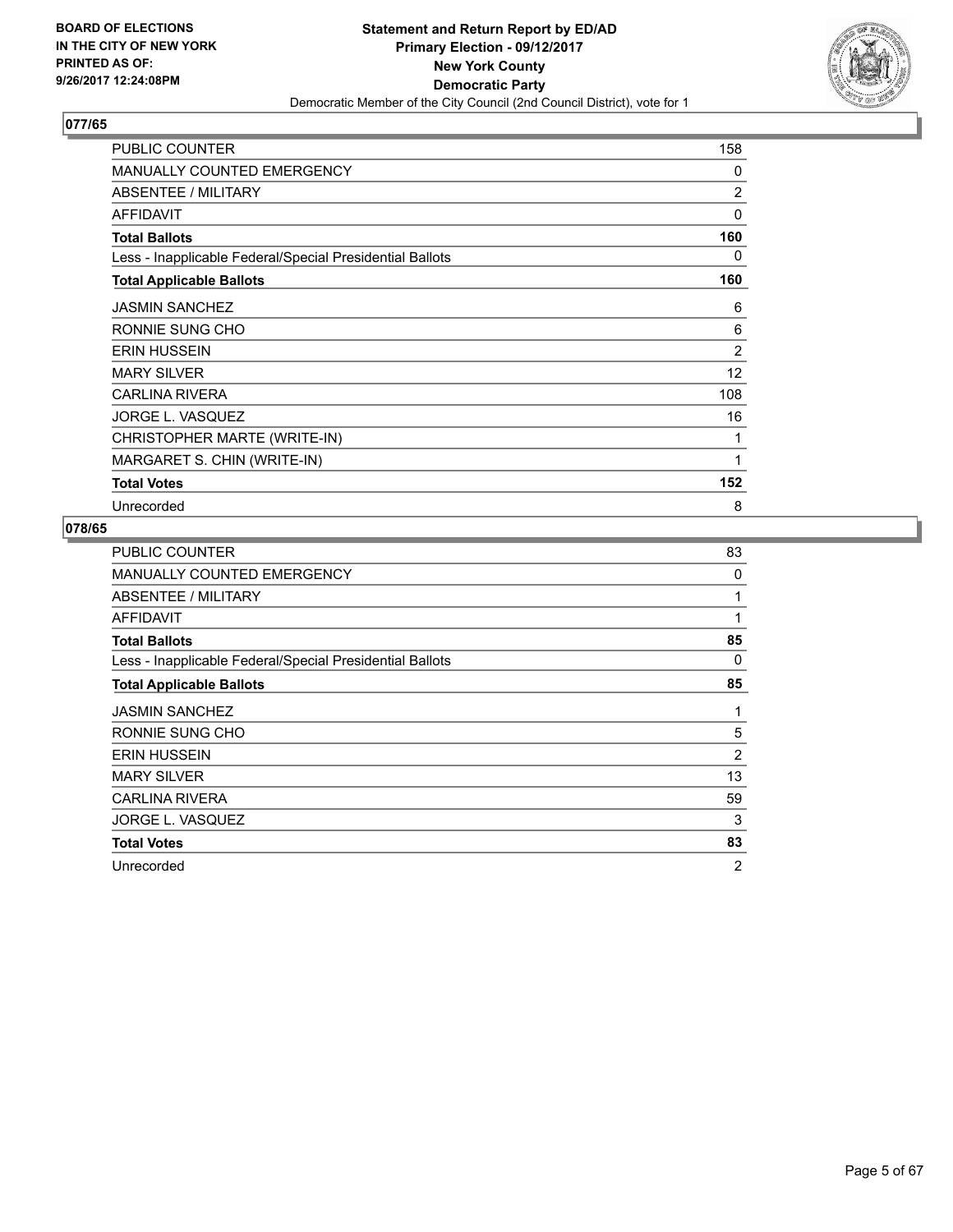

| <b>PUBLIC COUNTER</b>                                    | 162 |
|----------------------------------------------------------|-----|
| <b>MANUALLY COUNTED EMERGENCY</b>                        | 0   |
| ABSENTEE / MILITARY                                      | 1   |
| <b>AFFIDAVIT</b>                                         | 1   |
| <b>Total Ballots</b>                                     | 164 |
| Less - Inapplicable Federal/Special Presidential Ballots | 0   |
| <b>Total Applicable Ballots</b>                          | 164 |
| <b>JASMIN SANCHEZ</b>                                    | 4   |
| RONNIE SUNG CHO                                          | 12  |
| <b>ERIN HUSSEIN</b>                                      | 0   |
| <b>MARY SILVER</b>                                       | 12  |
| <b>CARLINA RIVERA</b>                                    | 118 |
| JORGE L. VASQUEZ                                         | 15  |
| <b>Total Votes</b>                                       | 161 |
| Unrecorded                                               | 3   |

| <b>PUBLIC COUNTER</b>                                    | 119         |
|----------------------------------------------------------|-------------|
| <b>MANUALLY COUNTED EMERGENCY</b>                        | 0           |
| ABSENTEE / MILITARY                                      | 3           |
| <b>AFFIDAVIT</b>                                         | $\mathbf 0$ |
| <b>Total Ballots</b>                                     | 122         |
| Less - Inapplicable Federal/Special Presidential Ballots | 0           |
| <b>Total Applicable Ballots</b>                          | 122         |
| <b>JASMIN SANCHEZ</b>                                    | 5           |
| RONNIE SUNG CHO                                          | 5           |
| <b>ERIN HUSSEIN</b>                                      | 0           |
| <b>MARY SILVER</b>                                       | 4           |
| <b>CARLINA RIVERA</b>                                    | 89          |
| <b>JORGE L. VASQUEZ</b>                                  | 9           |
| UNATTRIBUTABLE WRITE-IN (WRITE-IN)                       | 1           |
| <b>Total Votes</b>                                       | 113         |
| Unrecorded                                               | 9           |
| 098/65 COMBINED into: 070/65                             |             |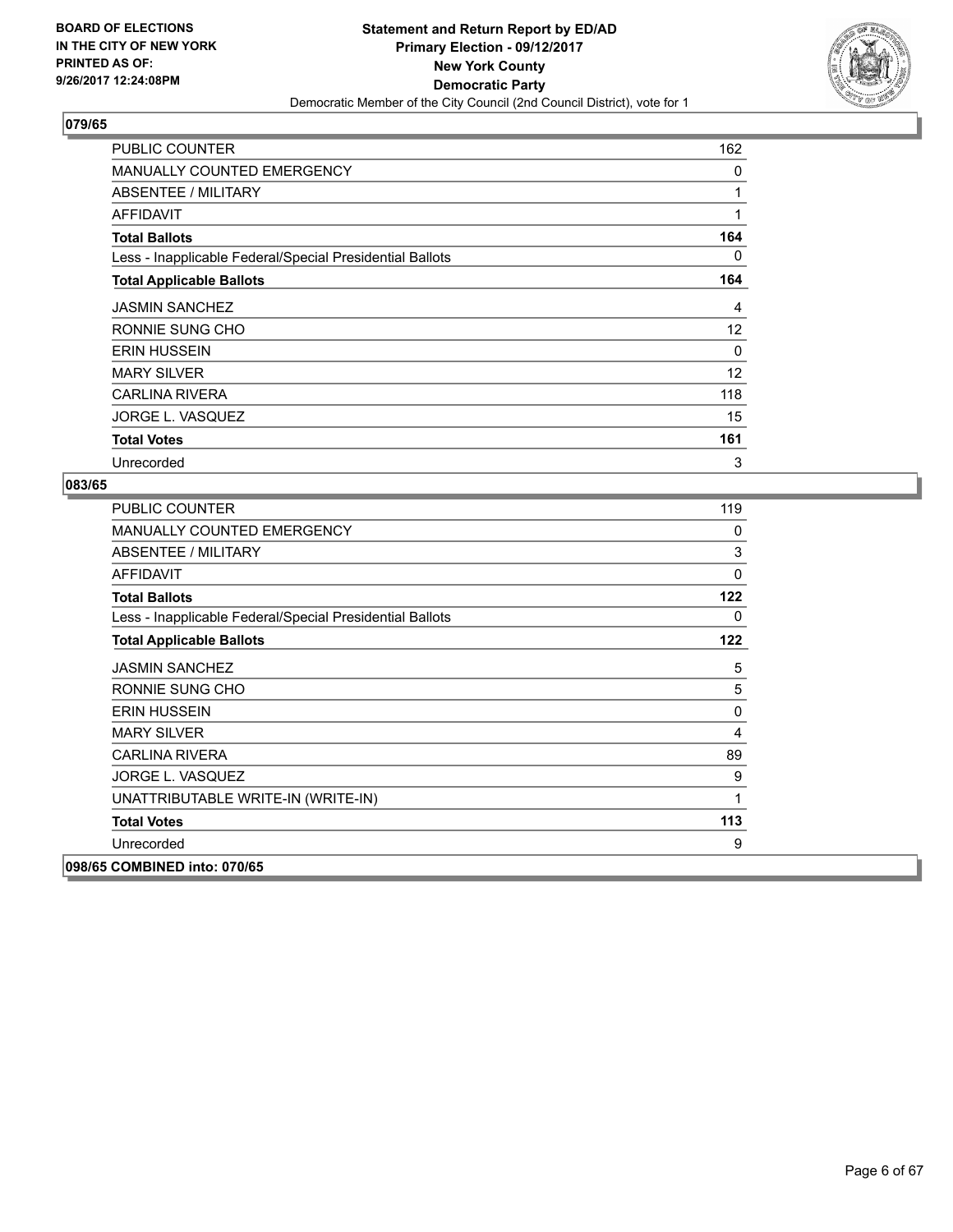

| <b>PUBLIC COUNTER</b>                                    | 87             |
|----------------------------------------------------------|----------------|
| <b>MANUALLY COUNTED EMERGENCY</b>                        | 0              |
| ABSENTEE / MILITARY                                      | 4              |
| AFFIDAVIT                                                | 2              |
| <b>Total Ballots</b>                                     | 93             |
| Less - Inapplicable Federal/Special Presidential Ballots | 0              |
| <b>Total Applicable Ballots</b>                          | 93             |
| <b>JASMIN SANCHEZ</b>                                    | 5              |
| RONNIE SUNG CHO                                          | 7              |
| <b>ERIN HUSSEIN</b>                                      | 5              |
| <b>MARY SILVER</b>                                       | 8              |
| <b>CARLINA RIVERA</b>                                    | 60             |
| JORGE L. VASQUEZ                                         | 6              |
| <b>Total Votes</b>                                       | 91             |
| Unrecorded                                               | $\overline{2}$ |

| PUBLIC COUNTER                                           | 76             |
|----------------------------------------------------------|----------------|
| <b>MANUALLY COUNTED EMERGENCY</b>                        | 0              |
| ABSENTEE / MILITARY                                      | 1              |
| <b>AFFIDAVIT</b>                                         | 3              |
| <b>Total Ballots</b>                                     | 80             |
| Less - Inapplicable Federal/Special Presidential Ballots | 0              |
| <b>Total Applicable Ballots</b>                          | 80             |
| <b>JASMIN SANCHEZ</b>                                    | 3              |
| RONNIE SUNG CHO                                          | 3              |
| <b>ERIN HUSSEIN</b>                                      | $\overline{2}$ |
| <b>MARY SILVER</b>                                       | 9              |
| CARLINA RIVERA                                           | 55             |
| JORGE L. VASQUEZ                                         | 6              |
| MANNY CAVACO (WRITE-IN)                                  | 1              |
| <b>Total Votes</b>                                       | 79             |
| Unrecorded                                               | 1              |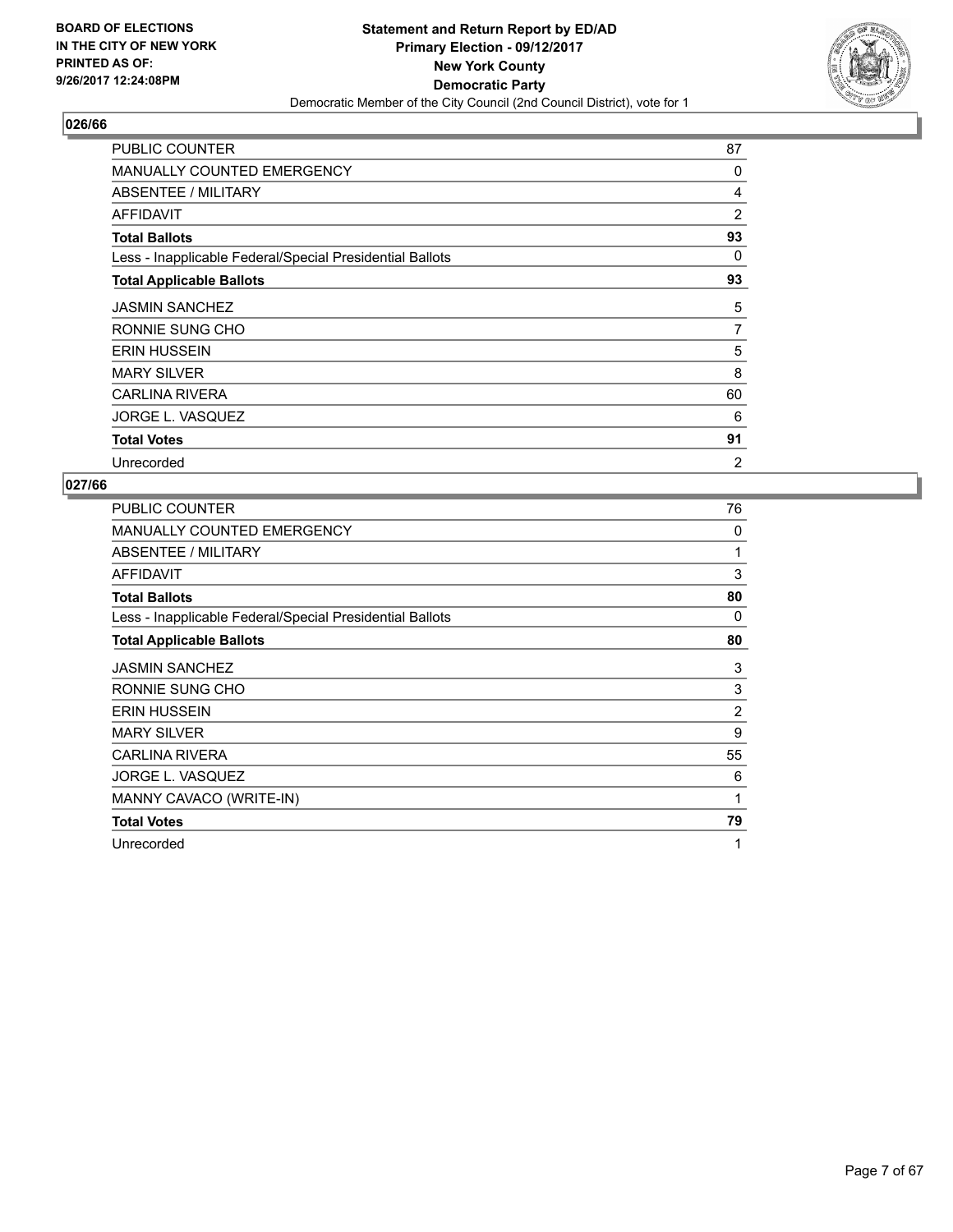

| <b>PUBLIC COUNTER</b>                                    | 188 |
|----------------------------------------------------------|-----|
| <b>MANUALLY COUNTED EMERGENCY</b>                        | 0   |
| ABSENTEE / MILITARY                                      | 3   |
| AFFIDAVIT                                                | 0   |
| <b>Total Ballots</b>                                     | 191 |
| Less - Inapplicable Federal/Special Presidential Ballots | 0   |
| <b>Total Applicable Ballots</b>                          | 191 |
| <b>JASMIN SANCHEZ</b>                                    | 8   |
| RONNIE SUNG CHO                                          | 17  |
| <b>ERIN HUSSEIN</b>                                      | 2   |
| <b>MARY SILVER</b>                                       | 22  |
| <b>CARLINA RIVERA</b>                                    | 121 |
| JORGE L. VASQUEZ                                         | 7   |
| <b>Total Votes</b>                                       | 177 |
| Unrecorded                                               | 14  |

| <b>PUBLIC COUNTER</b>                                    | 82       |
|----------------------------------------------------------|----------|
| <b>MANUALLY COUNTED EMERGENCY</b>                        | 0        |
| ABSENTEE / MILITARY                                      | 0        |
| AFFIDAVIT                                                | $\Omega$ |
| <b>Total Ballots</b>                                     | 82       |
| Less - Inapplicable Federal/Special Presidential Ballots | 0        |
| <b>Total Applicable Ballots</b>                          | 82       |
| <b>JASMIN SANCHEZ</b>                                    | 3        |
| RONNIE SUNG CHO                                          | 4        |
| <b>ERIN HUSSEIN</b>                                      | 0        |
| <b>MARY SILVER</b>                                       | 10       |
| <b>CARLINA RIVERA</b>                                    | 59       |
| JORGE L. VASQUEZ                                         | 4        |
| <b>Total Votes</b>                                       | 80       |
| Unrecorded                                               | 2        |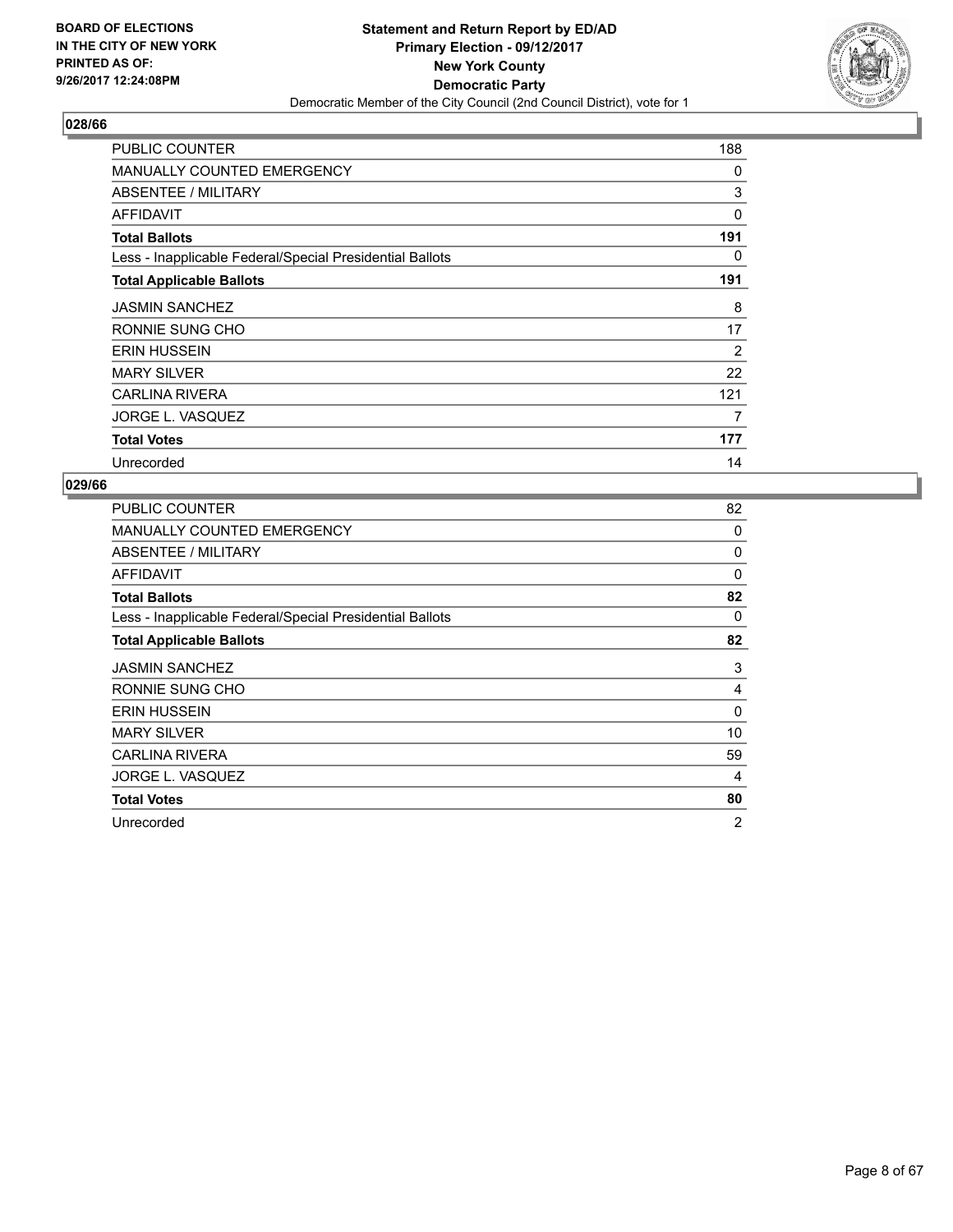

| <b>PUBLIC COUNTER</b>                                    | 148 |
|----------------------------------------------------------|-----|
| <b>MANUALLY COUNTED EMERGENCY</b>                        | 0   |
| ABSENTEE / MILITARY                                      | 0   |
| AFFIDAVIT                                                | 2   |
| <b>Total Ballots</b>                                     | 150 |
| Less - Inapplicable Federal/Special Presidential Ballots | 0   |
| <b>Total Applicable Ballots</b>                          | 150 |
| <b>JASMIN SANCHEZ</b>                                    | 6   |
| RONNIE SUNG CHO                                          | 14  |
| <b>ERIN HUSSEIN</b>                                      | 3   |
| <b>MARY SILVER</b>                                       | 26  |
| <b>CARLINA RIVERA</b>                                    | 88  |
| JORGE L. VASQUEZ                                         | 8   |
| <b>Total Votes</b>                                       | 145 |
| Unrecorded                                               | 5   |

| <b>PUBLIC COUNTER</b>                                    | 77 |
|----------------------------------------------------------|----|
| <b>MANUALLY COUNTED EMERGENCY</b>                        | 0  |
| ABSENTEE / MILITARY                                      | 4  |
| AFFIDAVIT                                                | 0  |
| <b>Total Ballots</b>                                     | 81 |
| Less - Inapplicable Federal/Special Presidential Ballots | 0  |
| <b>Total Applicable Ballots</b>                          | 81 |
| <b>JASMIN SANCHEZ</b>                                    | 3  |
| RONNIE SUNG CHO                                          | 6  |
| <b>ERIN HUSSEIN</b>                                      | 1  |
| <b>MARY SILVER</b>                                       | 8  |
| <b>CARLINA RIVERA</b>                                    | 53 |
| JORGE L. VASQUEZ                                         | 4  |
| <b>Total Votes</b>                                       | 75 |
| Unrecorded                                               | 6  |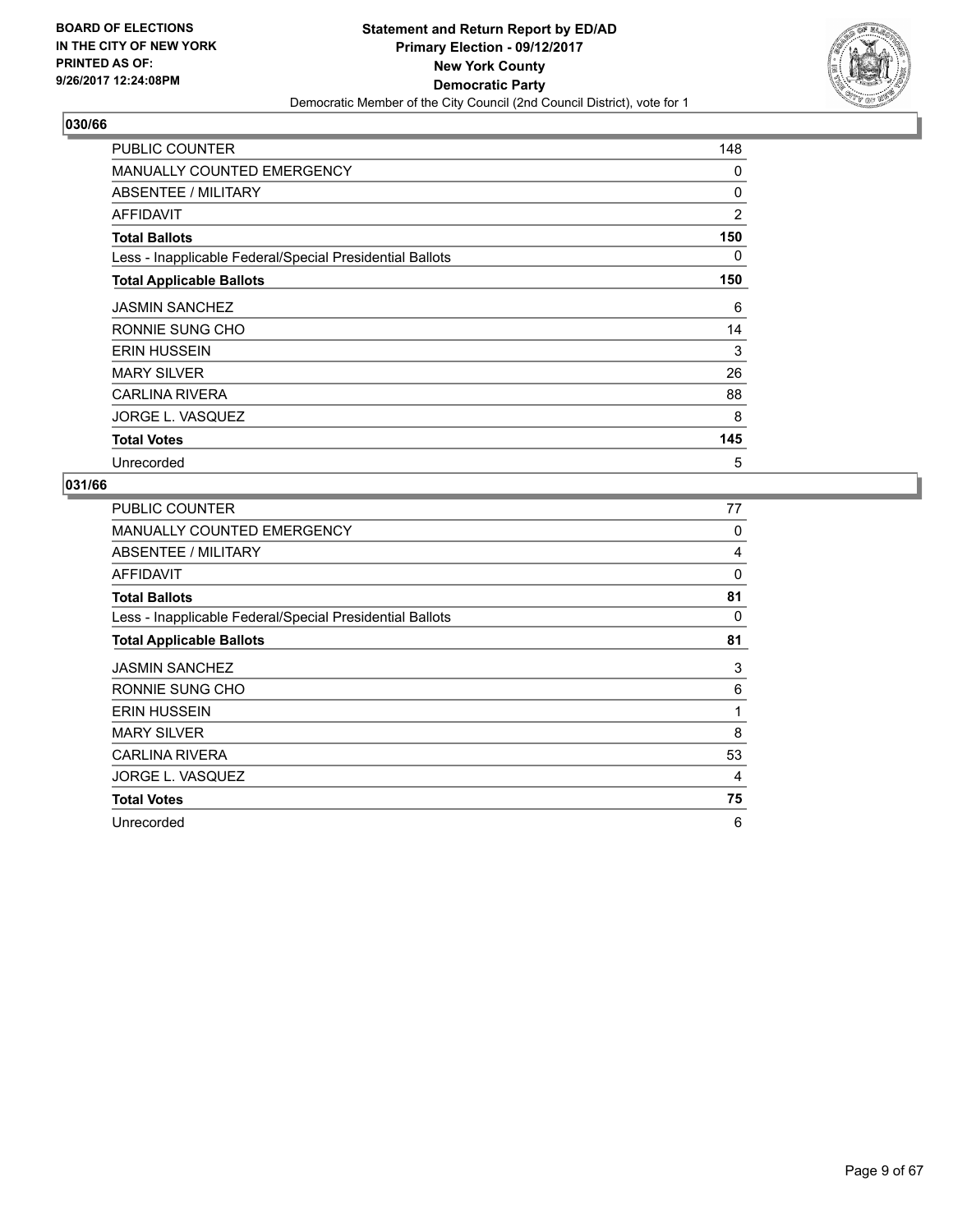

| <b>PUBLIC COUNTER</b>                                    | 154      |
|----------------------------------------------------------|----------|
| <b>MANUALLY COUNTED EMERGENCY</b>                        | 0        |
| ABSENTEE / MILITARY                                      | 1        |
| <b>AFFIDAVIT</b>                                         | $\Omega$ |
| <b>Total Ballots</b>                                     | 155      |
| Less - Inapplicable Federal/Special Presidential Ballots | 0        |
| <b>Total Applicable Ballots</b>                          | 155      |
| <b>JASMIN SANCHEZ</b>                                    | 2        |
| RONNIE SUNG CHO                                          | 15       |
| <b>ERIN HUSSEIN</b>                                      | 5        |
| <b>MARY SILVER</b>                                       | 31       |
| <b>CARLINA RIVERA</b>                                    | 95       |
| JORGE L. VASQUEZ                                         | 6        |
| <b>Total Votes</b>                                       | 154      |
| Unrecorded                                               | 1        |

| <b>PUBLIC COUNTER</b>                                    | 81             |
|----------------------------------------------------------|----------------|
| <b>MANUALLY COUNTED EMERGENCY</b>                        | 0              |
| ABSENTEE / MILITARY                                      | $\overline{2}$ |
| AFFIDAVIT                                                | 2              |
| <b>Total Ballots</b>                                     | 85             |
| Less - Inapplicable Federal/Special Presidential Ballots | 0              |
| <b>Total Applicable Ballots</b>                          | 85             |
| <b>JASMIN SANCHEZ</b>                                    | 0              |
| RONNIE SUNG CHO                                          | 15             |
| <b>ERIN HUSSEIN</b>                                      | 2              |
| <b>MARY SILVER</b>                                       | 9              |
| <b>CARLINA RIVERA</b>                                    | 50             |
| JORGE L. VASQUEZ                                         | 8              |
| <b>Total Votes</b>                                       | 84             |
| Unrecorded                                               | 1              |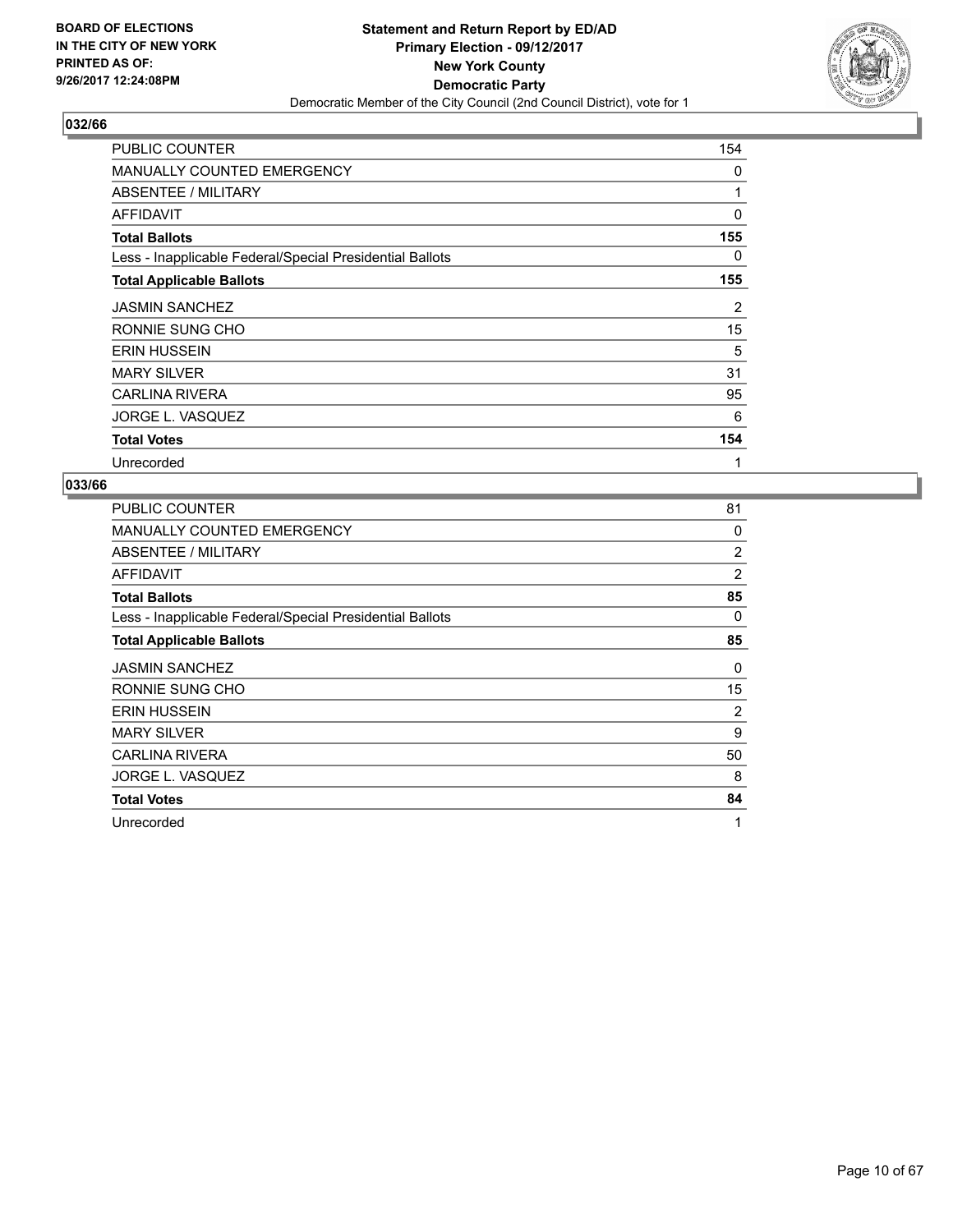

| <b>PUBLIC COUNTER</b>                                    | 143 |
|----------------------------------------------------------|-----|
| <b>MANUALLY COUNTED EMERGENCY</b>                        | 0   |
| ABSENTEE / MILITARY                                      | 1   |
| <b>AFFIDAVIT</b>                                         | 1   |
| <b>Total Ballots</b>                                     | 145 |
| Less - Inapplicable Federal/Special Presidential Ballots | 0   |
| <b>Total Applicable Ballots</b>                          | 145 |
| <b>JASMIN SANCHEZ</b>                                    | 2   |
| RONNIE SUNG CHO                                          | 15  |
| <b>ERIN HUSSEIN</b>                                      | 6   |
| <b>MARY SILVER</b>                                       | 9   |
| <b>CARLINA RIVERA</b>                                    | 103 |
| JORGE L. VASQUEZ                                         | 7   |
| <b>Total Votes</b>                                       | 142 |
| Unrecorded                                               | 3   |

| <b>PUBLIC COUNTER</b>                                    | 158 |
|----------------------------------------------------------|-----|
| <b>MANUALLY COUNTED EMERGENCY</b>                        | 0   |
| ABSENTEE / MILITARY                                      | 4   |
| <b>AFFIDAVIT</b>                                         | 0   |
| <b>Total Ballots</b>                                     | 162 |
| Less - Inapplicable Federal/Special Presidential Ballots | 0   |
| <b>Total Applicable Ballots</b>                          | 162 |
| <b>JASMIN SANCHEZ</b>                                    | 2   |
| RONNIE SUNG CHO                                          | 10  |
| <b>ERIN HUSSEIN</b>                                      | 6   |
| <b>MARY SILVER</b>                                       | 12  |
| <b>CARLINA RIVERA</b>                                    | 122 |
| JORGE L. VASQUEZ                                         | 3   |
| PAUL NEWELL (WRITE-IN)                                   | 1   |
| <b>Total Votes</b>                                       | 156 |
| Unrecorded                                               | 6   |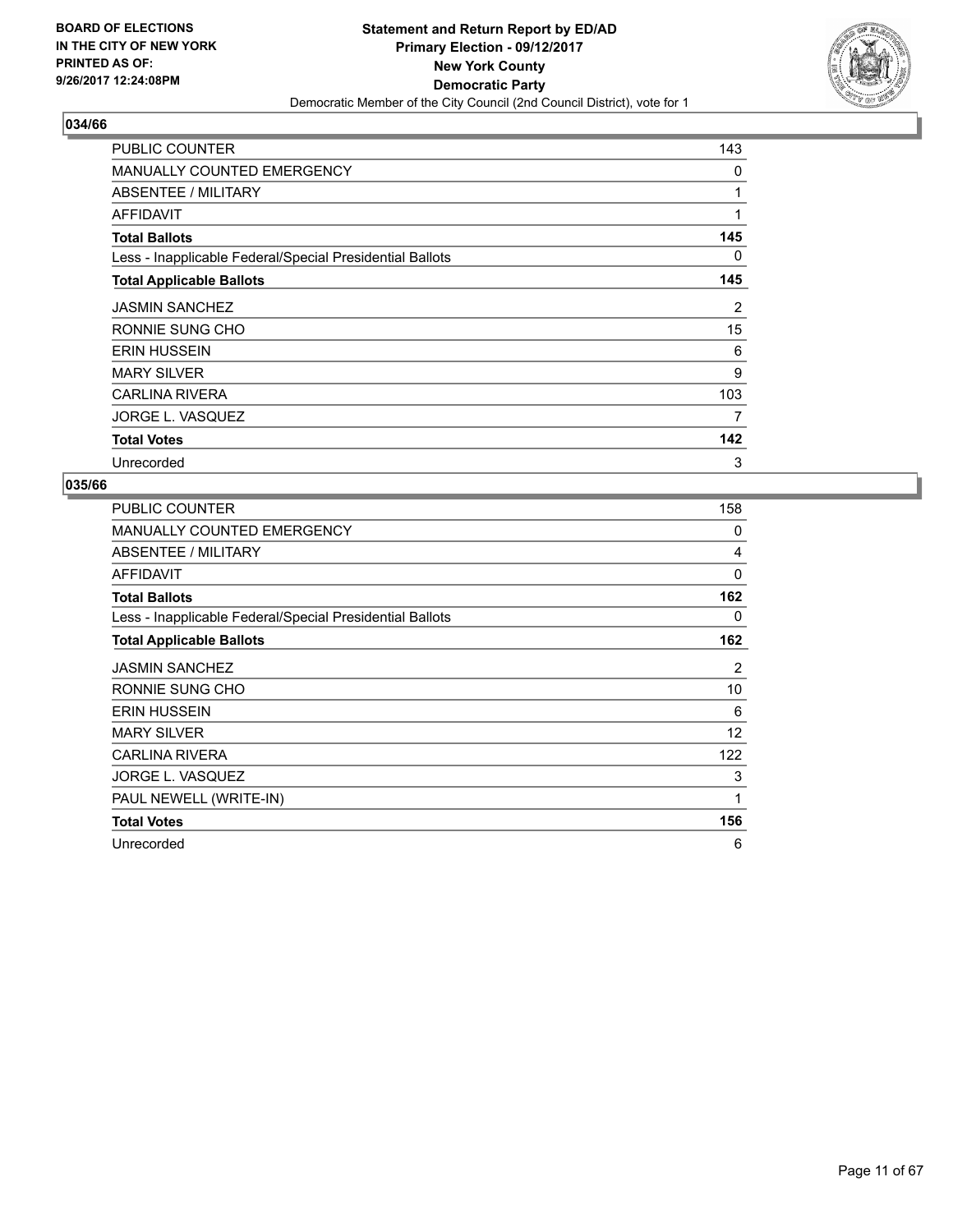

| <b>PUBLIC COUNTER</b>                                    | 82             |
|----------------------------------------------------------|----------------|
| MANUALLY COUNTED EMERGENCY                               | 0              |
| ABSENTEE / MILITARY                                      | 0              |
| <b>AFFIDAVIT</b>                                         | 3              |
| <b>Total Ballots</b>                                     | 85             |
| Less - Inapplicable Federal/Special Presidential Ballots | 0              |
| <b>Total Applicable Ballots</b>                          | 85             |
| <b>JASMIN SANCHEZ</b>                                    | 4              |
| RONNIE SUNG CHO                                          | 16             |
| <b>ERIN HUSSEIN</b>                                      | 0              |
| <b>MARY SILVER</b>                                       | 9              |
| <b>CARLINA RIVERA</b>                                    | 49             |
| JORGE L. VASQUEZ                                         | 5              |
| <b>Total Votes</b>                                       | 83             |
| Unrecorded                                               | $\overline{2}$ |

| <b>PUBLIC COUNTER</b>                                    | 113 |
|----------------------------------------------------------|-----|
| <b>MANUALLY COUNTED EMERGENCY</b>                        | 0   |
| ABSENTEE / MILITARY                                      | 1   |
| <b>AFFIDAVIT</b>                                         | 1   |
| <b>Total Ballots</b>                                     | 115 |
| Less - Inapplicable Federal/Special Presidential Ballots | 0   |
| <b>Total Applicable Ballots</b>                          | 115 |
| <b>JASMIN SANCHEZ</b>                                    | 5   |
| RONNIE SUNG CHO                                          | 10  |
| <b>ERIN HUSSEIN</b>                                      | 3   |
| <b>MARY SILVER</b>                                       | 12  |
| CARLINA RIVERA                                           | 76  |
| JORGE L. VASQUEZ                                         | 7   |
| <b>Total Votes</b>                                       | 113 |
| Unrecorded                                               | 2   |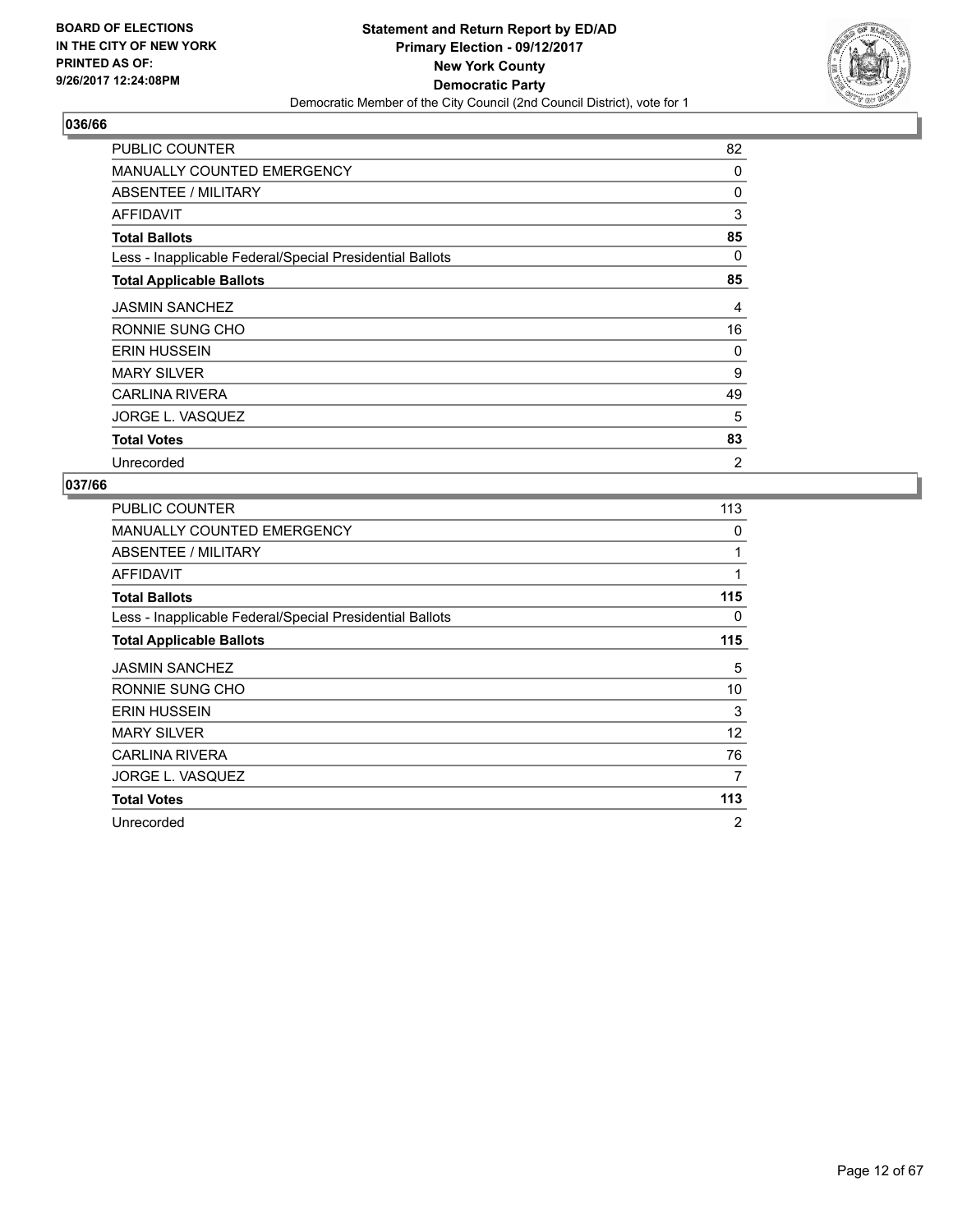

| <b>PUBLIC COUNTER</b>                                    | 86       |
|----------------------------------------------------------|----------|
| <b>MANUALLY COUNTED EMERGENCY</b>                        | 0        |
| ABSENTEE / MILITARY                                      | 1        |
| <b>AFFIDAVIT</b>                                         | $\Omega$ |
| <b>Total Ballots</b>                                     | 87       |
| Less - Inapplicable Federal/Special Presidential Ballots | 0        |
| <b>Total Applicable Ballots</b>                          | 87       |
| <b>JASMIN SANCHEZ</b>                                    | 2        |
| RONNIE SUNG CHO                                          | 7        |
| <b>ERIN HUSSEIN</b>                                      | 0        |
| <b>MARY SILVER</b>                                       | 17       |
| <b>CARLINA RIVERA</b>                                    | 55       |
| JORGE L. VASQUEZ                                         | 3        |
| <b>Total Votes</b>                                       | 84       |
| Unrecorded                                               | 3        |

| PUBLIC COUNTER                                           | 89 |
|----------------------------------------------------------|----|
| <b>MANUALLY COUNTED EMERGENCY</b>                        | 0  |
| ABSENTEE / MILITARY                                      | 3  |
| AFFIDAVIT                                                | 0  |
| <b>Total Ballots</b>                                     | 92 |
| Less - Inapplicable Federal/Special Presidential Ballots | 0  |
| <b>Total Applicable Ballots</b>                          | 92 |
| <b>JASMIN SANCHEZ</b>                                    | 5  |
| RONNIE SUNG CHO                                          | 12 |
| <b>ERIN HUSSEIN</b>                                      | 5  |
| <b>MARY SILVER</b>                                       | 16 |
| CARLINA RIVERA                                           | 48 |
| JORGE L. VASQUEZ                                         | 3  |
| <b>Total Votes</b>                                       | 89 |
| Unrecorded                                               | 3  |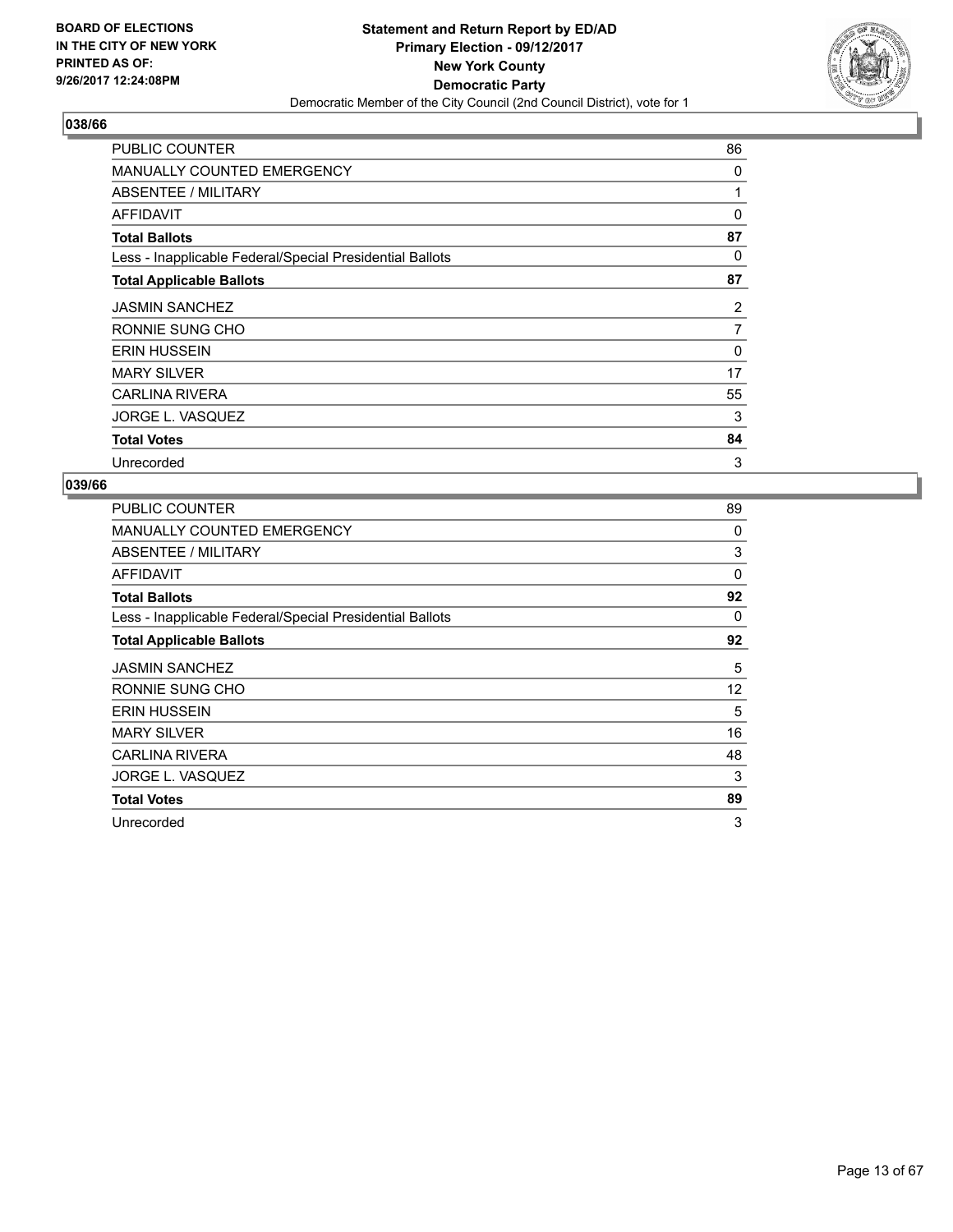

| <b>PUBLIC COUNTER</b>                                    | 52             |
|----------------------------------------------------------|----------------|
| <b>MANUALLY COUNTED EMERGENCY</b>                        | 0              |
| ABSENTEE / MILITARY                                      | 2              |
| <b>AFFIDAVIT</b>                                         | $\Omega$       |
| <b>Total Ballots</b>                                     | 54             |
| Less - Inapplicable Federal/Special Presidential Ballots | 0              |
| <b>Total Applicable Ballots</b>                          | 54             |
| <b>JASMIN SANCHEZ</b>                                    | 3              |
| RONNIE SUNG CHO                                          | 8              |
| <b>ERIN HUSSEIN</b>                                      | $\overline{2}$ |
| <b>MARY SILVER</b>                                       | 5              |
| <b>CARLINA RIVERA</b>                                    | 33             |
| JORGE L. VASQUEZ                                         | 0              |
| <b>Total Votes</b>                                       | 51             |
| Unrecorded                                               | 3              |

| <b>PUBLIC COUNTER</b>                                    | 107 |
|----------------------------------------------------------|-----|
| <b>MANUALLY COUNTED EMERGENCY</b>                        | 0   |
| ABSENTEE / MILITARY                                      | 0   |
| <b>AFFIDAVIT</b>                                         | 3   |
| <b>Total Ballots</b>                                     | 110 |
| Less - Inapplicable Federal/Special Presidential Ballots | 0   |
| <b>Total Applicable Ballots</b>                          | 110 |
| <b>JASMIN SANCHEZ</b>                                    | 3   |
| RONNIE SUNG CHO                                          | 9   |
| <b>ERIN HUSSEIN</b>                                      | 4   |
| <b>MARY SILVER</b>                                       | 25  |
| <b>CARLINA RIVERA</b>                                    | 57  |
| JORGE L. VASQUEZ                                         | 7   |
| <b>Total Votes</b>                                       | 105 |
| Unrecorded                                               | 5   |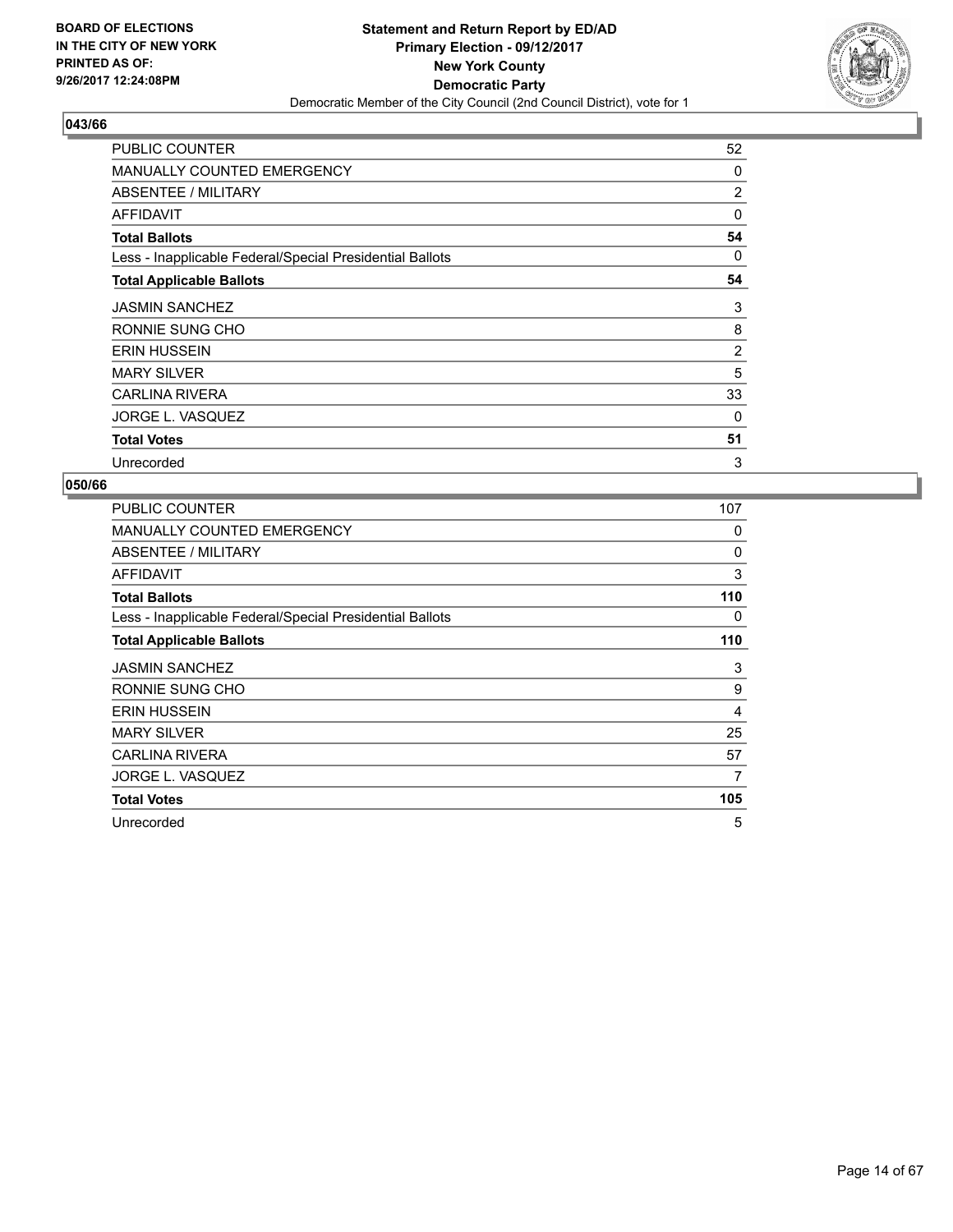

| <b>PUBLIC COUNTER</b>                                    | 143 |
|----------------------------------------------------------|-----|
| <b>MANUALLY COUNTED EMERGENCY</b>                        | 0   |
| ABSENTEE / MILITARY                                      | 4   |
| AFFIDAVIT                                                | 0   |
| <b>Total Ballots</b>                                     | 147 |
| Less - Inapplicable Federal/Special Presidential Ballots | 0   |
| <b>Total Applicable Ballots</b>                          | 147 |
| <b>JASMIN SANCHEZ</b>                                    | 2   |
| RONNIE SUNG CHO                                          | 9   |
| <b>ERIN HUSSEIN</b>                                      | 10  |
| <b>MARY SILVER</b>                                       | 28  |
| <b>CARLINA RIVERA</b>                                    | 51  |
| JORGE L. VASQUEZ                                         | 43  |
| <b>Total Votes</b>                                       | 143 |
| Unrecorded                                               | 4   |

| <b>PUBLIC COUNTER</b>                                    | 155 |
|----------------------------------------------------------|-----|
| <b>MANUALLY COUNTED EMERGENCY</b>                        | 0   |
| ABSENTEE / MILITARY                                      | 4   |
| AFFIDAVIT                                                | 0   |
| <b>Total Ballots</b>                                     | 159 |
| Less - Inapplicable Federal/Special Presidential Ballots | 0   |
| <b>Total Applicable Ballots</b>                          | 159 |
| <b>JASMIN SANCHEZ</b>                                    | 1   |
| RONNIE SUNG CHO                                          | 10  |
| <b>ERIN HUSSEIN</b>                                      | 5   |
| <b>MARY SILVER</b>                                       | 32  |
| <b>CARLINA RIVERA</b>                                    | 101 |
| JORGE L. VASQUEZ                                         | 3   |
| <b>Total Votes</b>                                       | 152 |
| Unrecorded                                               | 7   |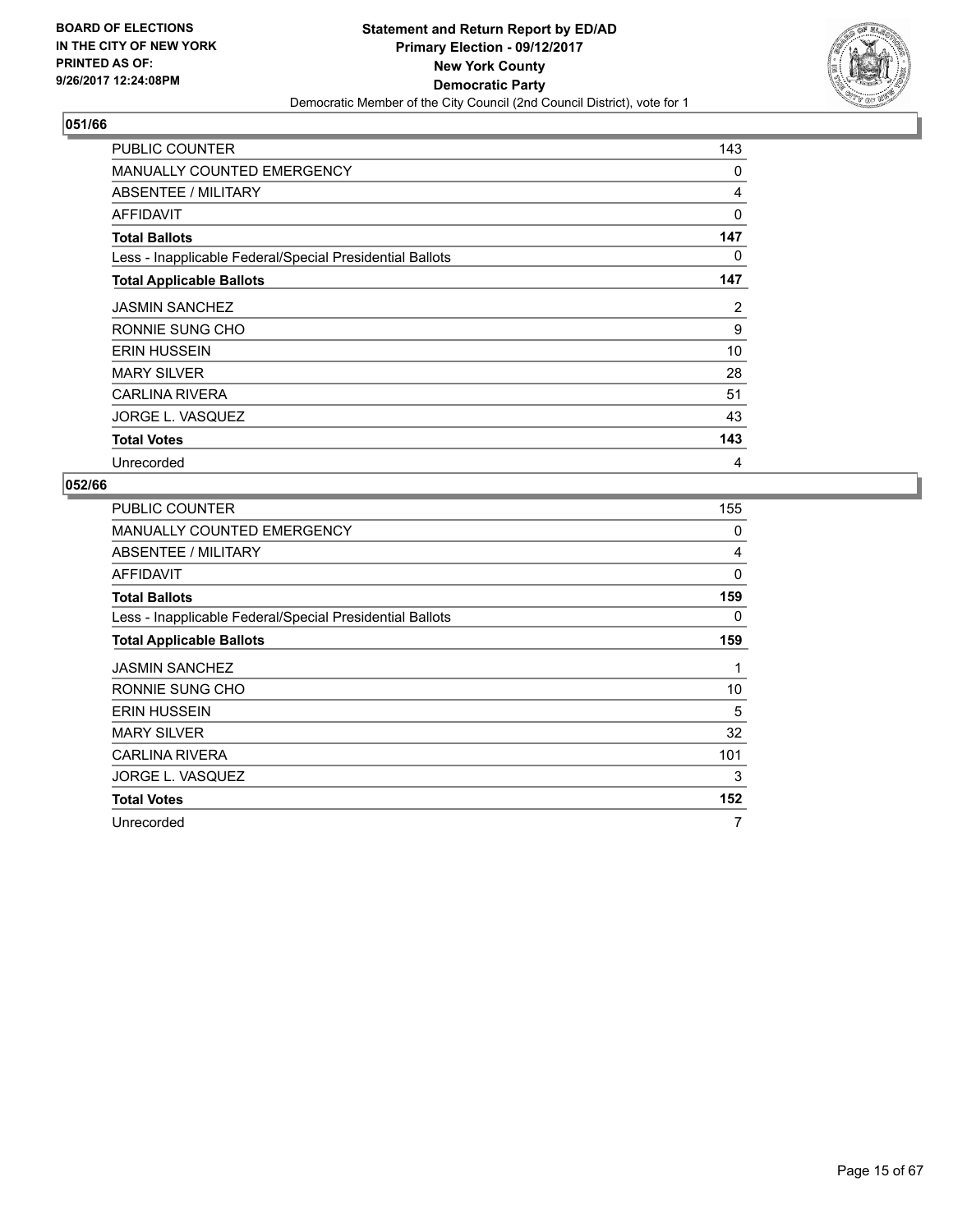

| <b>PUBLIC COUNTER</b>                                    | 150 |
|----------------------------------------------------------|-----|
| <b>MANUALLY COUNTED EMERGENCY</b>                        | 0   |
| ABSENTEE / MILITARY                                      | 3   |
| AFFIDAVIT                                                | 2   |
| <b>Total Ballots</b>                                     | 155 |
| Less - Inapplicable Federal/Special Presidential Ballots | 0   |
| <b>Total Applicable Ballots</b>                          | 155 |
| <b>JASMIN SANCHEZ</b>                                    | 7   |
| RONNIE SUNG CHO                                          | 13  |
| <b>ERIN HUSSEIN</b>                                      | 6   |
| <b>MARY SILVER</b>                                       | 35  |
| <b>CARLINA RIVERA</b>                                    | 77  |
| JORGE L. VASQUEZ                                         | 6   |
| <b>Total Votes</b>                                       | 144 |
| Unrecorded                                               | 11  |

| <b>PUBLIC COUNTER</b>                                    | 112            |
|----------------------------------------------------------|----------------|
| <b>MANUALLY COUNTED EMERGENCY</b>                        | 0              |
| ABSENTEE / MILITARY                                      | $\overline{2}$ |
| <b>AFFIDAVIT</b>                                         | 0              |
| <b>Total Ballots</b>                                     | 114            |
| Less - Inapplicable Federal/Special Presidential Ballots | 0              |
| <b>Total Applicable Ballots</b>                          | 114            |
| <b>JASMIN SANCHEZ</b>                                    | 1              |
| RONNIE SUNG CHO                                          | 8              |
| <b>ERIN HUSSEIN</b>                                      | 4              |
| <b>MARY SILVER</b>                                       | 33             |
| <b>CARLINA RIVERA</b>                                    | 55             |
| JORGE L. VASQUEZ                                         | 9              |
| <b>Total Votes</b>                                       | 110            |
| Unrecorded                                               | 4              |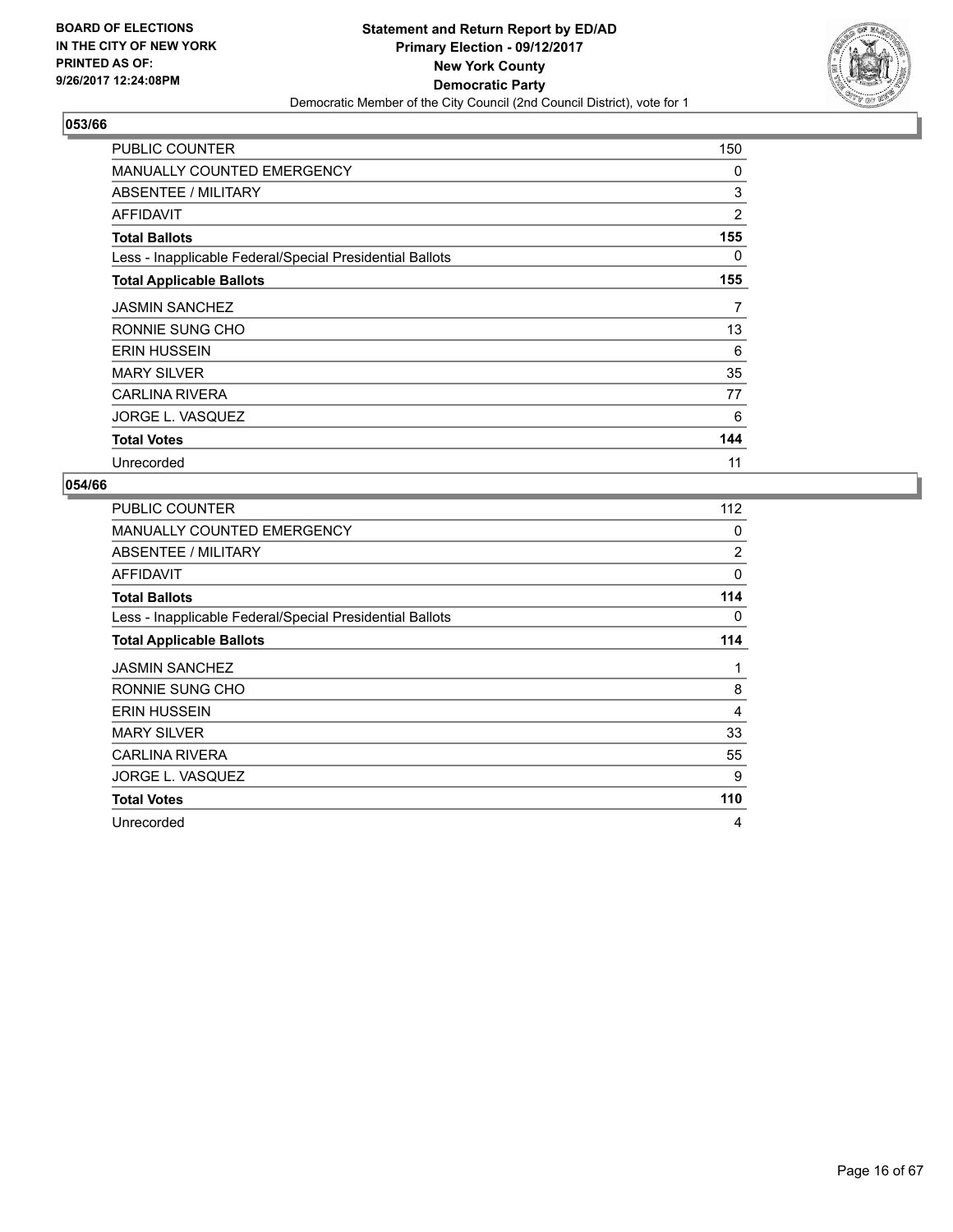

| <b>PUBLIC COUNTER</b>                                    | 85 |
|----------------------------------------------------------|----|
| MANUALLY COUNTED EMERGENCY                               | 0  |
| <b>ABSENTEE / MILITARY</b>                               | 3  |
| AFFIDAVIT                                                | 0  |
| <b>Total Ballots</b>                                     | 88 |
| Less - Inapplicable Federal/Special Presidential Ballots | 0  |
| <b>Total Applicable Ballots</b>                          | 88 |
| <b>JASMIN SANCHEZ</b>                                    | 1  |
| RONNIE SUNG CHO                                          | 6  |
| <b>ERIN HUSSEIN</b>                                      | 4  |
| <b>MARY SILVER</b>                                       | 16 |
| <b>CARLINA RIVERA</b>                                    | 55 |
| JORGE L. VASQUEZ                                         | 2  |
| <b>Total Votes</b>                                       | 84 |
| Unrecorded                                               | 4  |

| <b>PUBLIC COUNTER</b>                                    | 89       |
|----------------------------------------------------------|----------|
| <b>MANUALLY COUNTED EMERGENCY</b>                        | 0        |
| ABSENTEE / MILITARY                                      | 5        |
| AFFIDAVIT                                                | $\Omega$ |
| <b>Total Ballots</b>                                     | 94       |
| Less - Inapplicable Federal/Special Presidential Ballots | 0        |
| <b>Total Applicable Ballots</b>                          | 94       |
| <b>JASMIN SANCHEZ</b>                                    | 3        |
| RONNIE SUNG CHO                                          | 8        |
| <b>ERIN HUSSEIN</b>                                      | 5        |
| <b>MARY SILVER</b>                                       | 19       |
| <b>CARLINA RIVERA</b>                                    | 53       |
| JORGE L. VASQUEZ                                         | 2        |
| <b>Total Votes</b>                                       | 90       |
| Unrecorded                                               | 4        |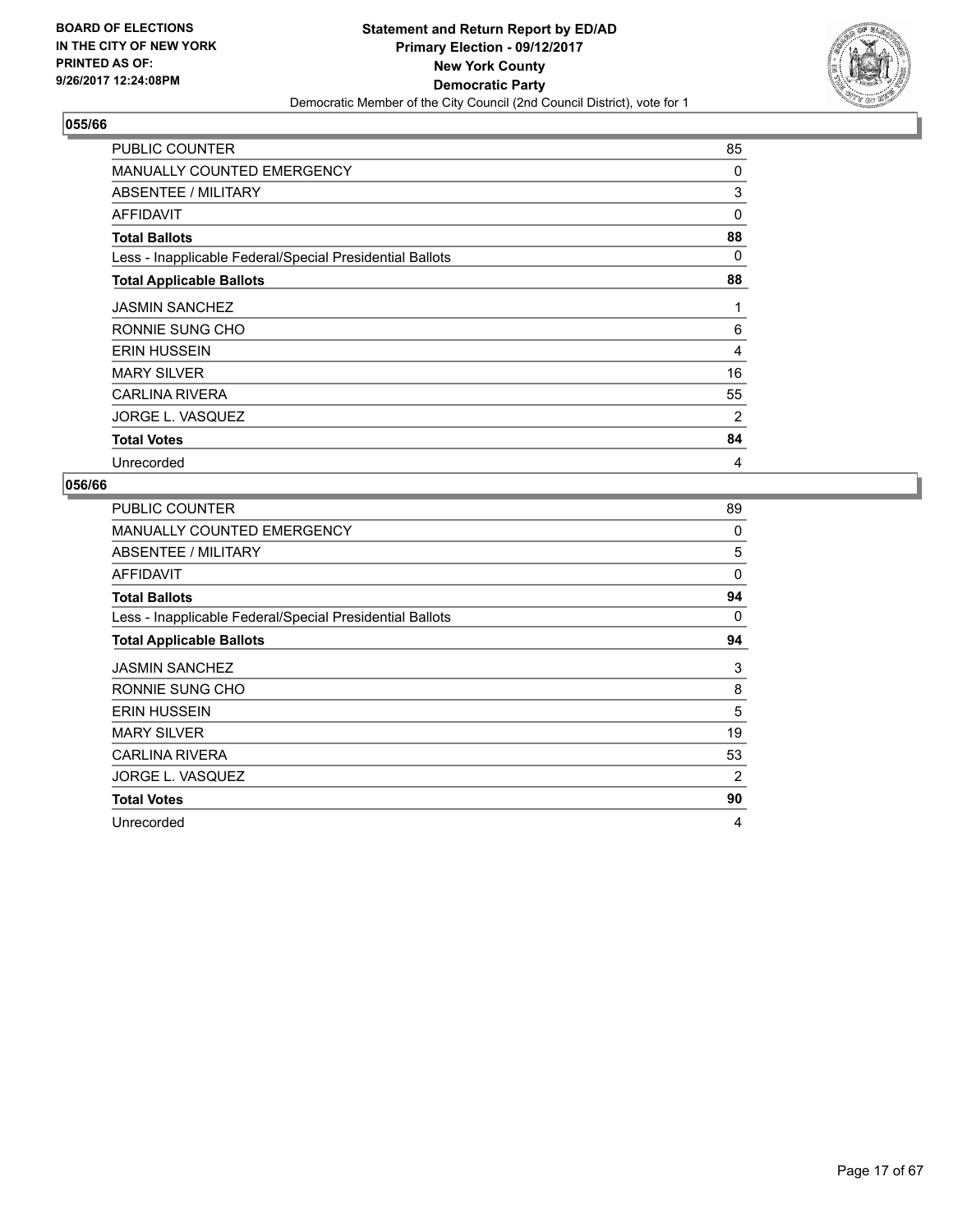

| <b>PUBLIC COUNTER</b>                                    | 101 |
|----------------------------------------------------------|-----|
| <b>MANUALLY COUNTED EMERGENCY</b>                        | 0   |
| ABSENTEE / MILITARY                                      | 5   |
| AFFIDAVIT                                                | 1   |
| <b>Total Ballots</b>                                     | 107 |
| Less - Inapplicable Federal/Special Presidential Ballots | 0   |
| <b>Total Applicable Ballots</b>                          | 107 |
| <b>JASMIN SANCHEZ</b>                                    | 3   |
| RONNIE SUNG CHO                                          | 13  |
| <b>ERIN HUSSEIN</b>                                      | 3   |
| <b>MARY SILVER</b>                                       | 21  |
| <b>CARLINA RIVERA</b>                                    | 60  |
| JORGE L. VASQUEZ                                         | 3   |
| <b>Total Votes</b>                                       | 103 |
| Unrecorded                                               | 4   |

| <b>PUBLIC COUNTER</b>                                    | 69 |
|----------------------------------------------------------|----|
| <b>MANUALLY COUNTED EMERGENCY</b>                        | 0  |
| ABSENTEE / MILITARY                                      | 3  |
| AFFIDAVIT                                                | 1  |
| <b>Total Ballots</b>                                     | 73 |
| Less - Inapplicable Federal/Special Presidential Ballots | 0  |
| <b>Total Applicable Ballots</b>                          | 73 |
| <b>JASMIN SANCHEZ</b>                                    | 1  |
| RONNIE SUNG CHO                                          | 12 |
| <b>ERIN HUSSEIN</b>                                      | 10 |
| <b>MARY SILVER</b>                                       | 14 |
| <b>CARLINA RIVERA</b>                                    | 28 |
| JORGE L. VASQUEZ                                         | 0  |
| <b>Total Votes</b>                                       | 65 |
| Unrecorded                                               | 8  |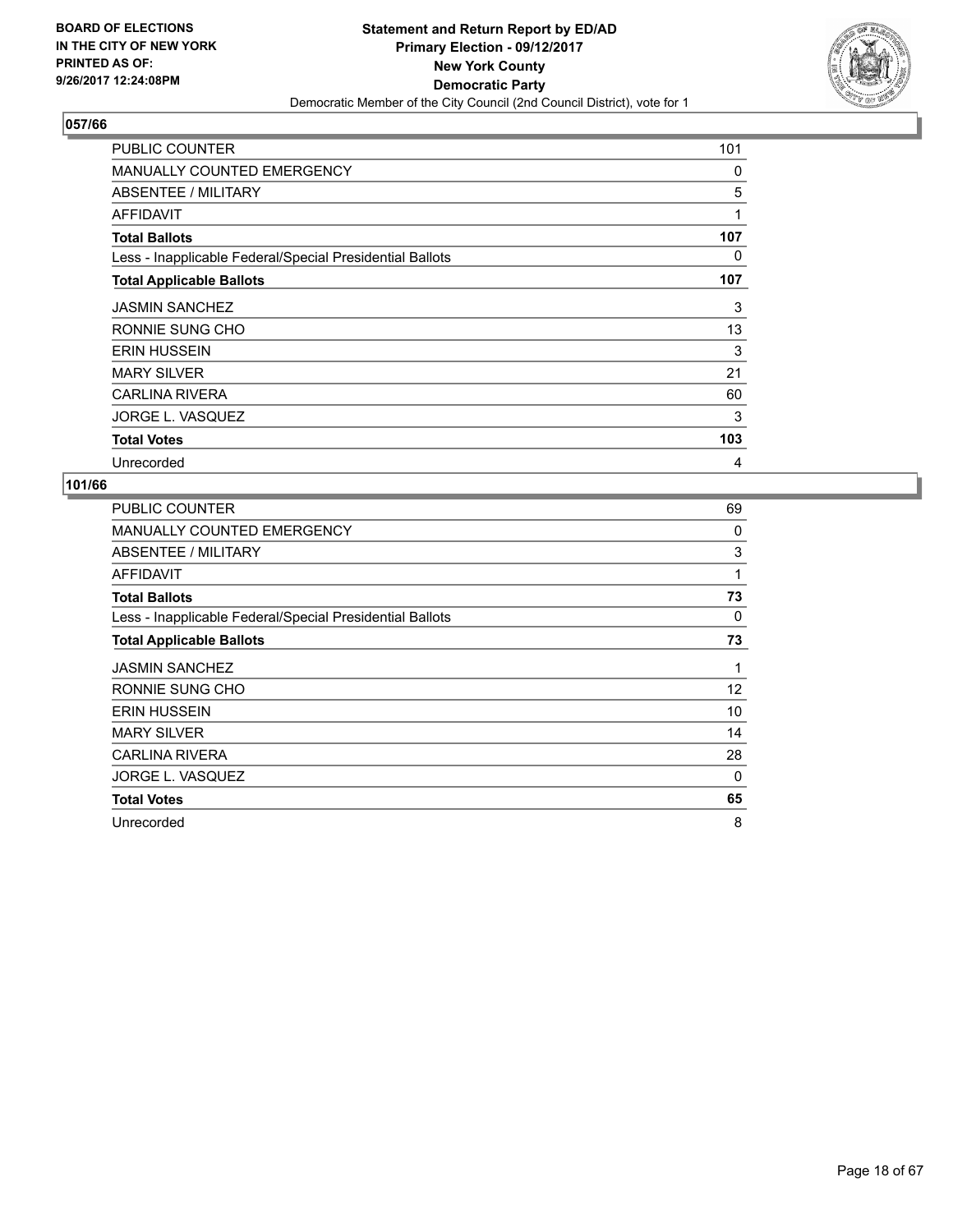

| <b>PUBLIC COUNTER</b>                                    | 118 |
|----------------------------------------------------------|-----|
| <b>MANUALLY COUNTED EMERGENCY</b>                        | 0   |
| ABSENTEE / MILITARY                                      | 3   |
| <b>AFFIDAVIT</b>                                         | 0   |
| <b>Total Ballots</b>                                     | 121 |
| Less - Inapplicable Federal/Special Presidential Ballots | 0   |
| <b>Total Applicable Ballots</b>                          | 121 |
| <b>JASMIN SANCHEZ</b>                                    | 4   |
| RONNIE SUNG CHO                                          | 11  |
| <b>ERIN HUSSEIN</b>                                      | 3   |
| <b>MARY SILVER</b>                                       | 13  |
| <b>CARLINA RIVERA</b>                                    | 78  |
| JORGE L. VASQUEZ                                         | 8   |
| CHRISTOPHER MARTE (WRITE-IN)                             | 1   |
| <b>Total Votes</b>                                       | 118 |
| Unrecorded                                               | 3   |

| <b>PUBLIC COUNTER</b>                                    | 79 |
|----------------------------------------------------------|----|
| <b>MANUALLY COUNTED EMERGENCY</b>                        | 0  |
| ABSENTEE / MILITARY                                      | 0  |
| <b>AFFIDAVIT</b>                                         | 1  |
| <b>Total Ballots</b>                                     | 80 |
| Less - Inapplicable Federal/Special Presidential Ballots | 0  |
| <b>Total Applicable Ballots</b>                          | 80 |
| <b>JASMIN SANCHEZ</b>                                    | 0  |
| RONNIE SUNG CHO                                          | 9  |
| <b>ERIN HUSSEIN</b>                                      | 1  |
| <b>MARY SILVER</b>                                       | 12 |
| <b>CARLINA RIVERA</b>                                    | 54 |
| JORGE L. VASQUEZ                                         | 0  |
| UNATTRIBUTABLE WRITE-IN (WRITE-IN)                       | 1  |
| <b>Total Votes</b>                                       | 77 |
| Unrecorded                                               | 3  |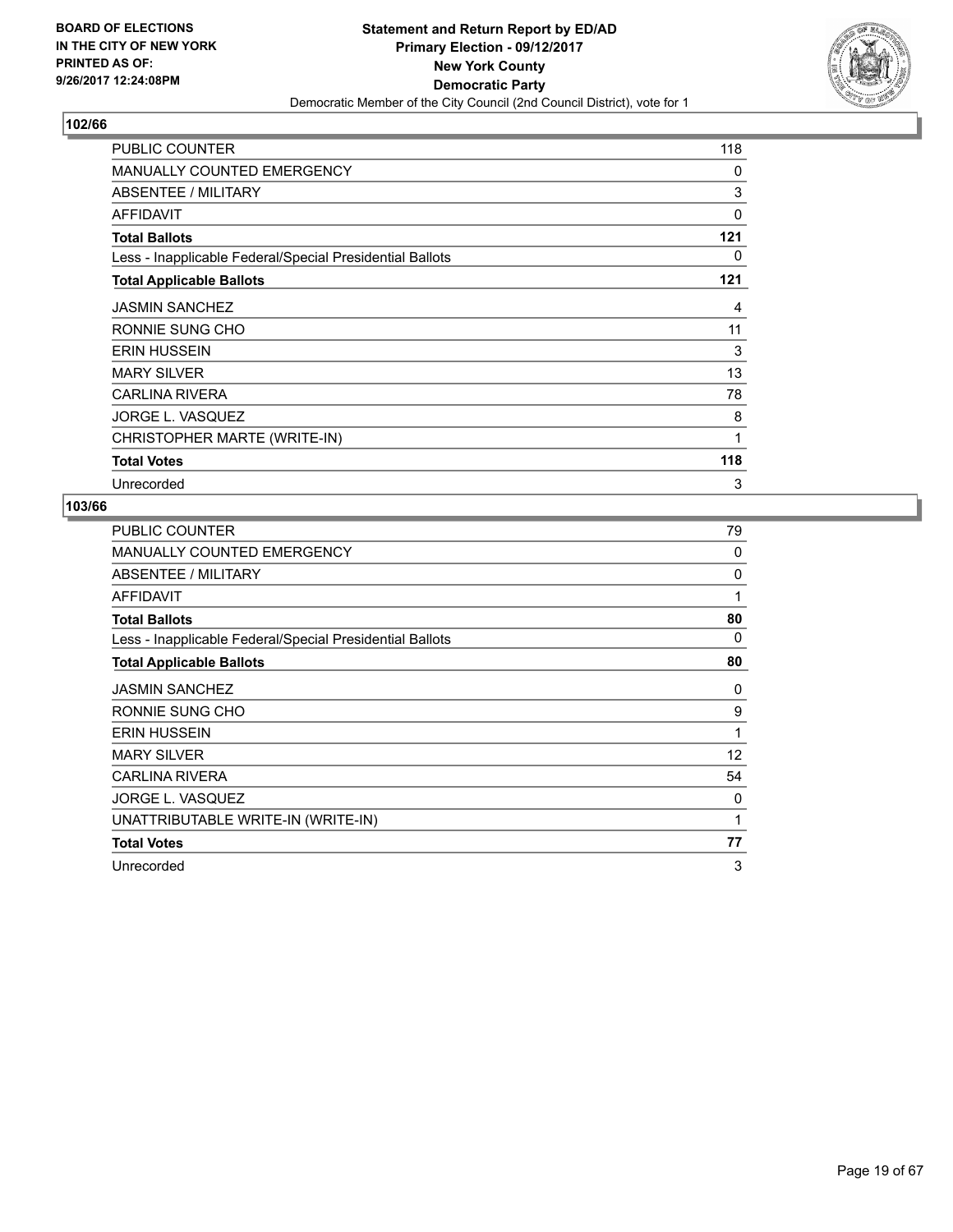

| <b>PUBLIC COUNTER</b>                                    | 59             |
|----------------------------------------------------------|----------------|
| <b>MANUALLY COUNTED EMERGENCY</b>                        | 0              |
| ABSENTEE / MILITARY                                      | $\overline{2}$ |
| <b>AFFIDAVIT</b>                                         | 1              |
| <b>Total Ballots</b>                                     | 62             |
| Less - Inapplicable Federal/Special Presidential Ballots | 0              |
| <b>Total Applicable Ballots</b>                          | 62             |
| <b>JASMIN SANCHEZ</b>                                    | 2              |
| RONNIE SUNG CHO                                          | 5              |
| <b>ERIN HUSSEIN</b>                                      | 0              |
| <b>MARY SILVER</b>                                       | $\overline{7}$ |
| <b>CARLINA RIVERA</b>                                    | 40             |
| JORGE L. VASQUEZ                                         | 5              |
| UNATTRIBUTABLE WRITE-IN (WRITE-IN)                       | 1              |
| <b>Total Votes</b>                                       | 60             |
| Unrecorded                                               | 2              |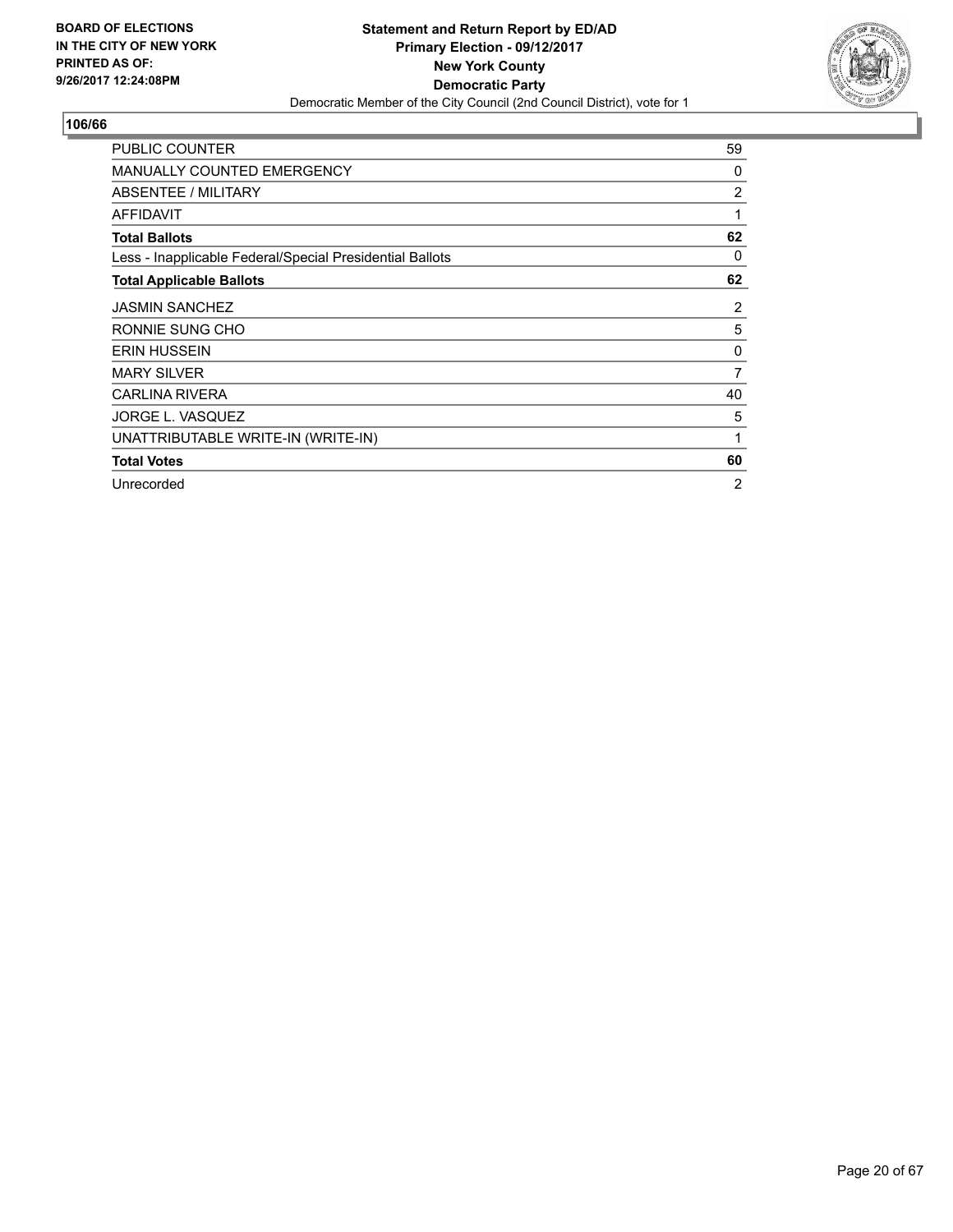

| <b>PUBLIC COUNTER</b>                                    | 72 |
|----------------------------------------------------------|----|
| <b>MANUALLY COUNTED EMERGENCY</b>                        | 0  |
| ABSENTEE / MILITARY                                      | 1  |
| <b>AFFIDAVIT</b>                                         | 0  |
| <b>Total Ballots</b>                                     | 73 |
| Less - Inapplicable Federal/Special Presidential Ballots | 0  |
| <b>Total Applicable Ballots</b>                          | 73 |
| <b>JASMIN SANCHEZ</b>                                    | 1  |
| RONNIE SUNG CHO                                          | 8  |
| <b>ERIN HUSSEIN</b>                                      | 1  |
| <b>MARY SILVER</b>                                       | 43 |
| <b>CARLINA RIVERA</b>                                    | 17 |
| JORGE L. VASQUEZ                                         | 0  |
| <b>Total Votes</b>                                       | 70 |
| Unrecorded                                               | 3  |

| PUBLIC COUNTER                                           | 41             |
|----------------------------------------------------------|----------------|
| <b>MANUALLY COUNTED EMERGENCY</b>                        | 0              |
| ABSENTEE / MILITARY                                      | 1              |
| AFFIDAVIT                                                | 2              |
| <b>Total Ballots</b>                                     | 44             |
| Less - Inapplicable Federal/Special Presidential Ballots | 0              |
| <b>Total Applicable Ballots</b>                          | 44             |
| <b>JASMIN SANCHEZ</b>                                    | 0              |
| RONNIE SUNG CHO                                          | 6              |
| <b>ERIN HUSSEIN</b>                                      | 3              |
| <b>MARY SILVER</b>                                       | 16             |
| <b>CARLINA RIVERA</b>                                    | 16             |
| JORGE L. VASQUEZ                                         | 1              |
| <b>Total Votes</b>                                       | 42             |
| Unrecorded                                               | $\overline{2}$ |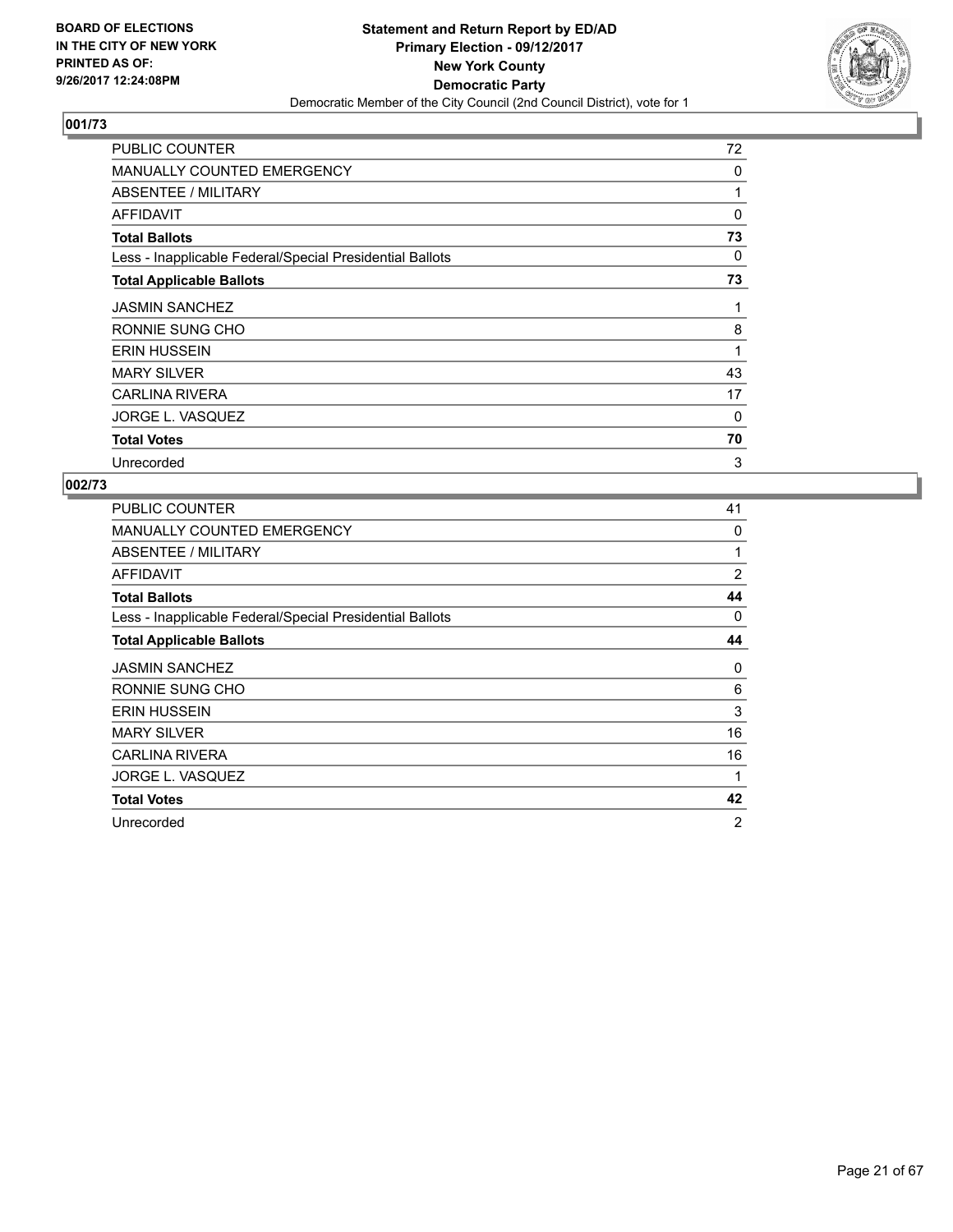

| <b>PUBLIC COUNTER</b>                                    | 55 |
|----------------------------------------------------------|----|
| <b>MANUALLY COUNTED EMERGENCY</b>                        | 0  |
| ABSENTEE / MILITARY                                      | 1  |
| <b>AFFIDAVIT</b>                                         | 0  |
| <b>Total Ballots</b>                                     | 56 |
| Less - Inapplicable Federal/Special Presidential Ballots | 0  |
| <b>Total Applicable Ballots</b>                          | 56 |
| <b>JASMIN SANCHEZ</b>                                    | 0  |
| RONNIE SUNG CHO                                          | 1  |
| <b>ERIN HUSSEIN</b>                                      | 3  |
| <b>MARY SILVER</b>                                       | 31 |
| <b>CARLINA RIVERA</b>                                    | 15 |
| JORGE L. VASQUEZ                                         | 1  |
| UNATTRIBUTABLE WRITE-IN (WRITE-IN)                       | 1  |
| <b>Total Votes</b>                                       | 52 |
| Unrecorded                                               | 4  |

| PUBLIC COUNTER                                           | 54 |
|----------------------------------------------------------|----|
| MANUALLY COUNTED EMERGENCY                               | 0  |
| ABSENTEE / MILITARY                                      |    |
| AFFIDAVIT                                                | 0  |
| <b>Total Ballots</b>                                     | 55 |
| Less - Inapplicable Federal/Special Presidential Ballots | 0  |
| <b>Total Applicable Ballots</b>                          | 55 |
| <b>JASMIN SANCHEZ</b>                                    | 3  |
| RONNIE SUNG CHO                                          | 6  |
| <b>ERIN HUSSEIN</b>                                      | 3  |
| <b>MARY SILVER</b>                                       | 28 |
| <b>CARLINA RIVERA</b>                                    | 12 |
| JORGE L. VASQUEZ                                         | 3  |
| <b>Total Votes</b>                                       | 55 |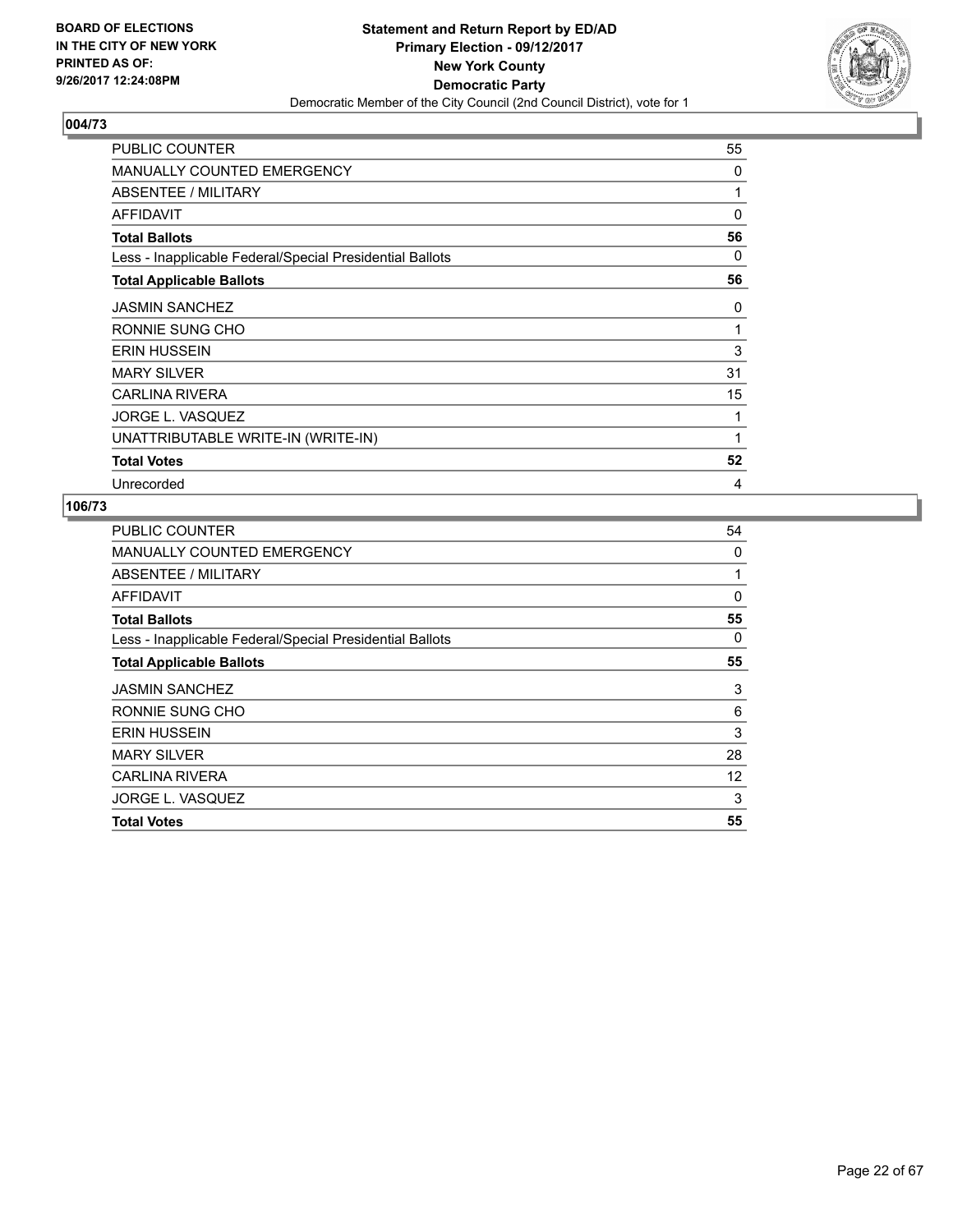

| <b>PUBLIC COUNTER</b>                                    | 106      |
|----------------------------------------------------------|----------|
| <b>MANUALLY COUNTED EMERGENCY</b>                        | 0        |
| ABSENTEE / MILITARY                                      | 2        |
| <b>AFFIDAVIT</b>                                         | $\Omega$ |
| <b>Total Ballots</b>                                     | 108      |
| Less - Inapplicable Federal/Special Presidential Ballots | 0        |
| <b>Total Applicable Ballots</b>                          | 108      |
| <b>JASMIN SANCHEZ</b>                                    | 26       |
| RONNIE SUNG CHO                                          | 6        |
| <b>ERIN HUSSEIN</b>                                      | 1        |
| <b>MARY SILVER</b>                                       | 5        |
| <b>CARLINA RIVERA</b>                                    | 61       |
| JORGE L. VASQUEZ                                         | 8        |
| <b>Total Votes</b>                                       | 107      |
| Unrecorded                                               | 1        |

| <b>PUBLIC COUNTER</b>                                    | 122         |
|----------------------------------------------------------|-------------|
| <b>MANUALLY COUNTED EMERGENCY</b>                        | 0           |
| ABSENTEE / MILITARY                                      |             |
| <b>AFFIDAVIT</b>                                         | $\mathbf 0$ |
| <b>Total Ballots</b>                                     | 123         |
| Less - Inapplicable Federal/Special Presidential Ballots | 0           |
| <b>Total Applicable Ballots</b>                          | 123         |
| <b>JASMIN SANCHEZ</b>                                    | 35          |
| RONNIE SUNG CHO                                          | 11          |
| <b>ERIN HUSSEIN</b>                                      |             |
| <b>MARY SILVER</b>                                       | 3           |
| <b>CARLINA RIVERA</b>                                    | 60          |
| JORGE L. VASQUEZ                                         | 7           |
| <b>Total Votes</b>                                       | 117         |
| Unrecorded                                               | 6           |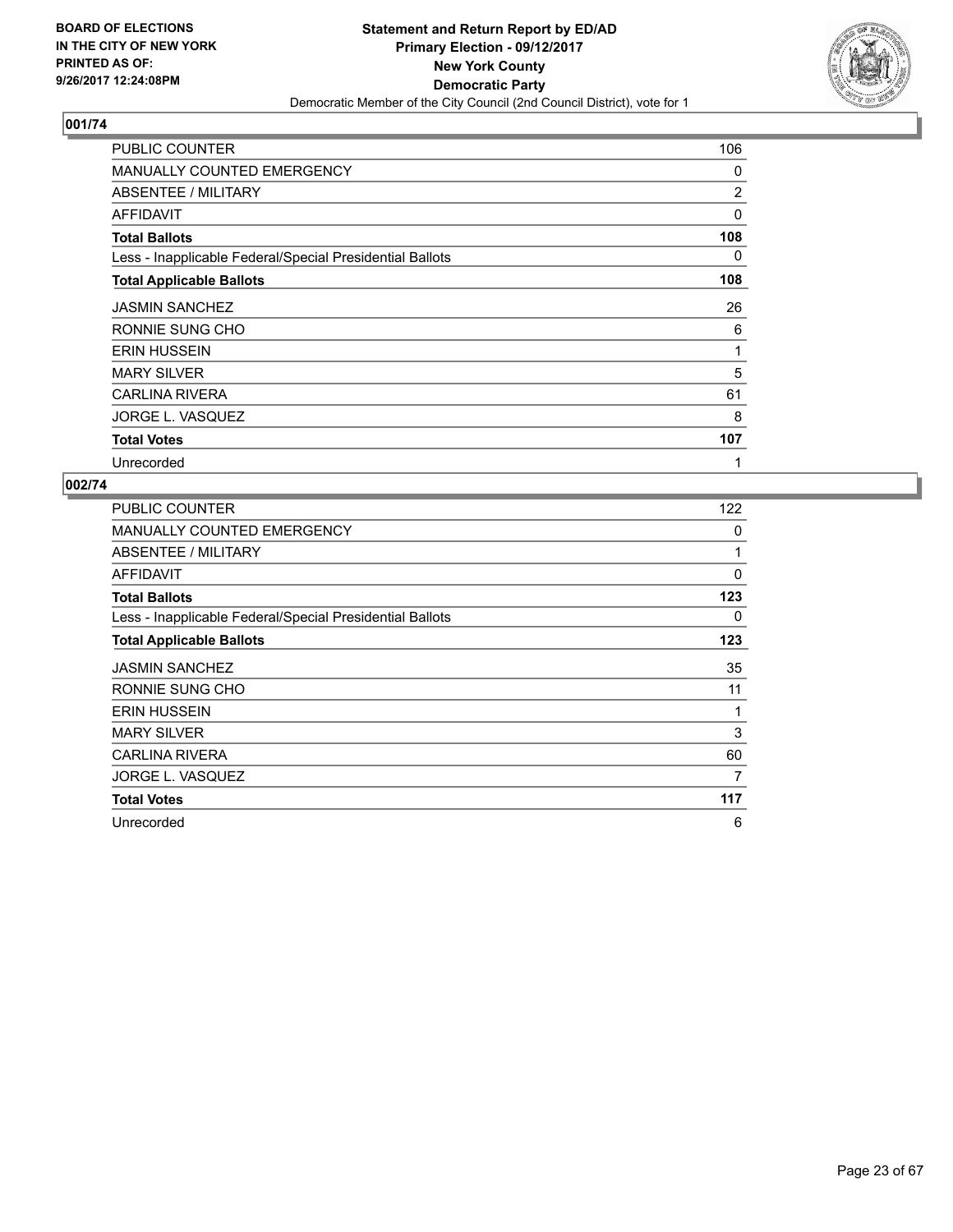

| <b>PUBLIC COUNTER</b>                                    | 128      |
|----------------------------------------------------------|----------|
| <b>MANUALLY COUNTED EMERGENCY</b>                        | 0        |
| ABSENTEE / MILITARY                                      | 4        |
| <b>AFFIDAVIT</b>                                         | $\Omega$ |
| <b>Total Ballots</b>                                     | 132      |
| Less - Inapplicable Federal/Special Presidential Ballots | 0        |
| <b>Total Applicable Ballots</b>                          | 132      |
| <b>JASMIN SANCHEZ</b>                                    | 57       |
| RONNIE SUNG CHO                                          | 2        |
| <b>ERIN HUSSEIN</b>                                      | 0        |
| <b>MARY SILVER</b>                                       | 1        |
| <b>CARLINA RIVERA</b>                                    | 61       |
| JORGE L. VASQUEZ                                         | 7        |
| <b>Total Votes</b>                                       | 128      |
| Unrecorded                                               | 4        |

| <b>PUBLIC COUNTER</b>                                    | 122 |
|----------------------------------------------------------|-----|
| <b>MANUALLY COUNTED EMERGENCY</b>                        | 0   |
| ABSENTEE / MILITARY                                      | 0   |
| AFFIDAVIT                                                | 3   |
| <b>Total Ballots</b>                                     | 125 |
| Less - Inapplicable Federal/Special Presidential Ballots | 0   |
| <b>Total Applicable Ballots</b>                          | 125 |
| <b>JASMIN SANCHEZ</b>                                    | 38  |
| RONNIE SUNG CHO                                          | 4   |
| <b>ERIN HUSSEIN</b>                                      | 0   |
| <b>MARY SILVER</b>                                       | 1   |
| <b>CARLINA RIVERA</b>                                    | 67  |
| JORGE L. VASQUEZ                                         | 12  |
| <b>Total Votes</b>                                       | 122 |
| Unrecorded                                               | 3   |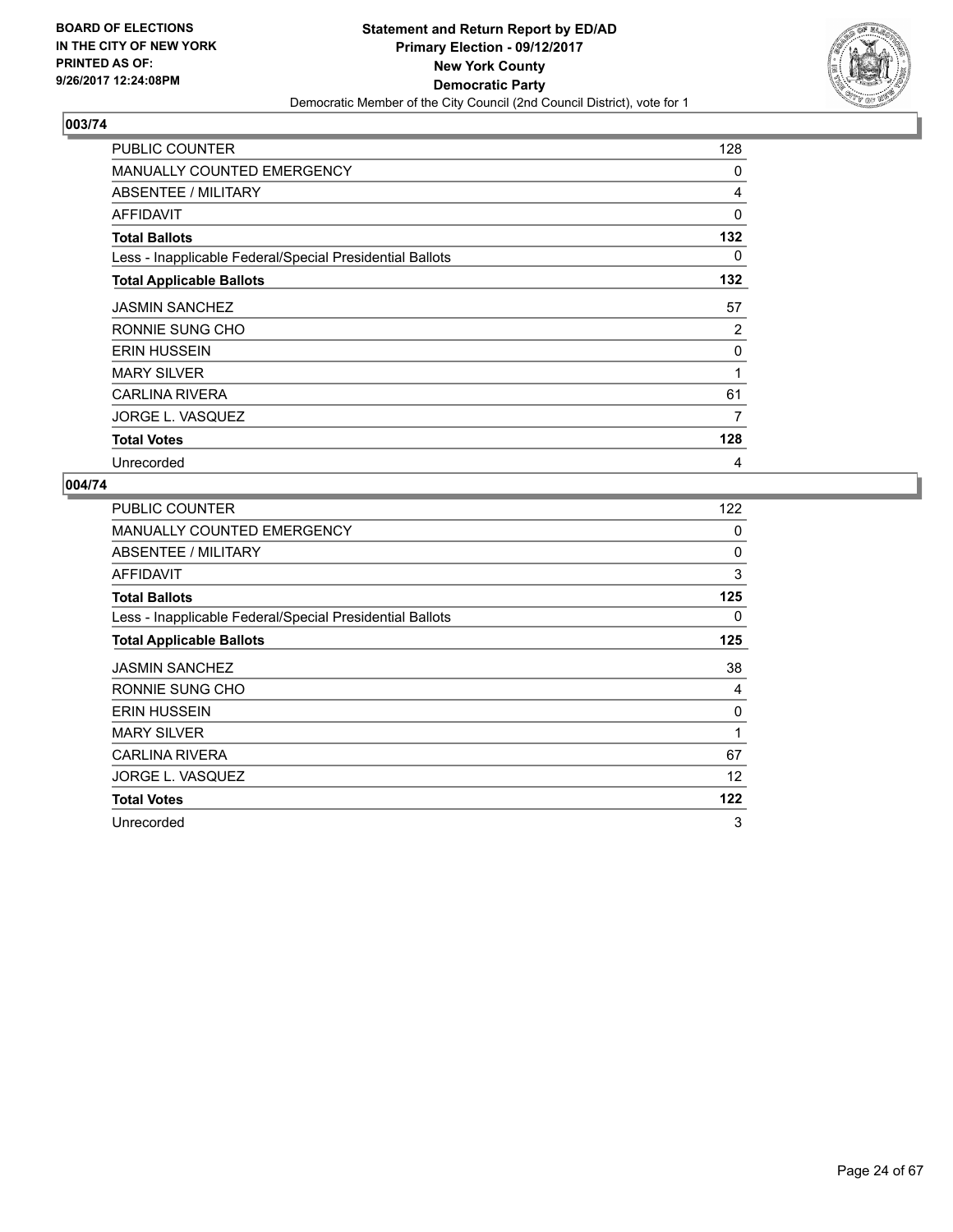

| <b>PUBLIC COUNTER</b>                                    | 83 |
|----------------------------------------------------------|----|
| <b>MANUALLY COUNTED EMERGENCY</b>                        | 0  |
| ABSENTEE / MILITARY                                      | 1  |
| AFFIDAVIT                                                | 2  |
| <b>Total Ballots</b>                                     | 86 |
| Less - Inapplicable Federal/Special Presidential Ballots | 0  |
| <b>Total Applicable Ballots</b>                          | 86 |
| <b>JASMIN SANCHEZ</b>                                    | 19 |
| RONNIE SUNG CHO                                          | 3  |
| <b>ERIN HUSSEIN</b>                                      | 0  |
| <b>MARY SILVER</b>                                       | 1  |
| <b>CARLINA RIVERA</b>                                    | 48 |
| JORGE L. VASQUEZ                                         | 12 |
| <b>Total Votes</b>                                       | 83 |
| Unrecorded                                               | 3  |

| PUBLIC COUNTER                                           | 115 |
|----------------------------------------------------------|-----|
| <b>MANUALLY COUNTED EMERGENCY</b>                        | 0   |
| ABSENTEE / MILITARY                                      | 1   |
| AFFIDAVIT                                                | 1   |
| <b>Total Ballots</b>                                     | 117 |
| Less - Inapplicable Federal/Special Presidential Ballots | 0   |
| <b>Total Applicable Ballots</b>                          | 117 |
| <b>JASMIN SANCHEZ</b>                                    | 19  |
| RONNIE SUNG CHO                                          | 8   |
| <b>ERIN HUSSEIN</b>                                      | 4   |
| <b>MARY SILVER</b>                                       | 9   |
| <b>CARLINA RIVERA</b>                                    | 66  |
| JORGE L. VASQUEZ                                         | 8   |
| ALICE CANCEL (WRITE-IN)                                  | 1   |
| <b>Total Votes</b>                                       | 115 |
| Unrecorded                                               | 2   |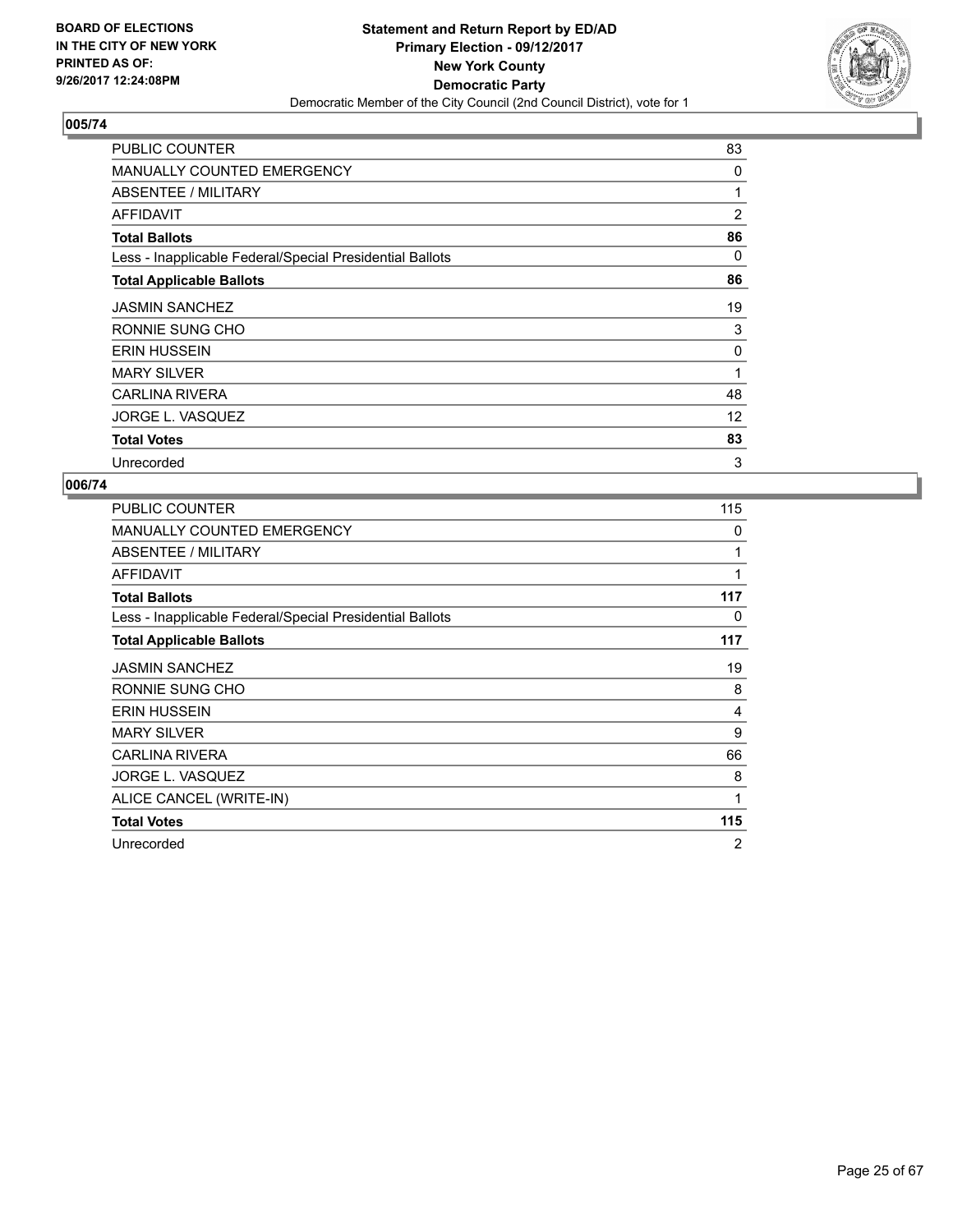

| PUBLIC COUNTER                                           | 73             |
|----------------------------------------------------------|----------------|
| <b>MANUALLY COUNTED EMERGENCY</b>                        | 0              |
| ABSENTEE / MILITARY                                      | $\overline{2}$ |
| AFFIDAVIT                                                | 0              |
| <b>Total Ballots</b>                                     | 75             |
| Less - Inapplicable Federal/Special Presidential Ballots | 0              |
| <b>Total Applicable Ballots</b>                          | 75             |
| <b>JASMIN SANCHEZ</b>                                    | 6              |
| RONNIE SUNG CHO                                          | 8              |
| <b>ERIN HUSSEIN</b>                                      | 1              |
| <b>MARY SILVER</b>                                       | 6              |
| <b>CARLINA RIVERA</b>                                    | 42             |
| JORGE L. VASQUEZ                                         | $\overline{7}$ |
| SAL SICHON (WRITE-IN)                                    | 1              |
| <b>Total Votes</b>                                       | 71             |
| Unrecorded                                               | 4              |

| PUBLIC COUNTER                                           | 94 |
|----------------------------------------------------------|----|
| MANUALLY COUNTED EMERGENCY                               | 0  |
| ABSENTEE / MILITARY                                      | 2  |
| AFFIDAVIT                                                | 0  |
| <b>Total Ballots</b>                                     | 96 |
| Less - Inapplicable Federal/Special Presidential Ballots | 0  |
| <b>Total Applicable Ballots</b>                          | 96 |
| <b>JASMIN SANCHEZ</b>                                    | 0  |
| RONNIE SUNG CHO                                          | 12 |
| <b>ERIN HUSSEIN</b>                                      | 1  |
| <b>MARY SILVER</b>                                       | 5  |
| <b>CARLINA RIVERA</b>                                    | 66 |
| <b>JORGE L. VASQUEZ</b>                                  | 10 |
| <b>Total Votes</b>                                       | 94 |
| Unrecorded                                               | 2  |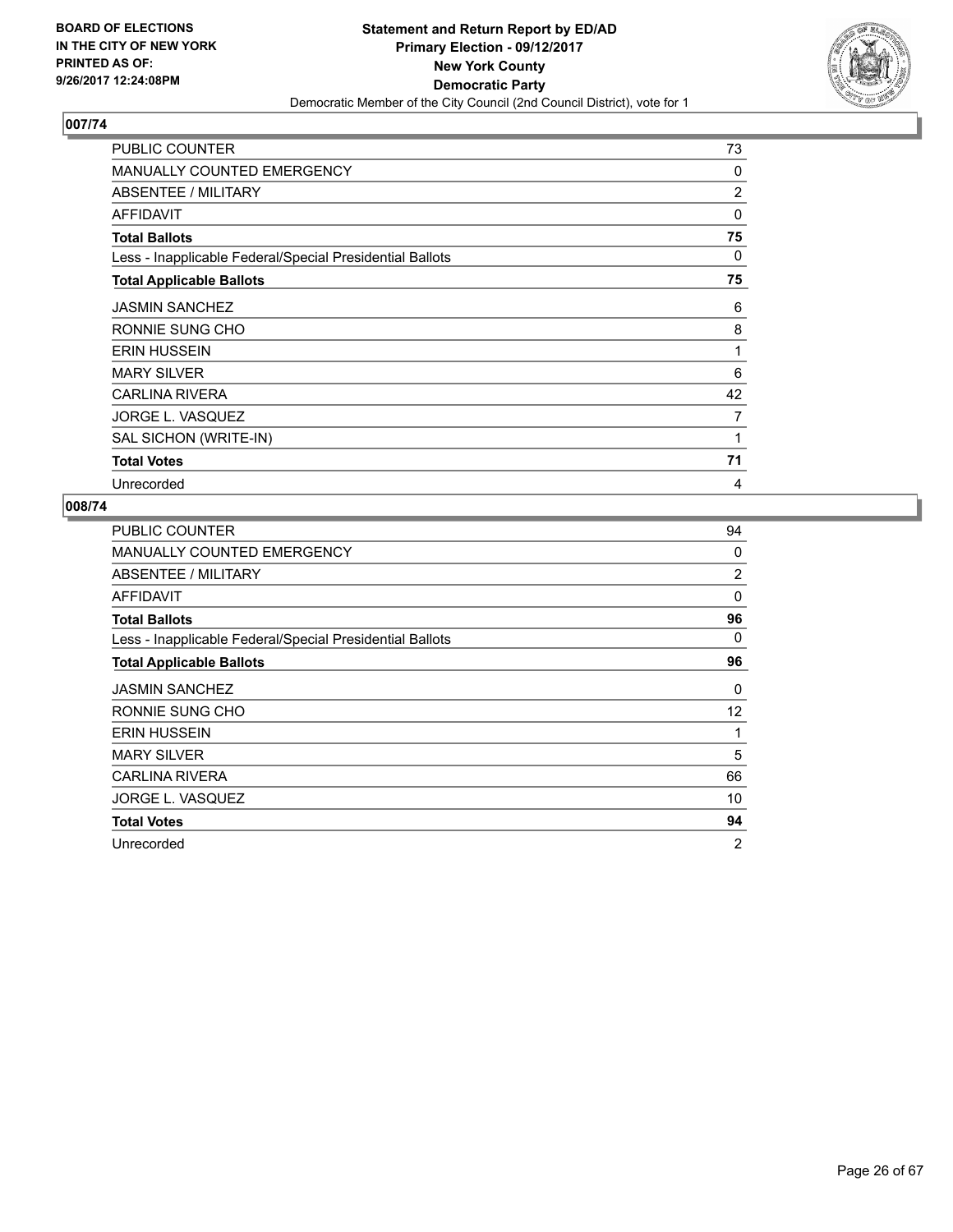

| <b>PUBLIC COUNTER</b>                                    | 83 |
|----------------------------------------------------------|----|
| <b>MANUALLY COUNTED EMERGENCY</b>                        | 0  |
| ABSENTEE / MILITARY                                      | 3  |
| <b>AFFIDAVIT</b>                                         | 1  |
| <b>Total Ballots</b>                                     | 87 |
| Less - Inapplicable Federal/Special Presidential Ballots | 0  |
| <b>Total Applicable Ballots</b>                          | 87 |
| <b>JASMIN SANCHEZ</b>                                    | 1  |
| RONNIE SUNG CHO                                          | 1  |
| <b>ERIN HUSSEIN</b>                                      | 0  |
| <b>MARY SILVER</b>                                       | 4  |
| <b>CARLINA RIVERA</b>                                    | 66 |
| JORGE L. VASQUEZ                                         | 13 |
| <b>Total Votes</b>                                       | 85 |
| Unrecorded                                               | 2  |

| <b>Total Votes</b>                                       | 60             |
|----------------------------------------------------------|----------------|
| MARGARET S. CHIN (WRITE-IN)                              | 1              |
| JORGE L. VASQUEZ                                         | 5              |
| <b>CARLINA RIVERA</b>                                    | 40             |
| <b>MARY SILVER</b>                                       | 2              |
| <b>ERIN HUSSEIN</b>                                      | 0              |
| RONNIE SUNG CHO                                          | 11             |
| <b>JASMIN SANCHEZ</b>                                    |                |
| <b>Total Applicable Ballots</b>                          | 60             |
| Less - Inapplicable Federal/Special Presidential Ballots | 0              |
| <b>Total Ballots</b>                                     | 60             |
| AFFIDAVIT                                                | $\overline{2}$ |
| ABSENTEE / MILITARY                                      | 1              |
| <b>MANUALLY COUNTED EMERGENCY</b>                        | 0              |
| <b>PUBLIC COUNTER</b>                                    | 57             |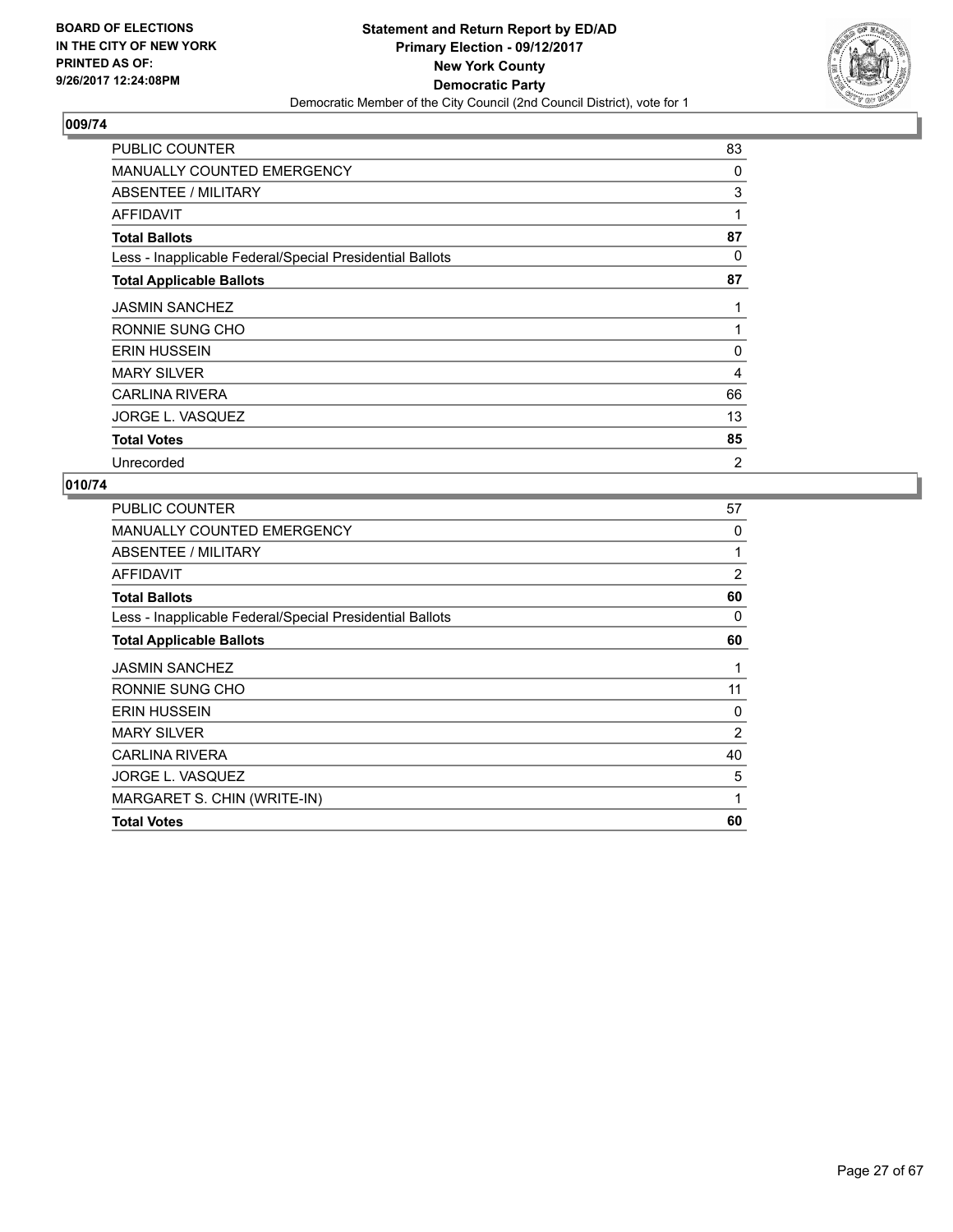

| <b>PUBLIC COUNTER</b>                                    | 125 |
|----------------------------------------------------------|-----|
| <b>MANUALLY COUNTED EMERGENCY</b>                        | 0   |
| ABSENTEE / MILITARY                                      | 1   |
| AFFIDAVIT                                                | 2   |
| <b>Total Ballots</b>                                     | 128 |
| Less - Inapplicable Federal/Special Presidential Ballots | 0   |
| <b>Total Applicable Ballots</b>                          | 128 |
| <b>JASMIN SANCHEZ</b>                                    | 9   |
| RONNIE SUNG CHO                                          | 2   |
| <b>ERIN HUSSEIN</b>                                      | 0   |
| <b>MARY SILVER</b>                                       | 3   |
| <b>CARLINA RIVERA</b>                                    | 60  |
| JORGE L. VASQUEZ                                         | 50  |
| <b>Total Votes</b>                                       | 124 |
| Unrecorded                                               | 4   |

| PUBLIC COUNTER                                           | 156            |
|----------------------------------------------------------|----------------|
| <b>MANUALLY COUNTED EMERGENCY</b>                        | 0              |
| ABSENTEE / MILITARY                                      | 0              |
| AFFIDAVIT                                                | 0              |
| <b>Total Ballots</b>                                     | 156            |
| Less - Inapplicable Federal/Special Presidential Ballots | 0              |
| <b>Total Applicable Ballots</b>                          | 156            |
| <b>JASMIN SANCHEZ</b>                                    | 5              |
| RONNIE SUNG CHO                                          | 3              |
| <b>ERIN HUSSEIN</b>                                      | 0              |
| <b>MARY SILVER</b>                                       | 1              |
| <b>CARLINA RIVERA</b>                                    | 59             |
| JORGE L. VASQUEZ                                         | 86             |
| <b>Total Votes</b>                                       | 154            |
| Unrecorded                                               | $\overline{2}$ |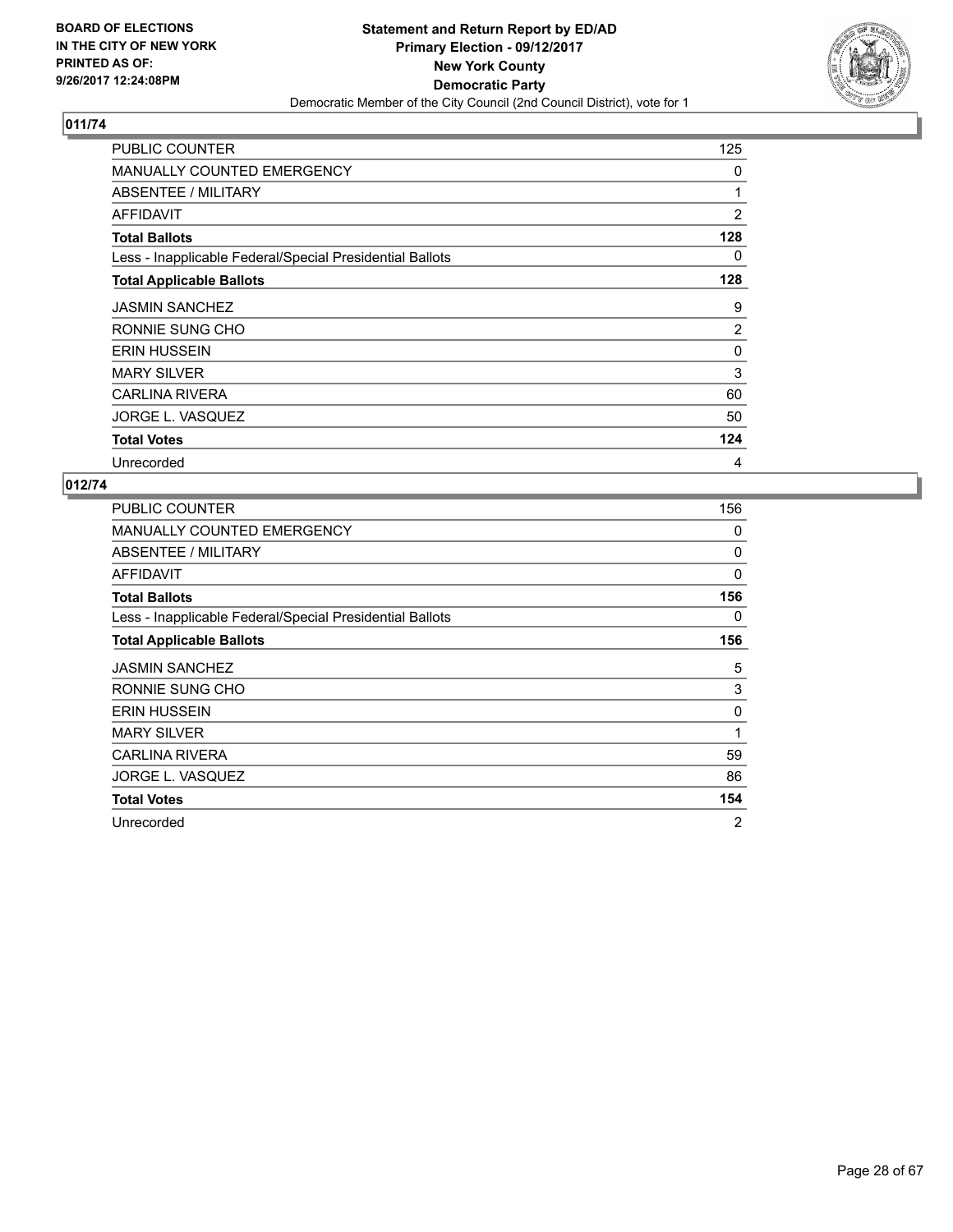

| <b>PUBLIC COUNTER</b>                                    | 133            |
|----------------------------------------------------------|----------------|
| <b>MANUALLY COUNTED EMERGENCY</b>                        | 0              |
| ABSENTEE / MILITARY                                      | 0              |
| AFFIDAVIT                                                | $\overline{2}$ |
| <b>Total Ballots</b>                                     | 135            |
| Less - Inapplicable Federal/Special Presidential Ballots | 0              |
| <b>Total Applicable Ballots</b>                          | 135            |
| <b>JASMIN SANCHEZ</b>                                    | 4              |
| RONNIE SUNG CHO                                          | 1              |
| <b>ERIN HUSSEIN</b>                                      | 0              |
| <b>MARY SILVER</b>                                       | 4              |
| <b>CARLINA RIVERA</b>                                    | 70             |
| JORGE L. VASQUEZ                                         | 52             |
| CHRISTOPHER MARTE (WRITE-IN)                             | 2              |
| <b>Total Votes</b>                                       | 133            |
| Unrecorded                                               | 2              |

| PUBLIC COUNTER                                           | 129 |
|----------------------------------------------------------|-----|
| MANUALLY COUNTED EMERGENCY                               | 0   |
| ABSENTEE / MILITARY                                      | 0   |
| <b>AFFIDAVIT</b>                                         | 0   |
| <b>Total Ballots</b>                                     | 129 |
| Less - Inapplicable Federal/Special Presidential Ballots | 0   |
| <b>Total Applicable Ballots</b>                          | 129 |
| <b>JASMIN SANCHEZ</b>                                    | 2   |
| RONNIE SUNG CHO                                          | 4   |
| <b>ERIN HUSSEIN</b>                                      | 0   |
| <b>MARY SILVER</b>                                       | 3   |
| <b>CARLINA RIVERA</b>                                    | 62  |
| JORGE L. VASQUEZ                                         | 52  |
| <b>Total Votes</b>                                       | 123 |
| Unrecorded                                               | 6   |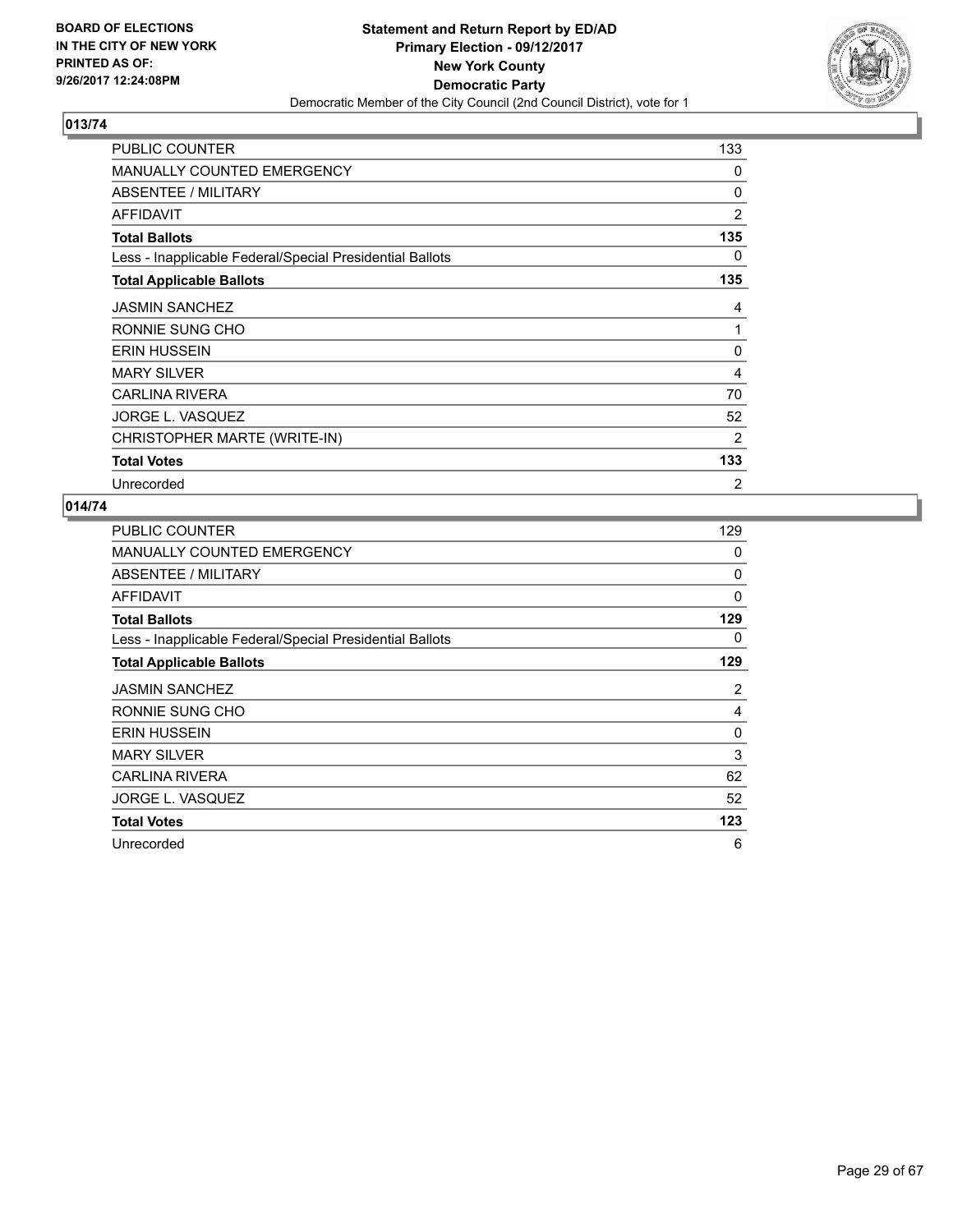

| <b>PUBLIC COUNTER</b>                                    | 106 |
|----------------------------------------------------------|-----|
| <b>MANUALLY COUNTED EMERGENCY</b>                        | 0   |
| ABSENTEE / MILITARY                                      | 0   |
| AFFIDAVIT                                                | 2   |
| <b>Total Ballots</b>                                     | 108 |
| Less - Inapplicable Federal/Special Presidential Ballots | 0   |
| <b>Total Applicable Ballots</b>                          | 108 |
| <b>JASMIN SANCHEZ</b>                                    | 1   |
| RONNIE SUNG CHO                                          | 10  |
| <b>ERIN HUSSEIN</b>                                      | 1   |
| <b>MARY SILVER</b>                                       | 8   |
| <b>CARLINA RIVERA</b>                                    | 77  |
| JORGE L. VASQUEZ                                         | 8   |
| <b>Total Votes</b>                                       | 105 |
| Unrecorded                                               | 3   |

| PUBLIC COUNTER                                           | 71 |
|----------------------------------------------------------|----|
| <b>MANUALLY COUNTED EMERGENCY</b>                        | 0  |
| ABSENTEE / MILITARY                                      | 0  |
| AFFIDAVIT                                                | 0  |
| <b>Total Ballots</b>                                     | 71 |
| Less - Inapplicable Federal/Special Presidential Ballots | 0  |
| <b>Total Applicable Ballots</b>                          | 71 |
| <b>JASMIN SANCHEZ</b>                                    | 1  |
| RONNIE SUNG CHO                                          | 5  |
| <b>ERIN HUSSEIN</b>                                      | 1  |
| <b>MARY SILVER</b>                                       | 4  |
| <b>CARLINA RIVERA</b>                                    | 44 |
| JORGE L. VASQUEZ                                         | 12 |
| <b>Total Votes</b>                                       | 67 |
| Unrecorded                                               | 4  |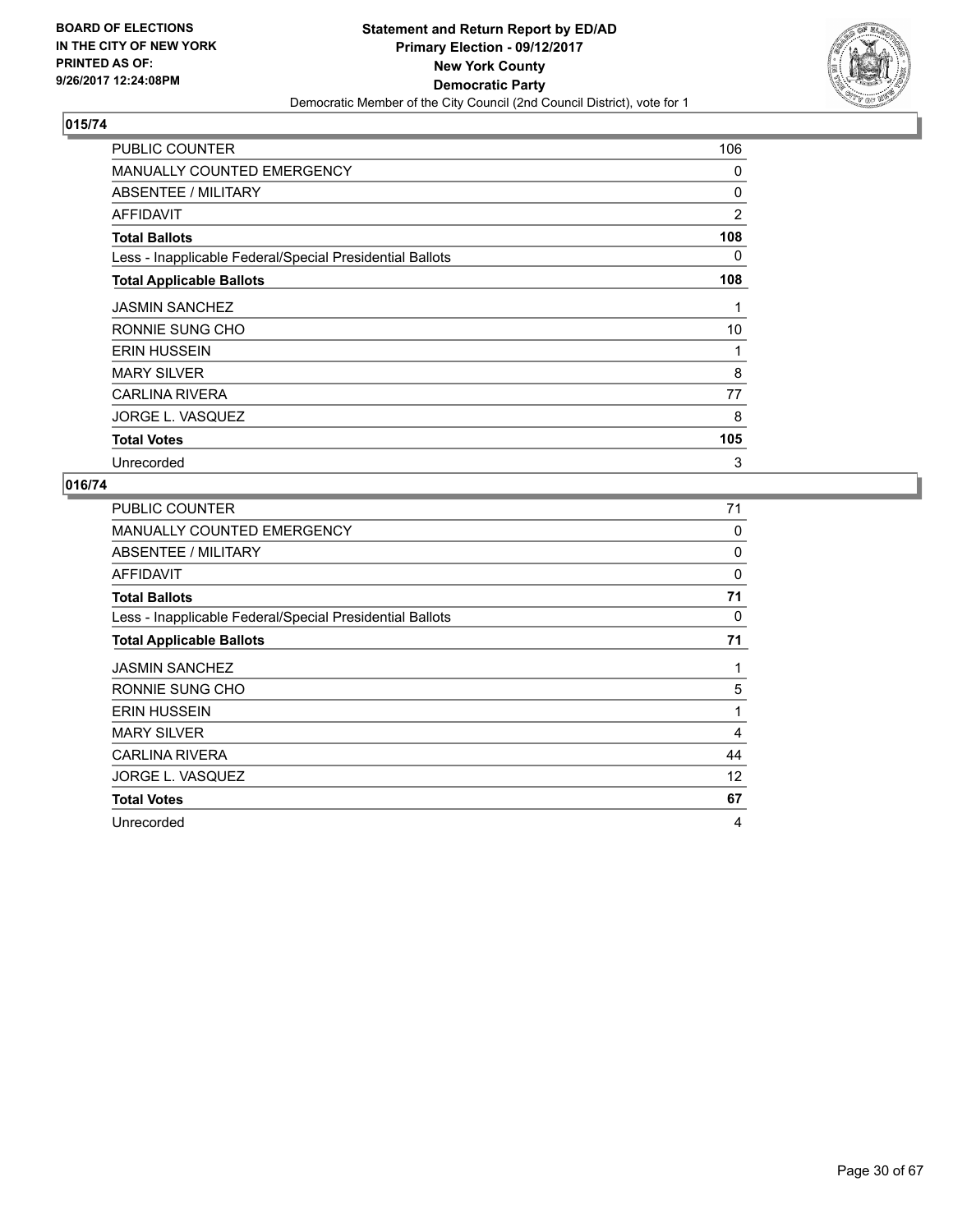

| <b>PUBLIC COUNTER</b>                                    | 113 |
|----------------------------------------------------------|-----|
| <b>MANUALLY COUNTED EMERGENCY</b>                        | 0   |
| ABSENTEE / MILITARY                                      | 1   |
| AFFIDAVIT                                                | 0   |
| <b>Total Ballots</b>                                     | 114 |
| Less - Inapplicable Federal/Special Presidential Ballots | 0   |
| <b>Total Applicable Ballots</b>                          | 114 |
| <b>JASMIN SANCHEZ</b>                                    | 4   |
| RONNIE SUNG CHO                                          | 13  |
| <b>ERIN HUSSEIN</b>                                      | 3   |
| <b>MARY SILVER</b>                                       | 7   |
| <b>CARLINA RIVERA</b>                                    | 61  |
| JORGE L. VASQUEZ                                         | 23  |
| <b>Total Votes</b>                                       | 111 |
| Unrecorded                                               | 3   |

| PUBLIC COUNTER                                           | 68 |
|----------------------------------------------------------|----|
| <b>MANUALLY COUNTED EMERGENCY</b>                        | 0  |
| ABSENTEE / MILITARY                                      | 0  |
| AFFIDAVIT                                                | 1  |
| <b>Total Ballots</b>                                     | 69 |
| Less - Inapplicable Federal/Special Presidential Ballots | 0  |
| <b>Total Applicable Ballots</b>                          | 69 |
| <b>JASMIN SANCHEZ</b>                                    | 1  |
| RONNIE SUNG CHO                                          | 7  |
| <b>ERIN HUSSEIN</b>                                      | 1  |
| <b>MARY SILVER</b>                                       | 7  |
| <b>CARLINA RIVERA</b>                                    | 45 |
| <b>JORGE L. VASQUEZ</b>                                  | 4  |
| HENRY A. MARTUSCELLO (WRITE-IN)                          | 1  |
| <b>Total Votes</b>                                       | 66 |
| Unrecorded                                               | 3  |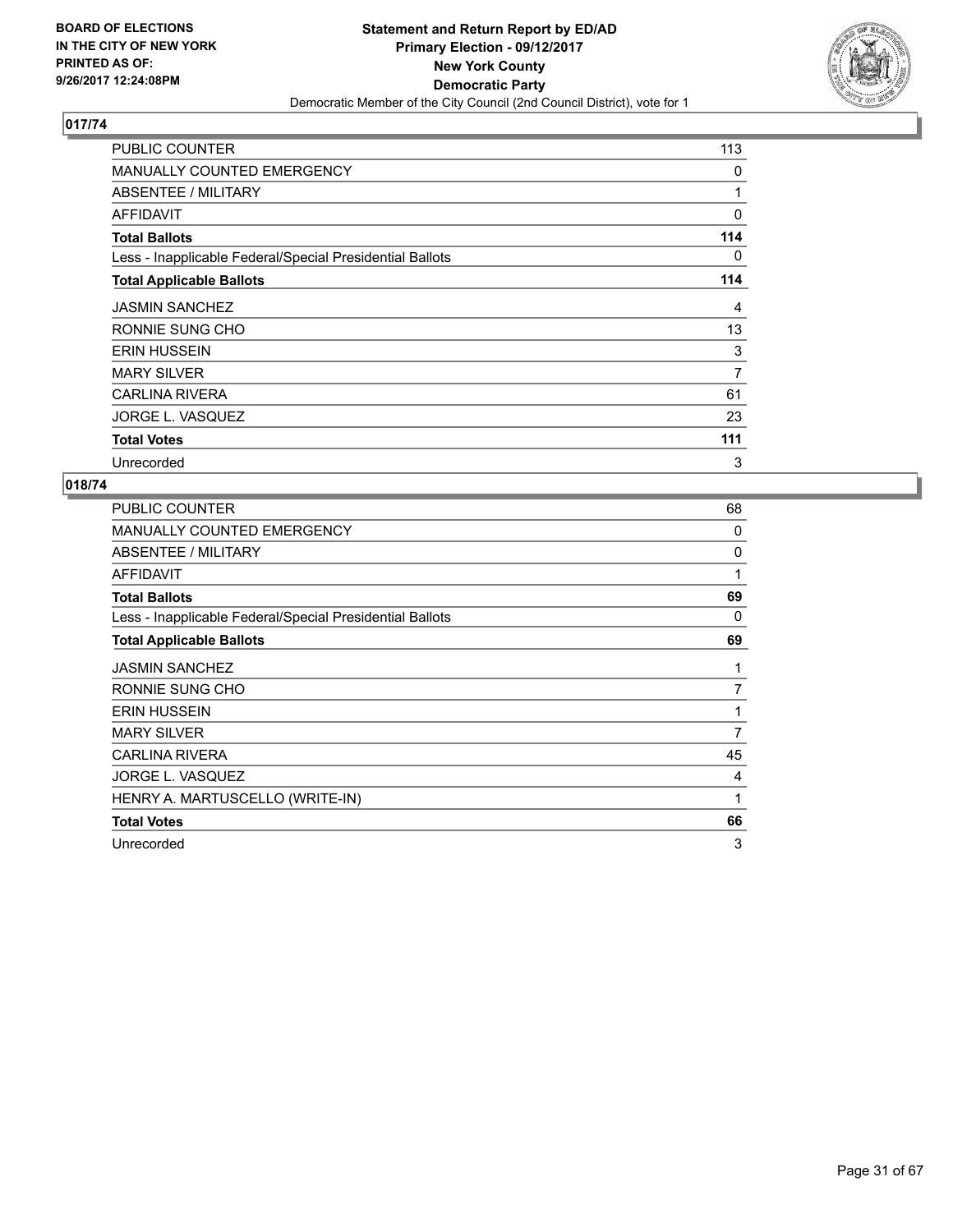

| <b>PUBLIC COUNTER</b>                                    | 147 |
|----------------------------------------------------------|-----|
| <b>MANUALLY COUNTED EMERGENCY</b>                        | 0   |
| ABSENTEE / MILITARY                                      | 0   |
| <b>AFFIDAVIT</b>                                         | 1   |
| <b>Total Ballots</b>                                     | 148 |
| Less - Inapplicable Federal/Special Presidential Ballots | 0   |
| <b>Total Applicable Ballots</b>                          | 148 |
| <b>JASMIN SANCHEZ</b>                                    | 4   |
| RONNIE SUNG CHO                                          | 13  |
| <b>ERIN HUSSEIN</b>                                      | 1   |
| <b>MARY SILVER</b>                                       | 23  |
| <b>CARLINA RIVERA</b>                                    | 86  |
| JORGE L. VASQUEZ                                         | 9   |
| <b>Total Votes</b>                                       | 136 |
| Unrecorded                                               | 12  |

| PUBLIC COUNTER                                           | 172 |
|----------------------------------------------------------|-----|
| <b>MANUALLY COUNTED EMERGENCY</b>                        | 0   |
| ABSENTEE / MILITARY                                      | 7   |
| <b>AFFIDAVIT</b>                                         | 0   |
| <b>Total Ballots</b>                                     | 179 |
| Less - Inapplicable Federal/Special Presidential Ballots | 0   |
| <b>Total Applicable Ballots</b>                          | 179 |
| <b>JASMIN SANCHEZ</b>                                    | 3   |
| RONNIE SUNG CHO                                          | 23  |
| <b>ERIN HUSSEIN</b>                                      | 2   |
| <b>MARY SILVER</b>                                       | 26  |
| CARLINA RIVERA                                           | 112 |
| JORGE L. VASQUEZ                                         | 8   |
| FENTON LAWLESS (WRITE-IN)                                | 1   |
| <b>Total Votes</b>                                       | 175 |
| Unrecorded                                               | 4   |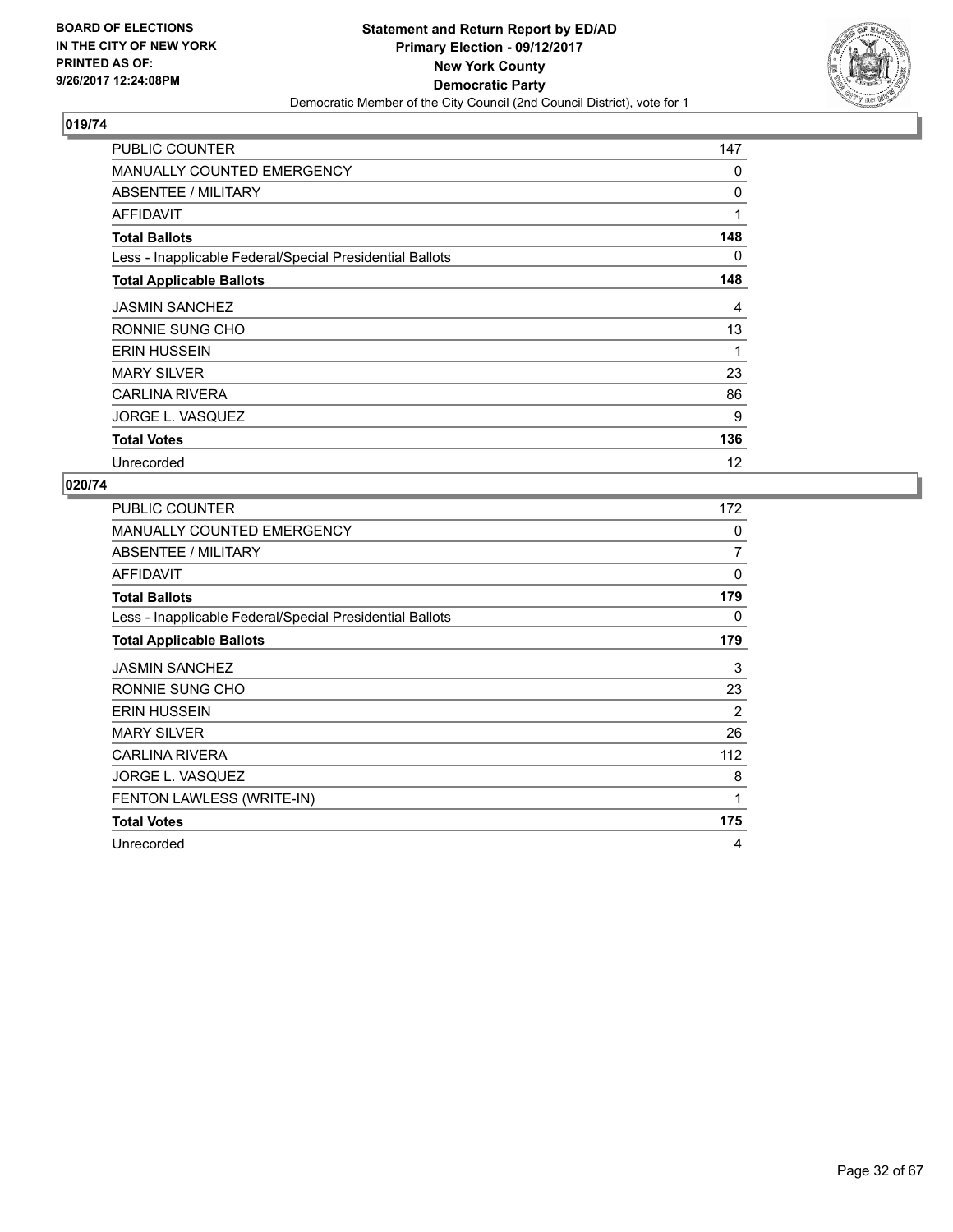

| <b>PUBLIC COUNTER</b>                                    | 148 |
|----------------------------------------------------------|-----|
| <b>MANUALLY COUNTED EMERGENCY</b>                        | 0   |
| ABSENTEE / MILITARY                                      | 3   |
| <b>AFFIDAVIT</b>                                         | 4   |
| <b>Total Ballots</b>                                     | 155 |
| Less - Inapplicable Federal/Special Presidential Ballots | 0   |
| <b>Total Applicable Ballots</b>                          | 155 |
| <b>JASMIN SANCHEZ</b>                                    | 3   |
| RONNIE SUNG CHO                                          | 17  |
| <b>ERIN HUSSEIN</b>                                      | 4   |
| <b>MARY SILVER</b>                                       | 12  |
| <b>CARLINA RIVERA</b>                                    | 106 |
| JORGE L. VASQUEZ                                         | 9   |
| <b>Total Votes</b>                                       | 151 |
| Unrecorded                                               | 4   |

| <b>PUBLIC COUNTER</b>                                    | 116 |
|----------------------------------------------------------|-----|
| <b>MANUALLY COUNTED EMERGENCY</b>                        | 0   |
| ABSENTEE / MILITARY                                      | 2   |
| AFFIDAVIT                                                | 3   |
| <b>Total Ballots</b>                                     | 121 |
| Less - Inapplicable Federal/Special Presidential Ballots | 0   |
| <b>Total Applicable Ballots</b>                          | 121 |
| <b>JASMIN SANCHEZ</b>                                    | 2   |
| RONNIE SUNG CHO                                          | 11  |
| <b>ERIN HUSSEIN</b>                                      | 2   |
| <b>MARY SILVER</b>                                       | 8   |
| <b>CARLINA RIVERA</b>                                    | 88  |
| JORGE L. VASQUEZ                                         | 8   |
| <b>Total Votes</b>                                       | 119 |
| Unrecorded                                               | 2   |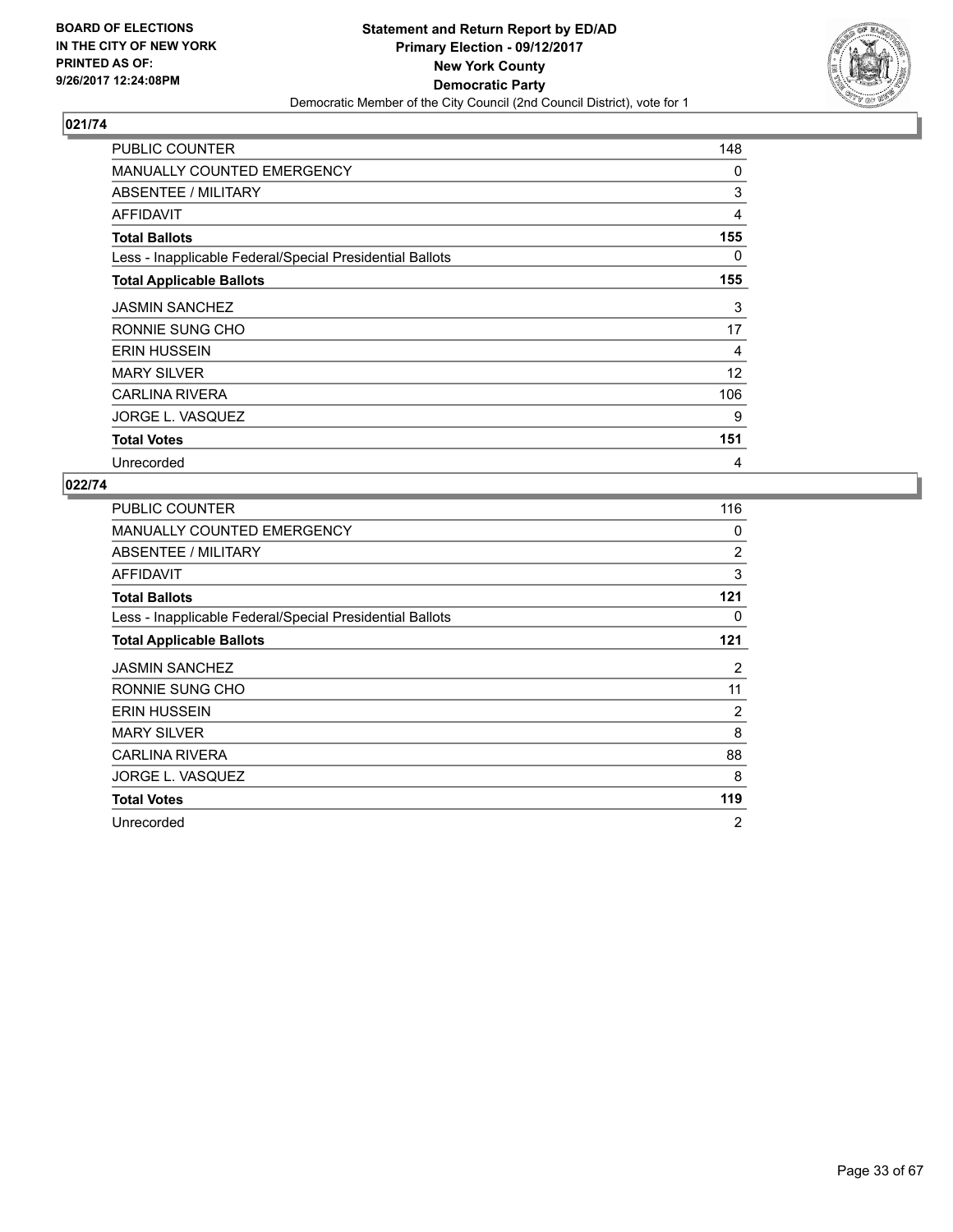

| <b>PUBLIC COUNTER</b>                                    | 128 |
|----------------------------------------------------------|-----|
| <b>MANUALLY COUNTED EMERGENCY</b>                        | 0   |
| ABSENTEE / MILITARY                                      | 3   |
| <b>AFFIDAVIT</b>                                         | 2   |
| <b>Total Ballots</b>                                     | 133 |
| Less - Inapplicable Federal/Special Presidential Ballots | 0   |
| <b>Total Applicable Ballots</b>                          | 133 |
| <b>JASMIN SANCHEZ</b>                                    | 4   |
| RONNIE SUNG CHO                                          | 10  |
| <b>ERIN HUSSEIN</b>                                      | 0   |
| <b>MARY SILVER</b>                                       | 15  |
| <b>CARLINA RIVERA</b>                                    | 93  |
| JORGE L. VASQUEZ                                         | 6   |
| <b>Total Votes</b>                                       | 128 |
| Unrecorded                                               | 5   |

| <b>PUBLIC COUNTER</b>                                    | 164            |
|----------------------------------------------------------|----------------|
| <b>MANUALLY COUNTED EMERGENCY</b>                        | 0              |
| ABSENTEE / MILITARY                                      | 7              |
| AFFIDAVIT                                                | $\overline{2}$ |
| <b>Total Ballots</b>                                     | 173            |
| Less - Inapplicable Federal/Special Presidential Ballots | 0              |
| <b>Total Applicable Ballots</b>                          | 173            |
| <b>JASMIN SANCHEZ</b>                                    | 5              |
| RONNIE SUNG CHO                                          | 7              |
| <b>ERIN HUSSEIN</b>                                      | 0              |
| <b>MARY SILVER</b>                                       | 20             |
| <b>CARLINA RIVERA</b>                                    | 126            |
| JORGE L. VASQUEZ                                         | 13             |
| <b>Total Votes</b>                                       | 171            |
| Unrecorded                                               | 2              |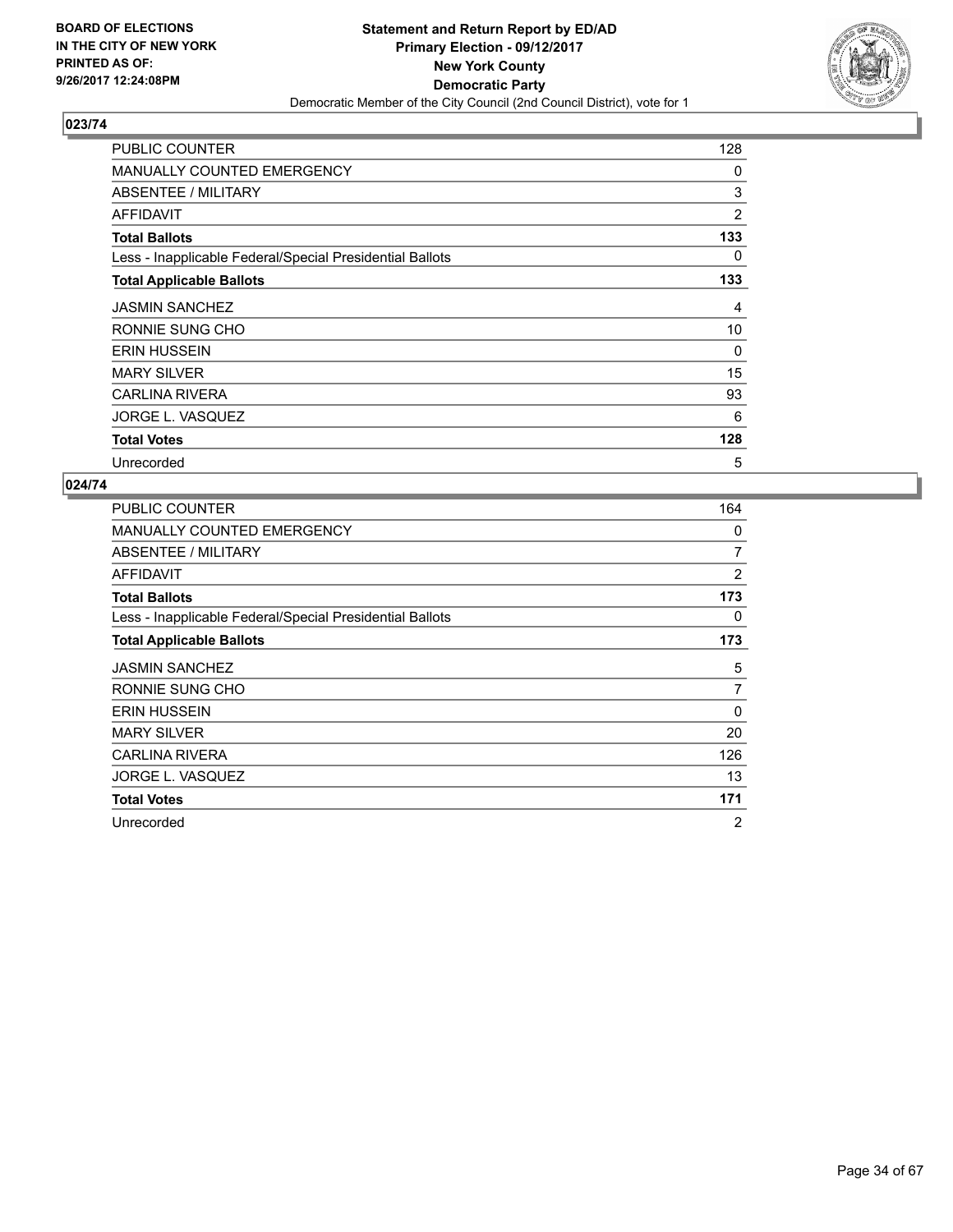

| <b>PUBLIC COUNTER</b>                                    | 100 |
|----------------------------------------------------------|-----|
| <b>MANUALLY COUNTED EMERGENCY</b>                        | 0   |
| ABSENTEE / MILITARY                                      | 3   |
| AFFIDAVIT                                                | 0   |
| <b>Total Ballots</b>                                     | 103 |
| Less - Inapplicable Federal/Special Presidential Ballots | 0   |
| <b>Total Applicable Ballots</b>                          | 103 |
| <b>JASMIN SANCHEZ</b>                                    | 6   |
| RONNIE SUNG CHO                                          | 9   |
| <b>ERIN HUSSEIN</b>                                      | 0   |
| <b>MARY SILVER</b>                                       | 5   |
| <b>CARLINA RIVERA</b>                                    | 74  |
| JORGE L. VASQUEZ                                         | 8   |
| <b>Total Votes</b>                                       | 102 |
| Unrecorded                                               | 1   |

| <b>PUBLIC COUNTER</b>                                    | 139 |
|----------------------------------------------------------|-----|
| <b>MANUALLY COUNTED EMERGENCY</b>                        | 0   |
| ABSENTEE / MILITARY                                      | 2   |
| AFFIDAVIT                                                | 1   |
| <b>Total Ballots</b>                                     | 142 |
| Less - Inapplicable Federal/Special Presidential Ballots | 0   |
| <b>Total Applicable Ballots</b>                          | 142 |
| <b>JASMIN SANCHEZ</b>                                    | 5   |
| RONNIE SUNG CHO                                          | 5   |
| <b>ERIN HUSSEIN</b>                                      | 0   |
| <b>MARY SILVER</b>                                       | 4   |
| <b>CARLINA RIVERA</b>                                    | 90  |
| JORGE L. VASQUEZ                                         | 27  |
| <b>Total Votes</b>                                       | 131 |
| Unrecorded                                               | 11  |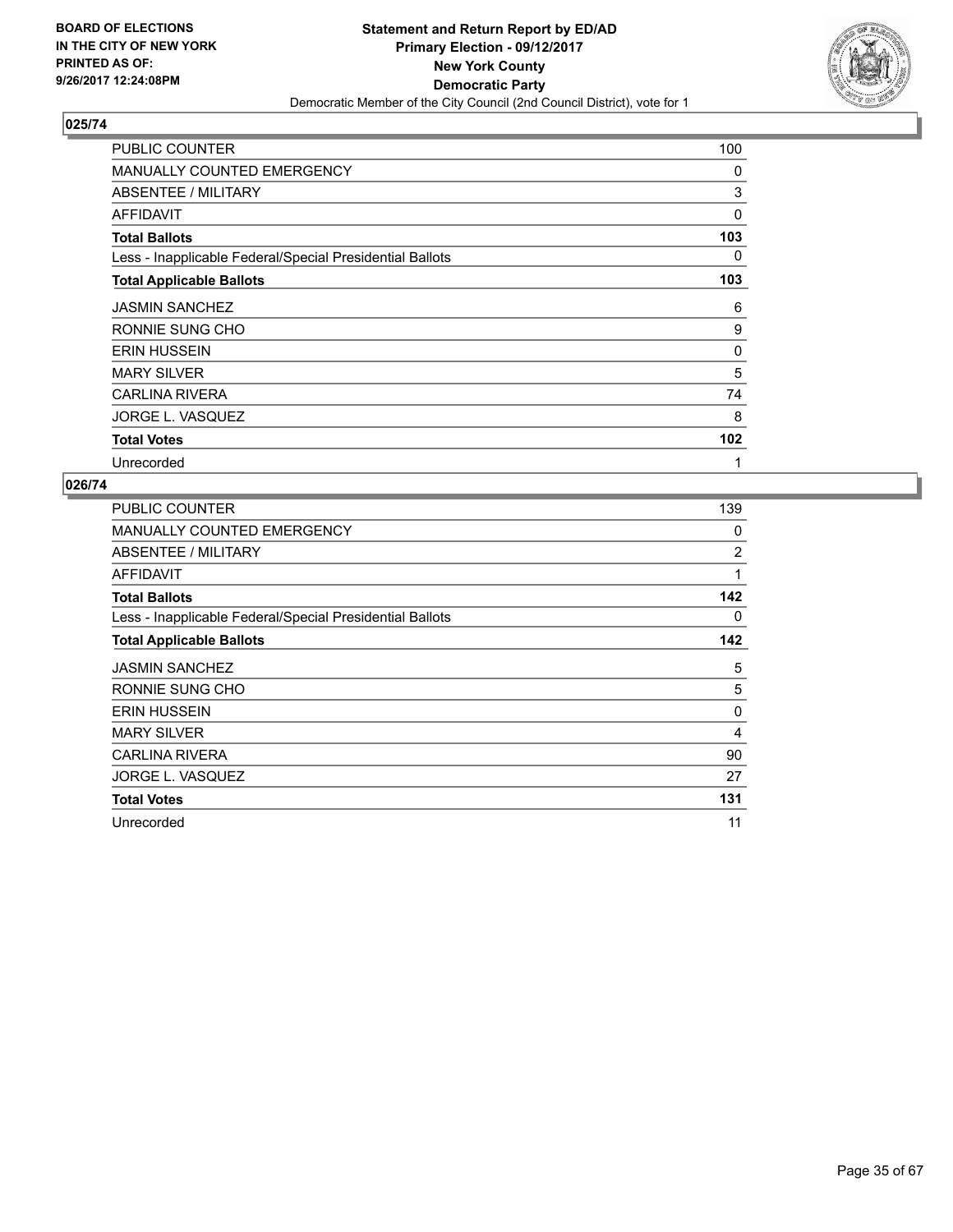

| <b>PUBLIC COUNTER</b>                                    | 106 |
|----------------------------------------------------------|-----|
| <b>MANUALLY COUNTED EMERGENCY</b>                        | 0   |
| ABSENTEE / MILITARY                                      |     |
| AFFIDAVIT                                                | 0   |
| <b>Total Ballots</b>                                     | 107 |
| Less - Inapplicable Federal/Special Presidential Ballots | 0   |
| <b>Total Applicable Ballots</b>                          | 107 |
| <b>JASMIN SANCHEZ</b>                                    | 1   |
| RONNIE SUNG CHO                                          |     |
| <b>ERIN HUSSEIN</b>                                      | 0   |
| <b>MARY SILVER</b>                                       | 3   |
| <b>CARLINA RIVERA</b>                                    | 80  |
| JORGE L. VASQUEZ                                         | 22  |
| <b>Total Votes</b>                                       | 107 |

| <b>PUBLIC COUNTER</b>                                    | 69 |
|----------------------------------------------------------|----|
| <b>MANUALLY COUNTED EMERGENCY</b>                        | 0  |
| ABSENTEE / MILITARY                                      | 0  |
| <b>AFFIDAVIT</b>                                         | 2  |
| <b>Total Ballots</b>                                     | 71 |
| Less - Inapplicable Federal/Special Presidential Ballots | 0  |
| <b>Total Applicable Ballots</b>                          | 71 |
| <b>JASMIN SANCHEZ</b>                                    | 4  |
| RONNIE SUNG CHO                                          | 0  |
| <b>ERIN HUSSEIN</b>                                      | 0  |
| <b>MARY SILVER</b>                                       | 3  |
| <b>CARLINA RIVERA</b>                                    | 48 |
| JORGE L. VASQUEZ                                         | 12 |
| <b>Total Votes</b>                                       | 67 |
| Unrecorded                                               | 4  |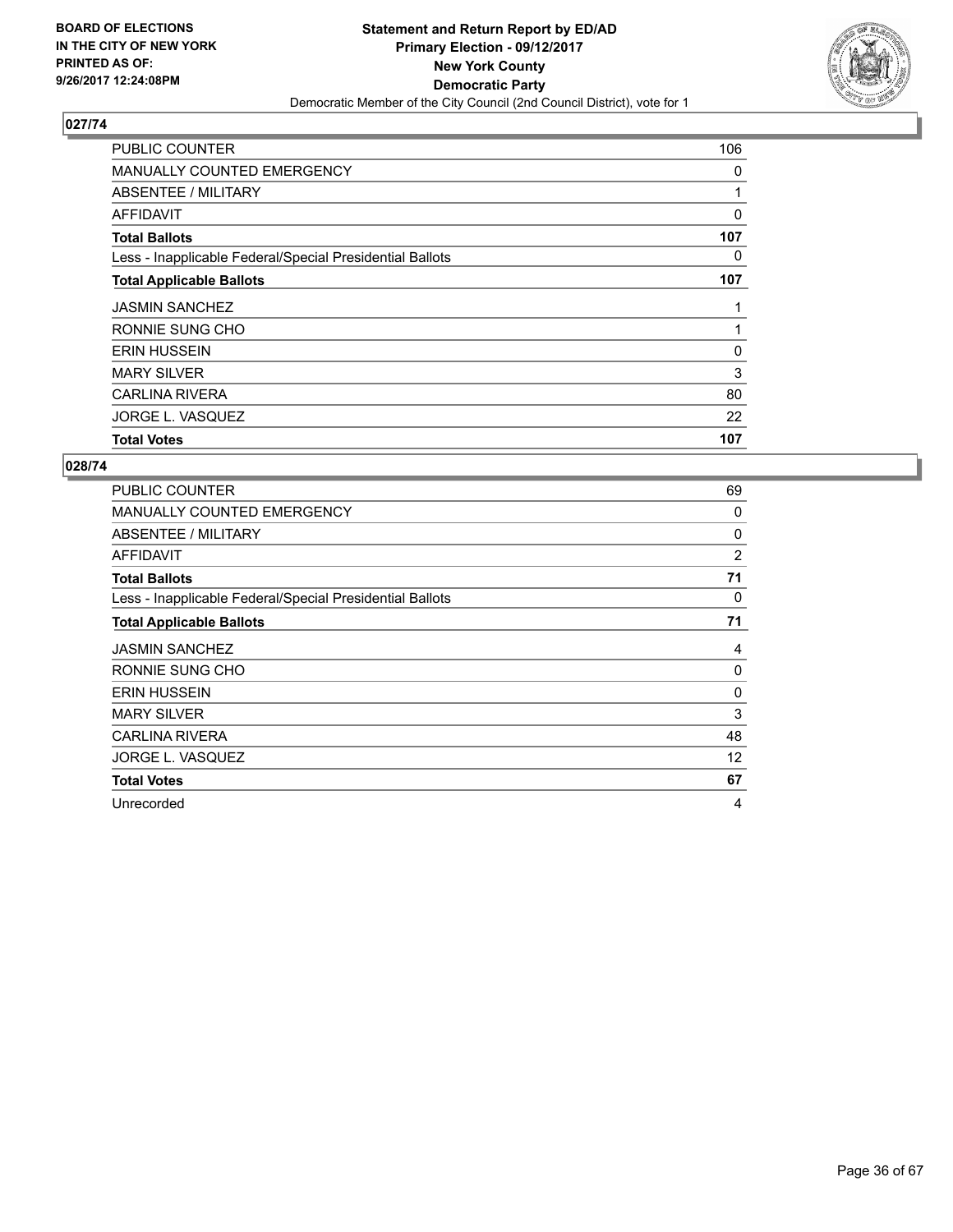

| <b>PUBLIC COUNTER</b>                                    | 109 |
|----------------------------------------------------------|-----|
| <b>MANUALLY COUNTED EMERGENCY</b>                        | 0   |
| ABSENTEE / MILITARY                                      | 1   |
| AFFIDAVIT                                                | 1   |
| <b>Total Ballots</b>                                     | 111 |
| Less - Inapplicable Federal/Special Presidential Ballots | 0   |
| <b>Total Applicable Ballots</b>                          | 111 |
| <b>JASMIN SANCHEZ</b>                                    | 6   |
| RONNIE SUNG CHO                                          | 3   |
| <b>ERIN HUSSEIN</b>                                      | 1   |
| <b>MARY SILVER</b>                                       | 5   |
| <b>CARLINA RIVERA</b>                                    | 76  |
| JORGE L. VASQUEZ                                         | 14  |
| <b>Total Votes</b>                                       | 105 |
| Unrecorded                                               | 6   |

| PUBLIC COUNTER                                           | 95             |
|----------------------------------------------------------|----------------|
| <b>MANUALLY COUNTED EMERGENCY</b>                        | 0              |
| ABSENTEE / MILITARY                                      | 1              |
| AFFIDAVIT                                                | 1              |
| <b>Total Ballots</b>                                     | 97             |
| Less - Inapplicable Federal/Special Presidential Ballots | 0              |
| <b>Total Applicable Ballots</b>                          | 97             |
| <b>JASMIN SANCHEZ</b>                                    | 2              |
| RONNIE SUNG CHO                                          | $\overline{2}$ |
| <b>ERIN HUSSEIN</b>                                      | 1              |
| <b>MARY SILVER</b>                                       | 2              |
| <b>CARLINA RIVERA</b>                                    | 87             |
| JORGE L. VASQUEZ                                         | 1              |
| <b>Total Votes</b>                                       | 95             |
| Unrecorded                                               | $\overline{2}$ |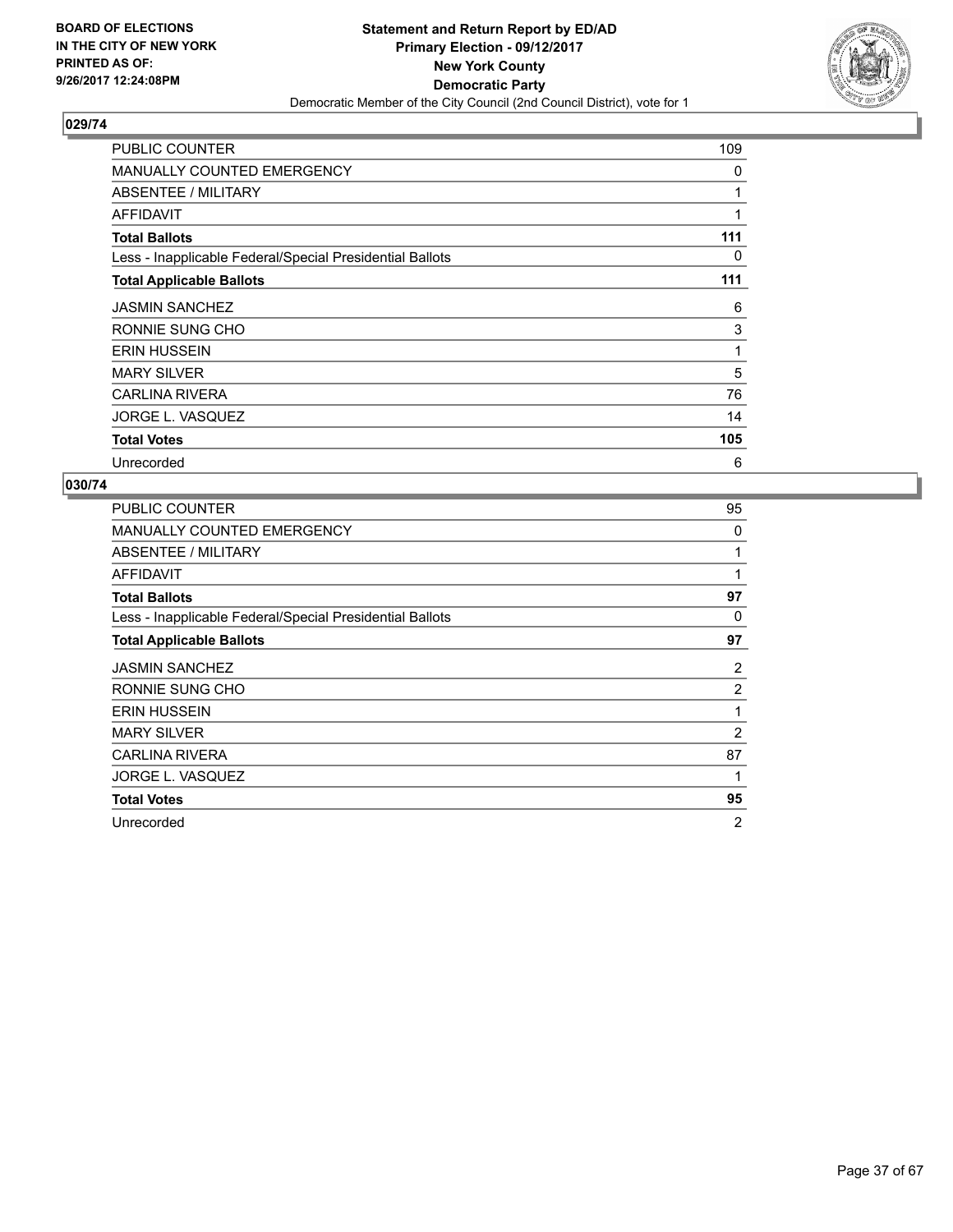

| <b>PUBLIC COUNTER</b>                                    | 243 |
|----------------------------------------------------------|-----|
| <b>MANUALLY COUNTED EMERGENCY</b>                        | 0   |
| ABSENTEE / MILITARY                                      | 2   |
| AFFIDAVIT                                                | 0   |
| <b>Total Ballots</b>                                     | 245 |
| Less - Inapplicable Federal/Special Presidential Ballots | 0   |
| <b>Total Applicable Ballots</b>                          | 245 |
| <b>JASMIN SANCHEZ</b>                                    | 11  |
| RONNIE SUNG CHO                                          | 16  |
| <b>ERIN HUSSEIN</b>                                      | 3   |
| <b>MARY SILVER</b>                                       | 18  |
| <b>CARLINA RIVERA</b>                                    | 174 |
| JORGE L. VASQUEZ                                         | 16  |
| <b>Total Votes</b>                                       | 238 |
| Unrecorded                                               | 7   |

| PUBLIC COUNTER                                           | 178 |
|----------------------------------------------------------|-----|
| <b>MANUALLY COUNTED EMERGENCY</b>                        | 0   |
| ABSENTEE / MILITARY                                      | 5   |
| AFFIDAVIT                                                | 6   |
| <b>Total Ballots</b>                                     | 189 |
| Less - Inapplicable Federal/Special Presidential Ballots | 0   |
| <b>Total Applicable Ballots</b>                          | 189 |
| <b>JASMIN SANCHEZ</b>                                    | 6   |
| RONNIE SUNG CHO                                          | 14  |
| <b>ERIN HUSSEIN</b>                                      | 0   |
| <b>MARY SILVER</b>                                       | 18  |
| CARLINA RIVERA                                           | 140 |
| JORGE L. VASQUEZ                                         | 8   |
| <b>Total Votes</b>                                       | 186 |
| Unrecorded                                               | 3   |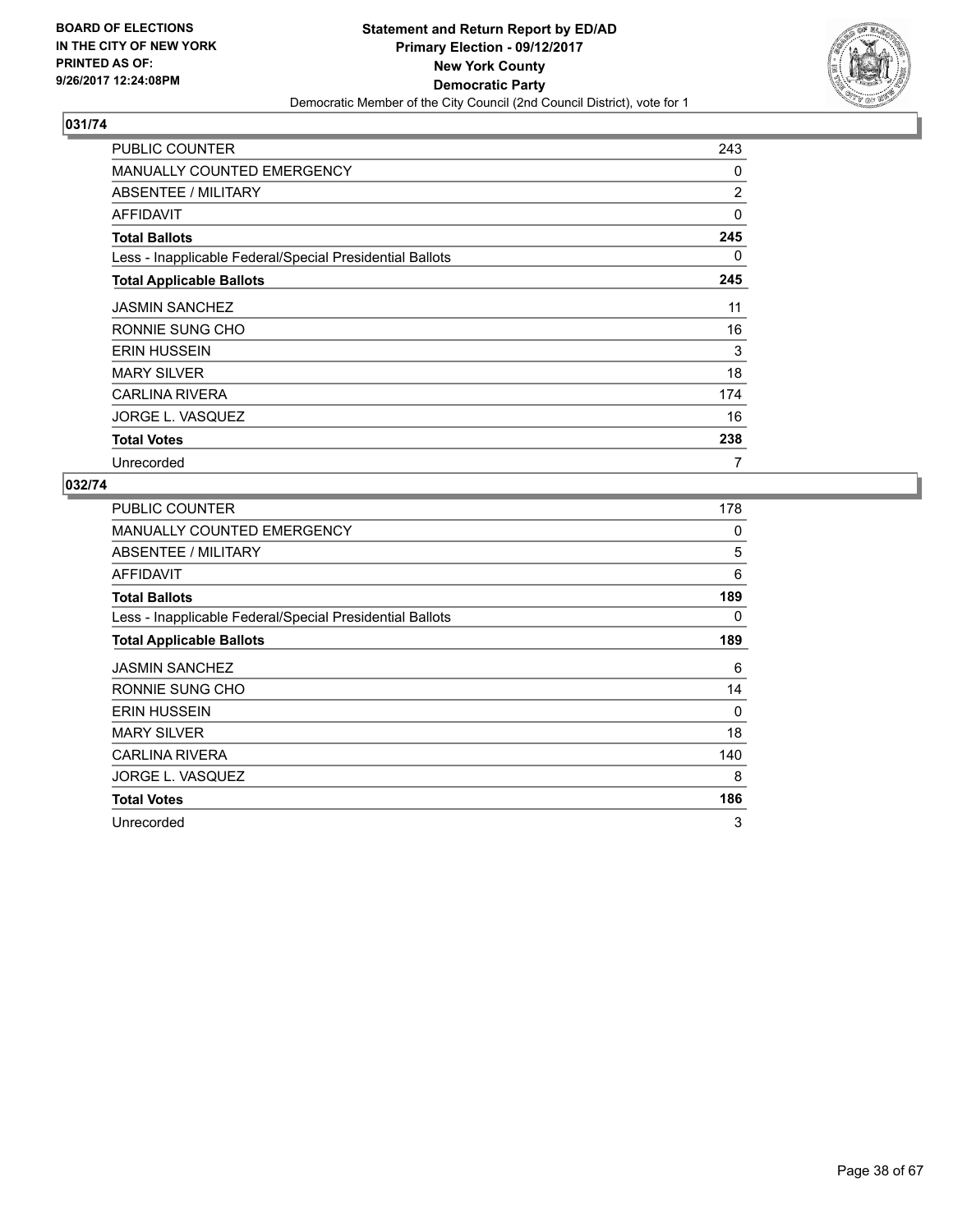

| <b>PUBLIC COUNTER</b>                                    | 175 |
|----------------------------------------------------------|-----|
| <b>MANUALLY COUNTED EMERGENCY</b>                        | 0   |
| ABSENTEE / MILITARY                                      | 5   |
| AFFIDAVIT                                                | 2   |
| <b>Total Ballots</b>                                     | 182 |
| Less - Inapplicable Federal/Special Presidential Ballots | 0   |
| <b>Total Applicable Ballots</b>                          | 182 |
| <b>JASMIN SANCHEZ</b>                                    | 3   |
| RONNIE SUNG CHO                                          | 18  |
| <b>ERIN HUSSEIN</b>                                      | 3   |
| <b>MARY SILVER</b>                                       | 15  |
| <b>CARLINA RIVERA</b>                                    | 130 |
| JORGE L. VASQUEZ                                         | 8   |
| <b>Total Votes</b>                                       | 177 |
| Unrecorded                                               | 5   |

| <b>PUBLIC COUNTER</b>                                    | 171            |
|----------------------------------------------------------|----------------|
| <b>MANUALLY COUNTED EMERGENCY</b>                        | 0              |
| ABSENTEE / MILITARY                                      | 2              |
| AFFIDAVIT                                                | $\overline{2}$ |
| <b>Total Ballots</b>                                     | 175            |
| Less - Inapplicable Federal/Special Presidential Ballots | 0              |
| <b>Total Applicable Ballots</b>                          | 175            |
| <b>JASMIN SANCHEZ</b>                                    | 7              |
| RONNIE SUNG CHO                                          | 21             |
| <b>ERIN HUSSEIN</b>                                      | 0              |
| <b>MARY SILVER</b>                                       | 17             |
| CARLINA RIVERA                                           | 112            |
| JORGE L. VASQUEZ                                         | 16             |
| <b>Total Votes</b>                                       | 173            |
| Unrecorded                                               | 2              |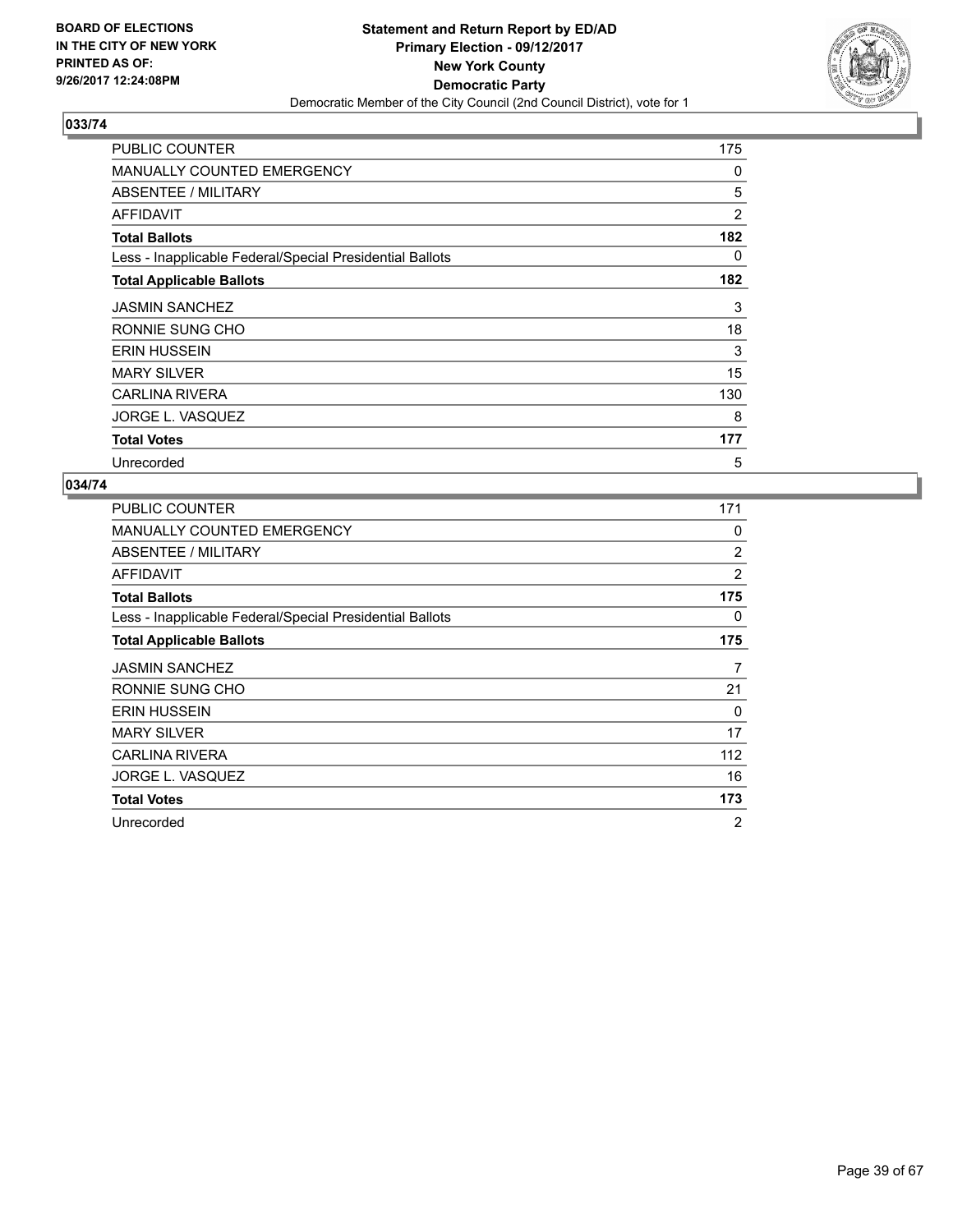

| <b>PUBLIC COUNTER</b>                                    | 112            |
|----------------------------------------------------------|----------------|
| <b>MANUALLY COUNTED EMERGENCY</b>                        | 0              |
| ABSENTEE / MILITARY                                      | 6              |
| <b>AFFIDAVIT</b>                                         | $\overline{2}$ |
| <b>Total Ballots</b>                                     | 120            |
| Less - Inapplicable Federal/Special Presidential Ballots | 0              |
| <b>Total Applicable Ballots</b>                          | 120            |
| <b>JASMIN SANCHEZ</b>                                    | 17             |
| RONNIE SUNG CHO                                          | 9              |
| <b>ERIN HUSSEIN</b>                                      | 0              |
| <b>MARY SILVER</b>                                       | 8              |
| <b>CARLINA RIVERA</b>                                    | 72             |
| <b>JORGE L. VASQUEZ</b>                                  | 9              |
| UNATTRIBUTABLE WRITE-IN (WRITE-IN)                       | $\overline{2}$ |
| <b>Total Votes</b>                                       | 117            |
| Unrecorded                                               | 3              |

| <b>PUBLIC COUNTER</b>                                    | 46 |
|----------------------------------------------------------|----|
| <b>MANUALLY COUNTED EMERGENCY</b>                        | 0  |
| ABSENTEE / MILITARY                                      | 0  |
| AFFIDAVIT                                                | 0  |
| <b>Total Ballots</b>                                     | 46 |
| Less - Inapplicable Federal/Special Presidential Ballots | 0  |
| <b>Total Applicable Ballots</b>                          | 46 |
| <b>JASMIN SANCHEZ</b>                                    | 4  |
| RONNIE SUNG CHO                                          | 4  |
| <b>ERIN HUSSEIN</b>                                      | 3  |
| <b>MARY SILVER</b>                                       | 4  |
| <b>CARLINA RIVERA</b>                                    | 26 |
| JORGE L. VASQUEZ                                         | 4  |
| <b>Total Votes</b>                                       | 45 |
| Unrecorded                                               | 1  |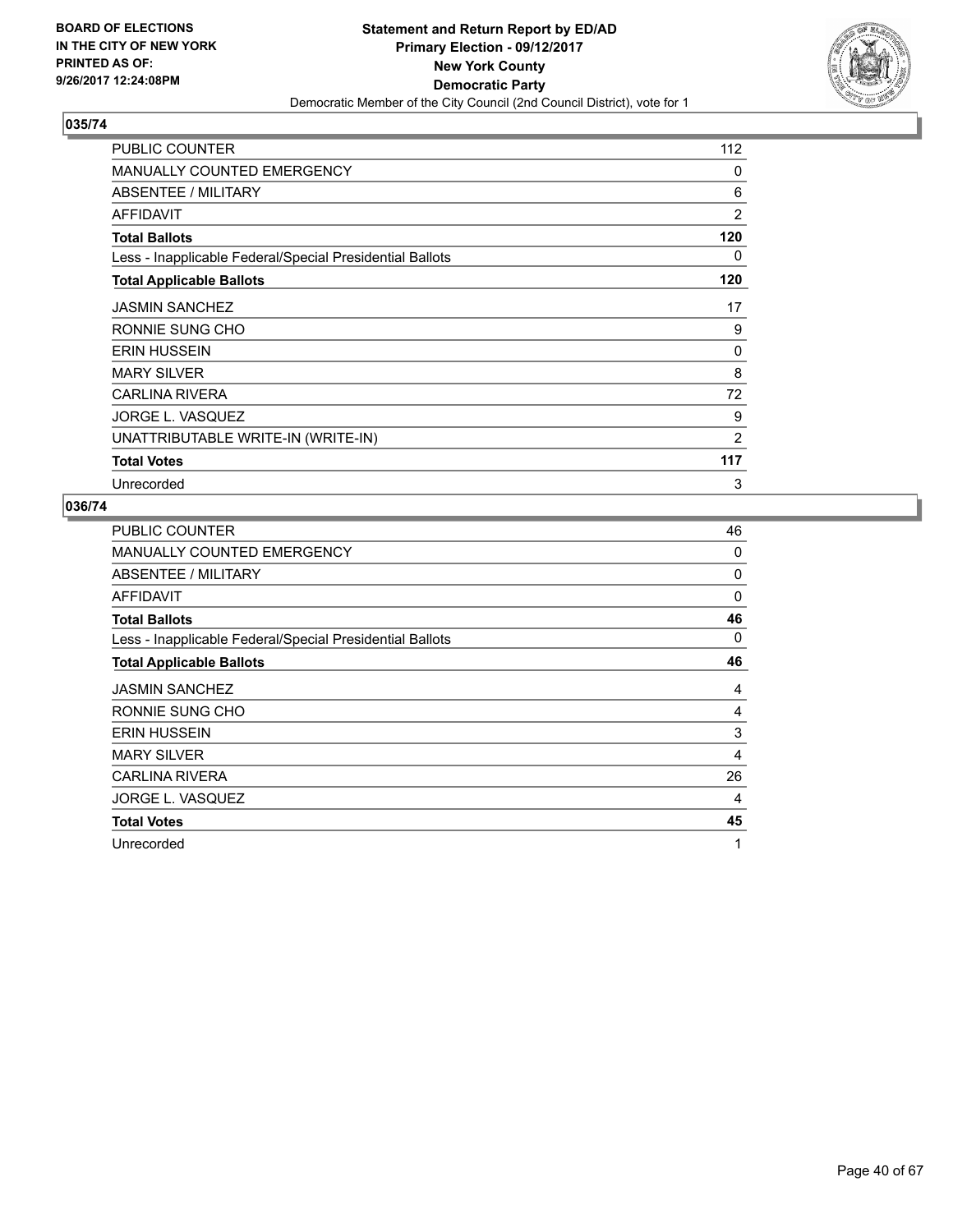

| <b>PUBLIC COUNTER</b>                                    | 70 |
|----------------------------------------------------------|----|
| MANUALLY COUNTED EMERGENCY                               | 0  |
| ABSENTEE / MILITARY                                      | 3  |
| AFFIDAVIT                                                | 0  |
| <b>Total Ballots</b>                                     | 73 |
| Less - Inapplicable Federal/Special Presidential Ballots | 0  |
| <b>Total Applicable Ballots</b>                          | 73 |
| <b>JASMIN SANCHEZ</b>                                    | 7  |
| RONNIE SUNG CHO                                          | 5  |
| <b>ERIN HUSSEIN</b>                                      | 4  |
| <b>MARY SILVER</b>                                       | 7  |
| <b>CARLINA RIVERA</b>                                    | 49 |
| JORGE L. VASQUEZ                                         | 1  |
| <b>Total Votes</b>                                       | 73 |

| <b>PUBLIC COUNTER</b>                                    | 153          |
|----------------------------------------------------------|--------------|
| <b>MANUALLY COUNTED EMERGENCY</b>                        | 0            |
| ABSENTEE / MILITARY                                      | 0            |
| <b>AFFIDAVIT</b>                                         | 4            |
| <b>Total Ballots</b>                                     | 157          |
| Less - Inapplicable Federal/Special Presidential Ballots | 0            |
| <b>Total Applicable Ballots</b>                          | 157          |
| <b>JASMIN SANCHEZ</b>                                    | 23           |
| RONNIE SUNG CHO                                          | 17           |
| <b>ERIN HUSSEIN</b>                                      | 0            |
| <b>MARY SILVER</b>                                       | 6            |
| CARLINA RIVERA                                           | 97           |
| JORGE L. VASQUEZ                                         | 12           |
| <b>JUAN PAGAN (WRITE-IN)</b>                             | $\mathbf{1}$ |
| <b>Total Votes</b>                                       | 156          |
| Unrecorded                                               | 1            |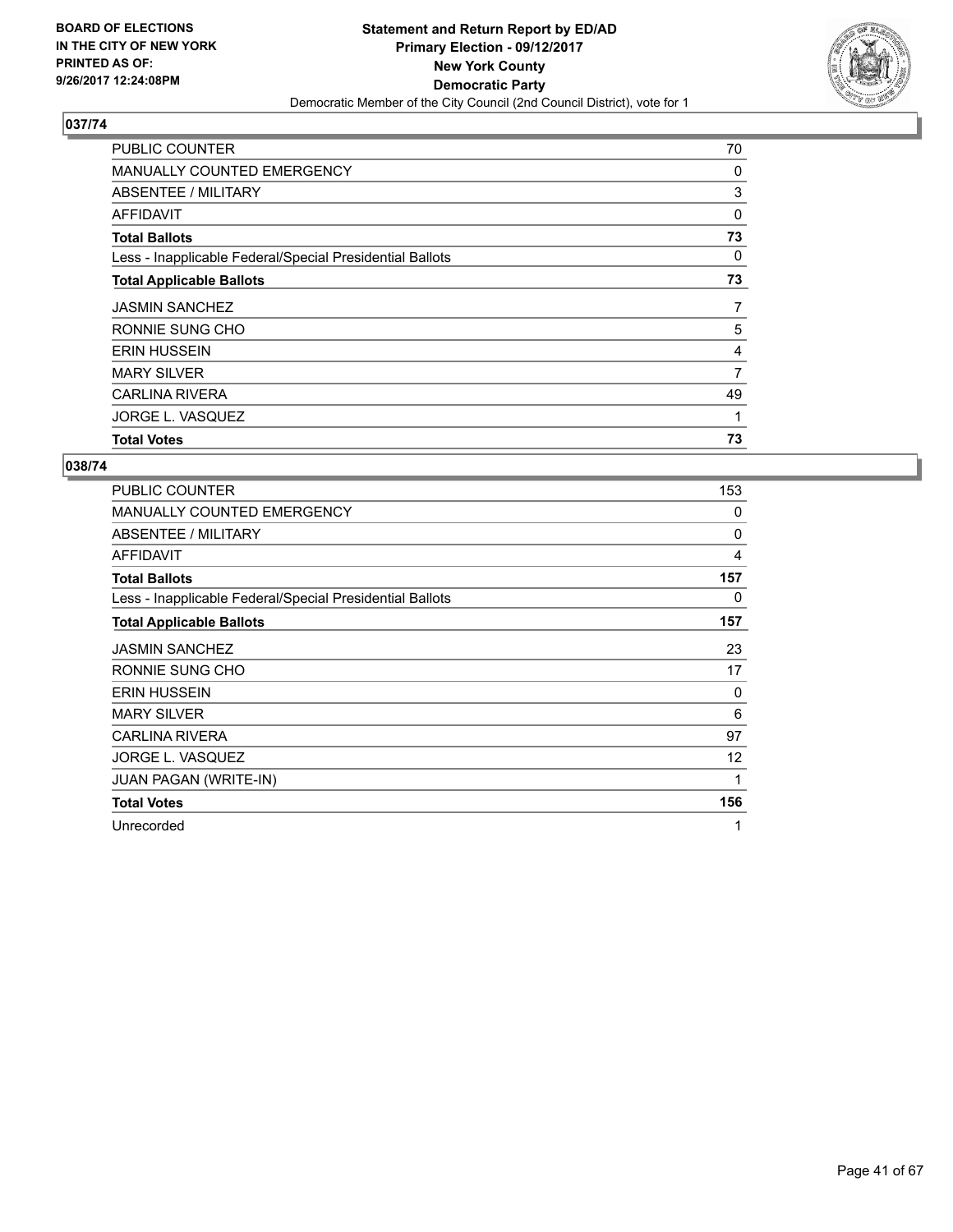

| PUBLIC COUNTER                                           | 86       |
|----------------------------------------------------------|----------|
| <b>MANUALLY COUNTED EMERGENCY</b>                        | 0        |
| ABSENTEE / MILITARY                                      | 5        |
| AFFIDAVIT                                                | 0        |
| <b>Total Ballots</b>                                     | 91       |
| Less - Inapplicable Federal/Special Presidential Ballots | 0        |
| <b>Total Applicable Ballots</b>                          | 91       |
| <b>JASMIN SANCHEZ</b>                                    | 2        |
| RONNIE SUNG CHO                                          | 14       |
| <b>ERIN HUSSEIN</b>                                      | $\Omega$ |
| <b>MARY SILVER</b>                                       | 9        |
| <b>CARLINA RIVERA</b>                                    | 60       |
| JORGE L. VASQUEZ                                         | 4        |
| KIETH POWERS (WRITE-IN)                                  | 1        |
| <b>Total Votes</b>                                       | 90       |
| Unrecorded                                               | 1        |

| PUBLIC COUNTER                                           | 108 |
|----------------------------------------------------------|-----|
| MANUALLY COUNTED EMERGENCY                               | 0   |
| ABSENTEE / MILITARY                                      | 5   |
| <b>AFFIDAVIT</b>                                         | 1   |
| <b>Total Ballots</b>                                     | 114 |
| Less - Inapplicable Federal/Special Presidential Ballots | 0   |
| <b>Total Applicable Ballots</b>                          | 114 |
| <b>JASMIN SANCHEZ</b>                                    | 4   |
| RONNIE SUNG CHO                                          | 8   |
| <b>ERIN HUSSEIN</b>                                      | 2   |
| <b>MARY SILVER</b>                                       | 34  |
| <b>CARLINA RIVERA</b>                                    | 60  |
| JORGE L. VASQUEZ                                         | 4   |
| <b>Total Votes</b>                                       | 112 |
| Unrecorded                                               | 2   |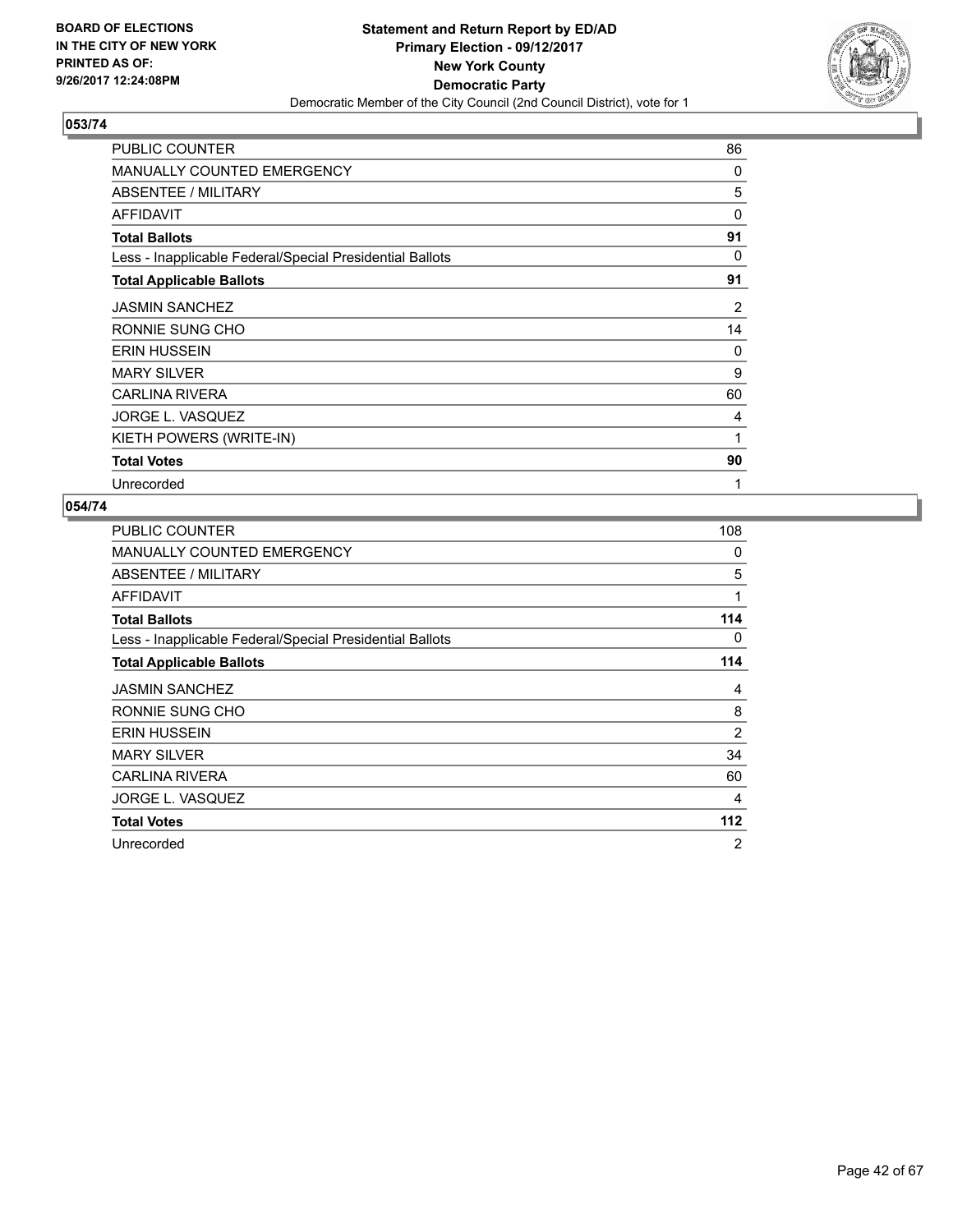

| <b>PUBLIC COUNTER</b>                                    | 38 |
|----------------------------------------------------------|----|
| <b>MANUALLY COUNTED EMERGENCY</b>                        | 0  |
| ABSENTEE / MILITARY                                      | 2  |
| AFFIDAVIT                                                | 0  |
| <b>Total Ballots</b>                                     | 40 |
| Less - Inapplicable Federal/Special Presidential Ballots | 0  |
| <b>Total Applicable Ballots</b>                          | 40 |
| <b>JASMIN SANCHEZ</b>                                    |    |
| RONNIE SUNG CHO                                          | 17 |
| <b>ERIN HUSSEIN</b>                                      | 1  |
| <b>MARY SILVER</b>                                       | 6  |
| <b>CARLINA RIVERA</b>                                    | 14 |
| JORGE L. VASQUEZ                                         | 0  |
| <b>Total Votes</b>                                       | 39 |
| Unrecorded                                               | 1  |

| PUBLIC COUNTER                                           | 96  |
|----------------------------------------------------------|-----|
| <b>MANUALLY COUNTED EMERGENCY</b>                        | 0   |
| ABSENTEE / MILITARY                                      | 4   |
| AFFIDAVIT                                                | 0   |
| <b>Total Ballots</b>                                     | 100 |
| Less - Inapplicable Federal/Special Presidential Ballots | 0   |
| <b>Total Applicable Ballots</b>                          | 100 |
| <b>JASMIN SANCHEZ</b>                                    | 4   |
| RONNIE SUNG CHO                                          | 10  |
| <b>ERIN HUSSEIN</b>                                      | 5   |
| <b>MARY SILVER</b>                                       | 17  |
| <b>CARLINA RIVERA</b>                                    | 47  |
| JORGE L. VASQUEZ                                         | 10  |
| <b>Total Votes</b>                                       | 93  |
| Unrecorded                                               | 7   |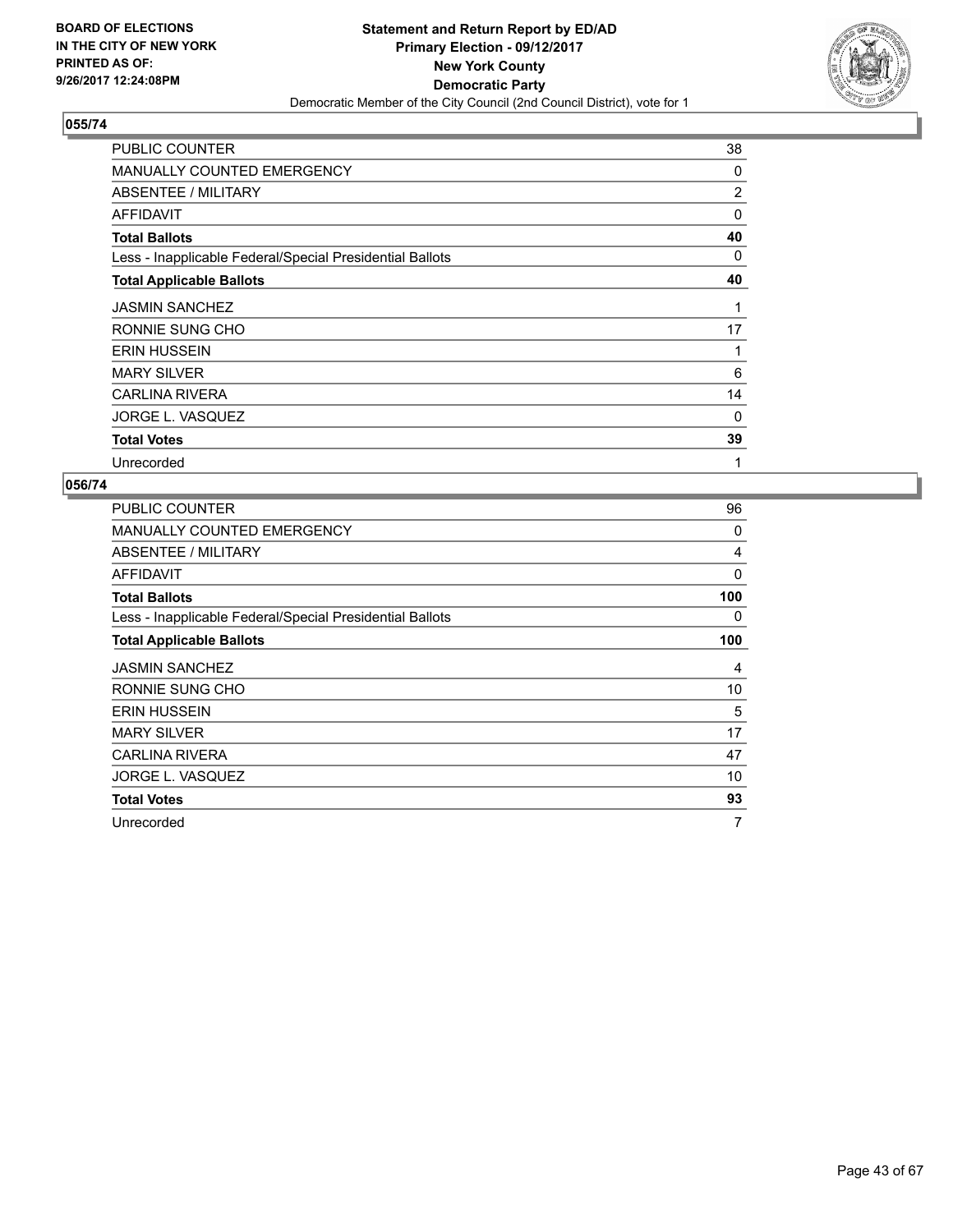

| <b>PUBLIC COUNTER</b>                                    | 53             |
|----------------------------------------------------------|----------------|
| <b>MANUALLY COUNTED EMERGENCY</b>                        | 0              |
| ABSENTEE / MILITARY                                      | 3              |
| <b>AFFIDAVIT</b>                                         | 1              |
| <b>Total Ballots</b>                                     | 57             |
| Less - Inapplicable Federal/Special Presidential Ballots | 0              |
| <b>Total Applicable Ballots</b>                          | 57             |
| <b>JASMIN SANCHEZ</b>                                    | 4              |
| RONNIE SUNG CHO                                          | $\overline{7}$ |
| <b>ERIN HUSSEIN</b>                                      | 4              |
| <b>MARY SILVER</b>                                       | 16             |
| <b>CARLINA RIVERA</b>                                    | 23             |
| JORGE L. VASQUEZ                                         | 1              |
| <b>Total Votes</b>                                       | 55             |
| Unrecorded                                               | $\overline{2}$ |

| <b>PUBLIC COUNTER</b>                                    | 129 |
|----------------------------------------------------------|-----|
| <b>MANUALLY COUNTED EMERGENCY</b>                        | 0   |
| ABSENTEE / MILITARY                                      | 5   |
| AFFIDAVIT                                                | 0   |
| <b>Total Ballots</b>                                     | 134 |
| Less - Inapplicable Federal/Special Presidential Ballots | 0   |
| <b>Total Applicable Ballots</b>                          | 134 |
| <b>JASMIN SANCHEZ</b>                                    | 3   |
| RONNIE SUNG CHO                                          | 10  |
| <b>ERIN HUSSEIN</b>                                      | 3   |
| <b>MARY SILVER</b>                                       | 30  |
| <b>CARLINA RIVERA</b>                                    | 78  |
| JORGE L. VASQUEZ                                         | 1   |
| <b>Total Votes</b>                                       | 125 |
| Unrecorded                                               | 9   |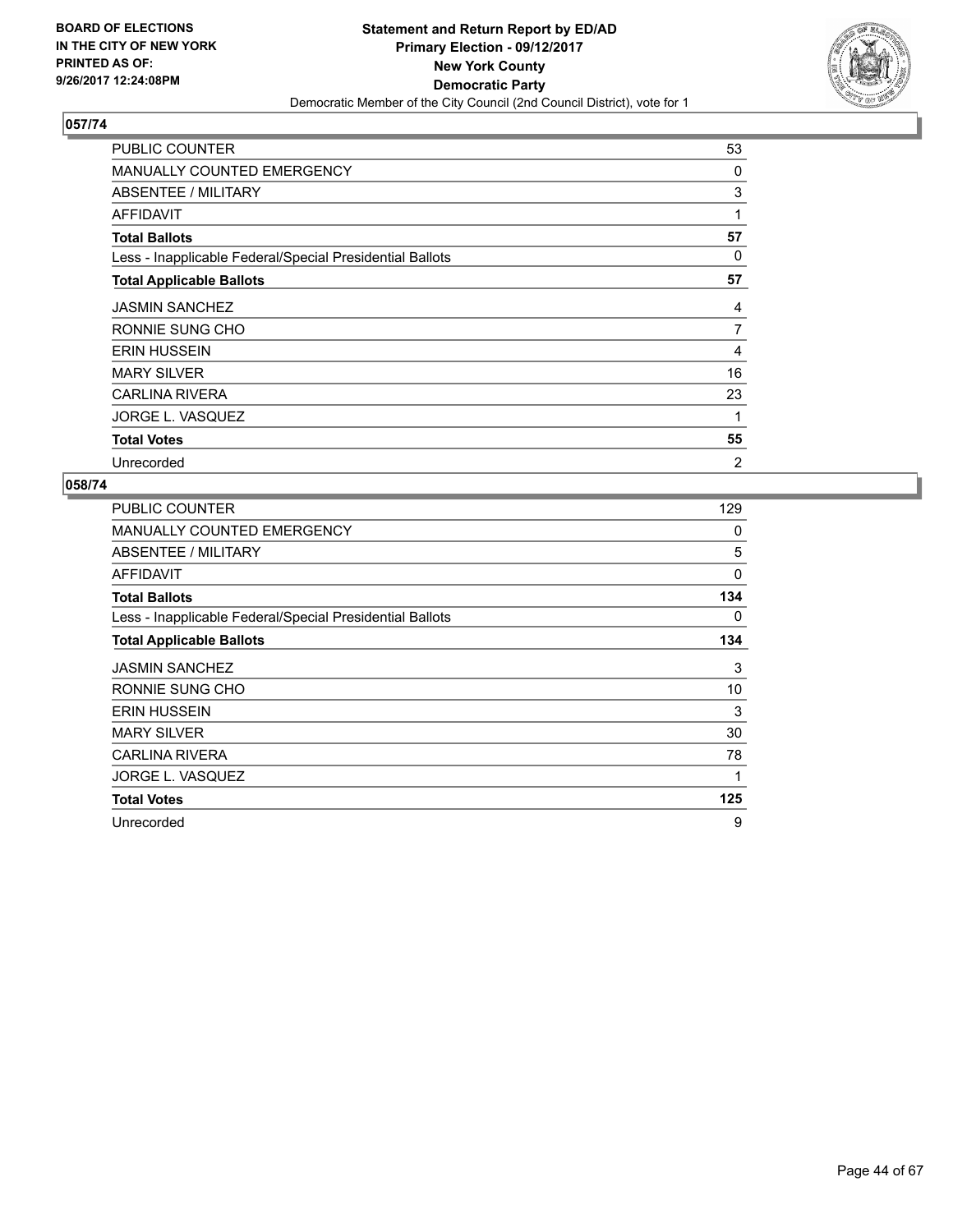

| <b>PUBLIC COUNTER</b>                                    | 165      |
|----------------------------------------------------------|----------|
| <b>MANUALLY COUNTED EMERGENCY</b>                        | 0        |
| ABSENTEE / MILITARY                                      | 9        |
| <b>AFFIDAVIT</b>                                         | $\Omega$ |
| <b>Total Ballots</b>                                     | 174      |
| Less - Inapplicable Federal/Special Presidential Ballots | 0        |
| <b>Total Applicable Ballots</b>                          | 174      |
| <b>JASMIN SANCHEZ</b>                                    | 1        |
| RONNIE SUNG CHO                                          | 14       |
| <b>ERIN HUSSEIN</b>                                      | 6        |
| <b>MARY SILVER</b>                                       | 40       |
| <b>CARLINA RIVERA</b>                                    | 101      |
| JORGE L. VASQUEZ                                         | 8        |
| <b>Total Votes</b>                                       | 170      |
| Unrecorded                                               | 4        |

| <b>PUBLIC COUNTER</b>                                    | 94           |
|----------------------------------------------------------|--------------|
| <b>MANUALLY COUNTED EMERGENCY</b>                        | 0            |
| ABSENTEE / MILITARY                                      | 9            |
| AFFIDAVIT                                                | 0            |
| <b>Total Ballots</b>                                     | 103          |
| Less - Inapplicable Federal/Special Presidential Ballots | 0            |
| <b>Total Applicable Ballots</b>                          | 103          |
| <b>JASMIN SANCHEZ</b>                                    | 2            |
| RONNIE SUNG CHO                                          | 9            |
| <b>ERIN HUSSEIN</b>                                      | $\mathbf{1}$ |
| <b>MARY SILVER</b>                                       | 29           |
| CARLINA RIVERA                                           | 53           |
| JORGE L. VASQUEZ                                         | 7            |
| <b>Total Votes</b>                                       | 101          |
| Unrecorded                                               | 2            |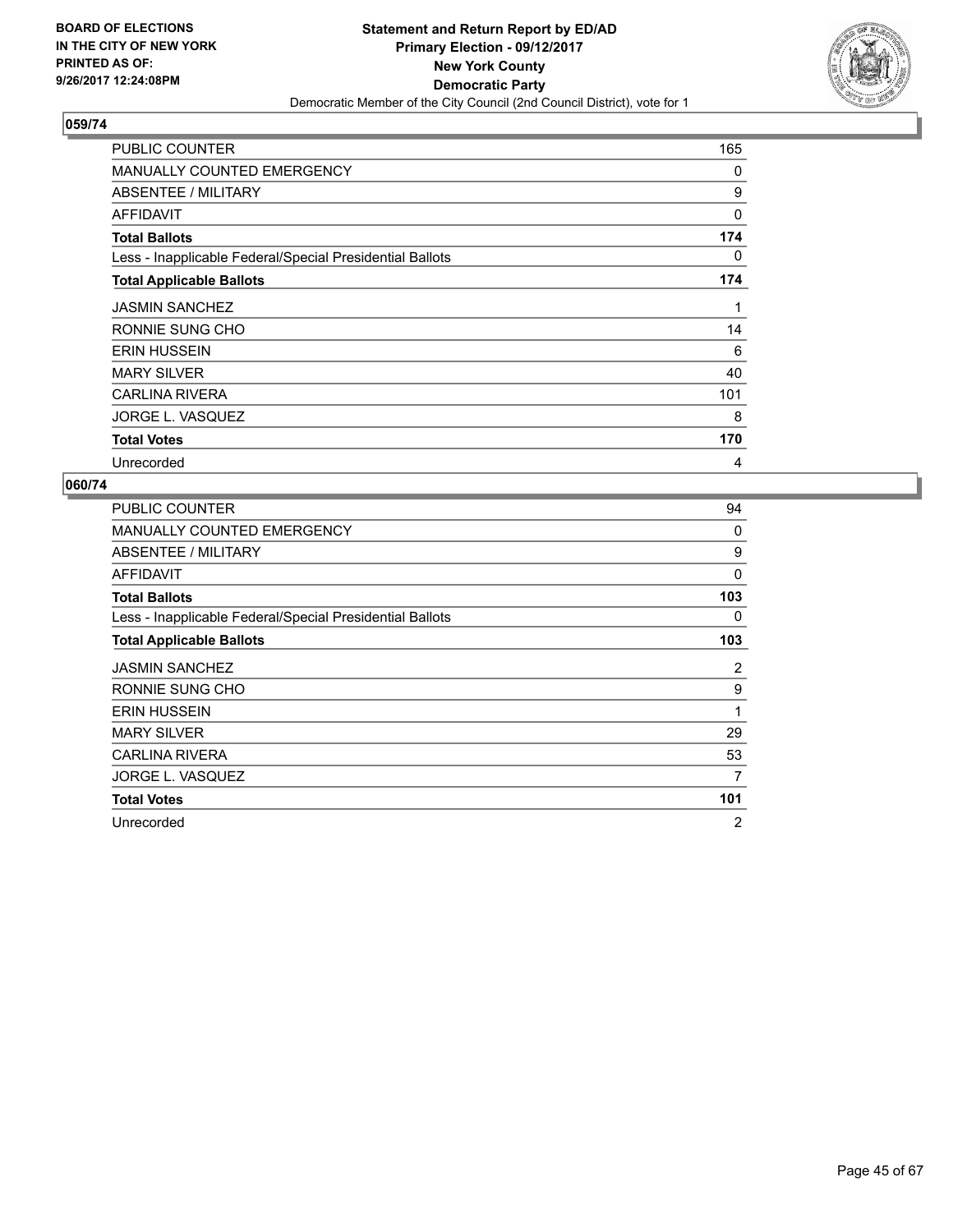

| <b>PUBLIC COUNTER</b>                                    | 100            |
|----------------------------------------------------------|----------------|
| <b>MANUALLY COUNTED EMERGENCY</b>                        | 0              |
| ABSENTEE / MILITARY                                      | 10             |
| <b>AFFIDAVIT</b>                                         | 0              |
| <b>Total Ballots</b>                                     | 110            |
| Less - Inapplicable Federal/Special Presidential Ballots | 0              |
| <b>Total Applicable Ballots</b>                          | 110            |
| <b>JASMIN SANCHEZ</b>                                    | 0              |
| RONNIE SUNG CHO                                          | 17             |
| <b>ERIN HUSSEIN</b>                                      | 1              |
| <b>MARY SILVER</b>                                       | 33             |
| <b>CARLINA RIVERA</b>                                    | 53             |
| JORGE L. VASQUEZ                                         | $\overline{2}$ |
| <b>Total Votes</b>                                       | 106            |
| Unrecorded                                               | 4              |

| <b>PUBLIC COUNTER</b>                                    | 78 |
|----------------------------------------------------------|----|
| MANUALLY COUNTED EMERGENCY                               | 0  |
| ABSENTEE / MILITARY                                      | 5  |
| AFFIDAVIT                                                | 0  |
| <b>Total Ballots</b>                                     | 83 |
| Less - Inapplicable Federal/Special Presidential Ballots | 0  |
| <b>Total Applicable Ballots</b>                          | 83 |
| <b>JASMIN SANCHEZ</b>                                    | 2  |
| RONNIE SUNG CHO                                          | 8  |
| <b>ERIN HUSSEIN</b>                                      | 1  |
| <b>MARY SILVER</b>                                       | 19 |
| <b>CARLINA RIVERA</b>                                    | 49 |
| JORGE L. VASQUEZ                                         | 4  |
| <b>Total Votes</b>                                       | 83 |
|                                                          |    |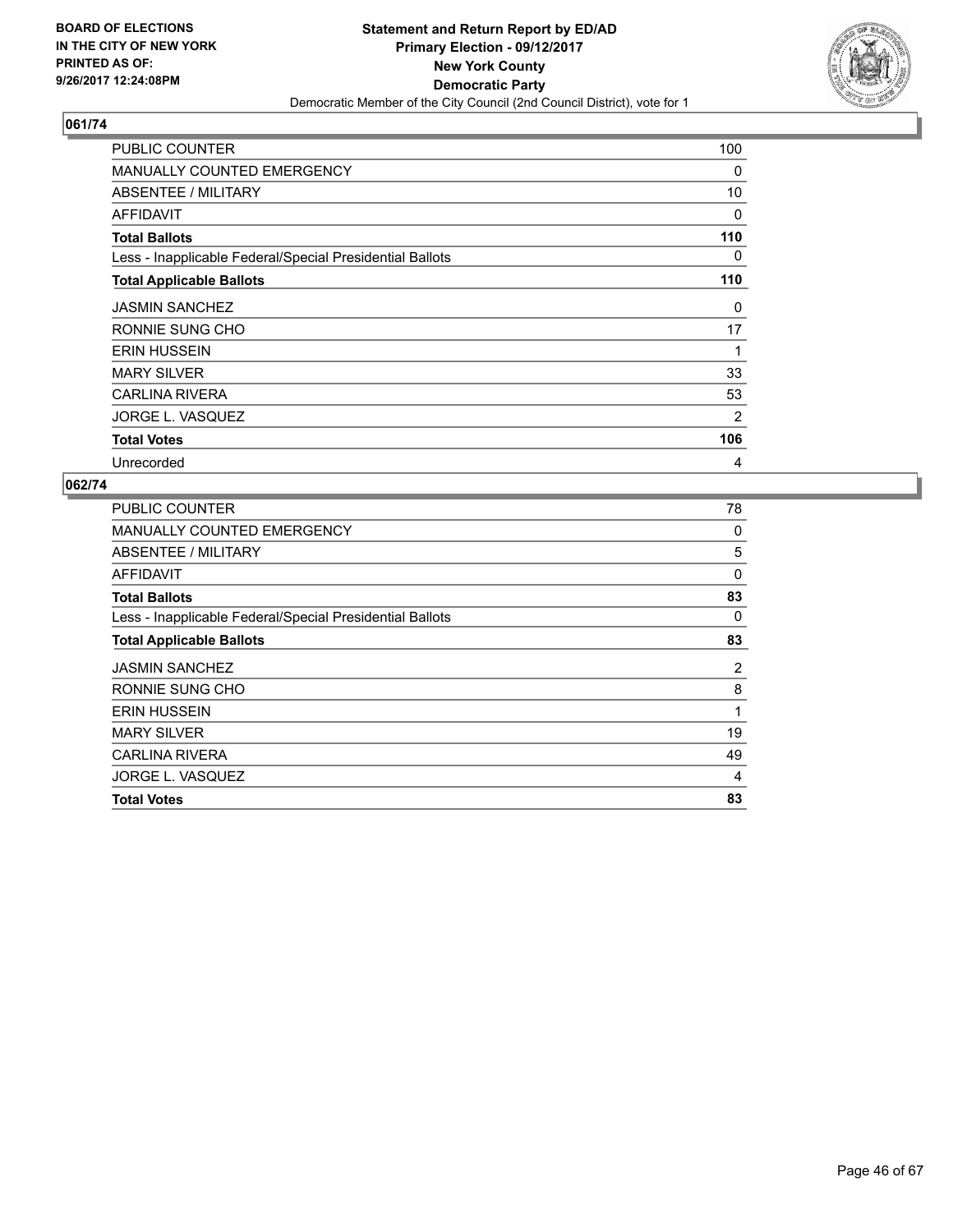

| <b>PUBLIC COUNTER</b>                                    | 99             |
|----------------------------------------------------------|----------------|
| <b>MANUALLY COUNTED EMERGENCY</b>                        | 0              |
| ABSENTEE / MILITARY                                      | 3              |
| AFFIDAVIT                                                | $\Omega$       |
| <b>Total Ballots</b>                                     | 102            |
| Less - Inapplicable Federal/Special Presidential Ballots | 0              |
| <b>Total Applicable Ballots</b>                          | 102            |
| <b>JASMIN SANCHEZ</b>                                    | 1              |
| RONNIE SUNG CHO                                          | 8              |
| <b>ERIN HUSSEIN</b>                                      | 5              |
| <b>MARY SILVER</b>                                       | 27             |
| <b>CARLINA RIVERA</b>                                    | 48             |
| JORGE L. VASQUEZ                                         | 6              |
| <b>KEITH POWERS (WRITE-IN)</b>                           | $\overline{2}$ |
| <b>Total Votes</b>                                       | 97             |
| Unrecorded                                               | 5              |

| PUBLIC COUNTER                                           | 100 |
|----------------------------------------------------------|-----|
| MANUALLY COUNTED EMERGENCY                               | 0   |
| ABSENTEE / MILITARY                                      | 1   |
| <b>AFFIDAVIT</b>                                         | 1   |
| <b>Total Ballots</b>                                     | 102 |
| Less - Inapplicable Federal/Special Presidential Ballots | 0   |
| <b>Total Applicable Ballots</b>                          | 102 |
| <b>JASMIN SANCHEZ</b>                                    | 1   |
| RONNIE SUNG CHO                                          | 12  |
| <b>ERIN HUSSEIN</b>                                      | 0   |
| <b>MARY SILVER</b>                                       | 29  |
| <b>CARLINA RIVERA</b>                                    | 53  |
| JORGE L. VASQUEZ                                         | 4   |
| <b>Total Votes</b>                                       | 99  |
| Unrecorded                                               | 3   |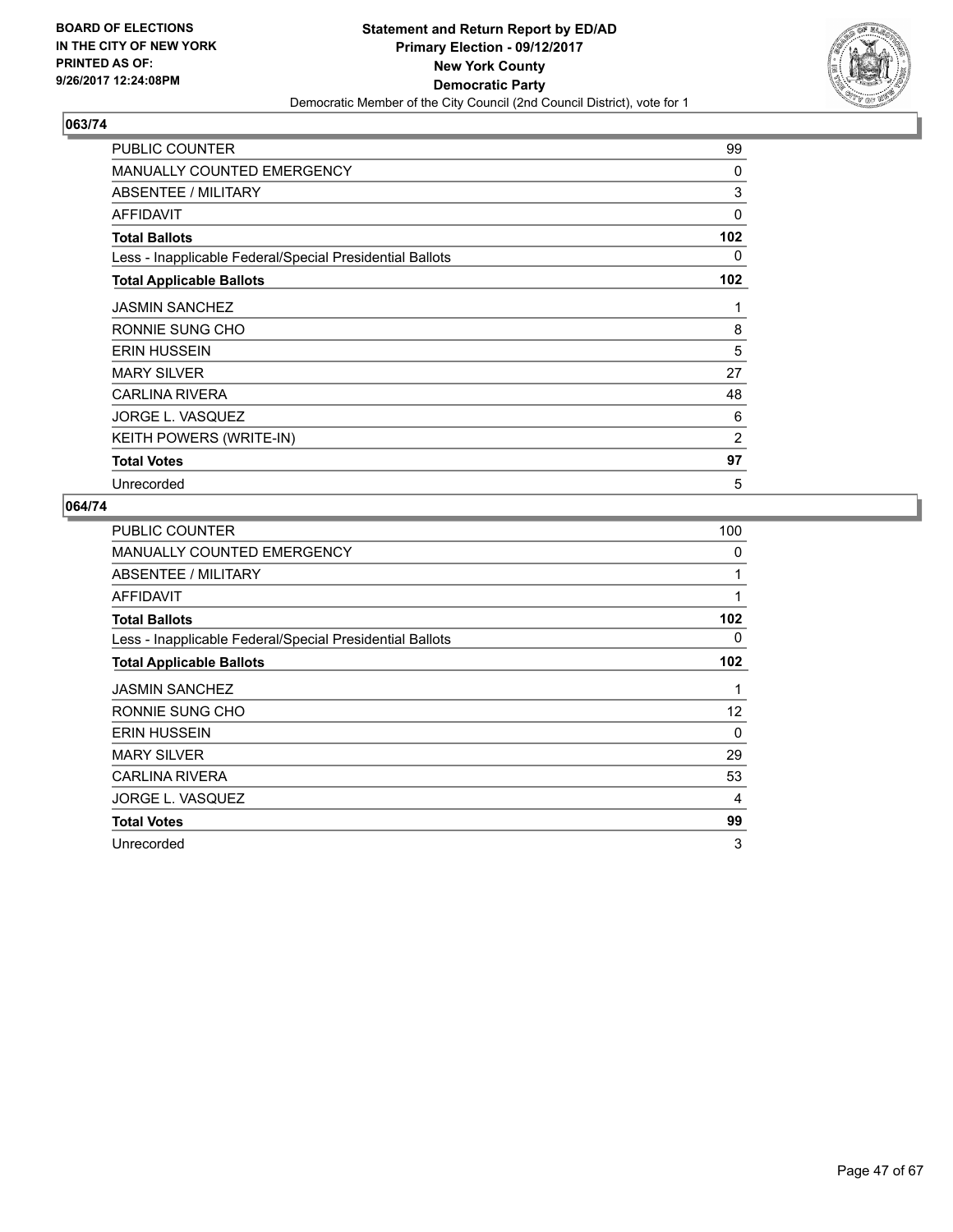

| <b>PUBLIC COUNTER</b>                                    | 63 |
|----------------------------------------------------------|----|
| <b>MANUALLY COUNTED EMERGENCY</b>                        | 0  |
| ABSENTEE / MILITARY                                      | 3  |
| AFFIDAVIT                                                | 0  |
| <b>Total Ballots</b>                                     | 66 |
| Less - Inapplicable Federal/Special Presidential Ballots | 0  |
| <b>Total Applicable Ballots</b>                          | 66 |
| <b>JASMIN SANCHEZ</b>                                    | 0  |
| RONNIE SUNG CHO                                          | 9  |
| <b>ERIN HUSSEIN</b>                                      | 0  |
| <b>MARY SILVER</b>                                       | 16 |
| <b>CARLINA RIVERA</b>                                    | 40 |
| JORGE L. VASQUEZ                                         | 0  |
| <b>Total Votes</b>                                       | 65 |
| Unrecorded                                               | 1  |

| <b>PUBLIC COUNTER</b>                                    | 68             |
|----------------------------------------------------------|----------------|
| MANUALLY COUNTED EMERGENCY                               | 0              |
| ABSENTEE / MILITARY                                      | $\overline{2}$ |
| AFFIDAVIT                                                | $\Omega$       |
| <b>Total Ballots</b>                                     | 70             |
| Less - Inapplicable Federal/Special Presidential Ballots | 0              |
| <b>Total Applicable Ballots</b>                          | 70             |
| <b>JASMIN SANCHEZ</b>                                    | 5              |
| RONNIE SUNG CHO                                          | 8              |
| <b>ERIN HUSSEIN</b>                                      | 3              |
| <b>MARY SILVER</b>                                       | 9              |
| <b>CARLINA RIVERA</b>                                    | 40             |
| JORGE L. VASQUEZ                                         | 1              |
| <b>Total Votes</b>                                       | 66             |
| Unrecorded                                               | 4              |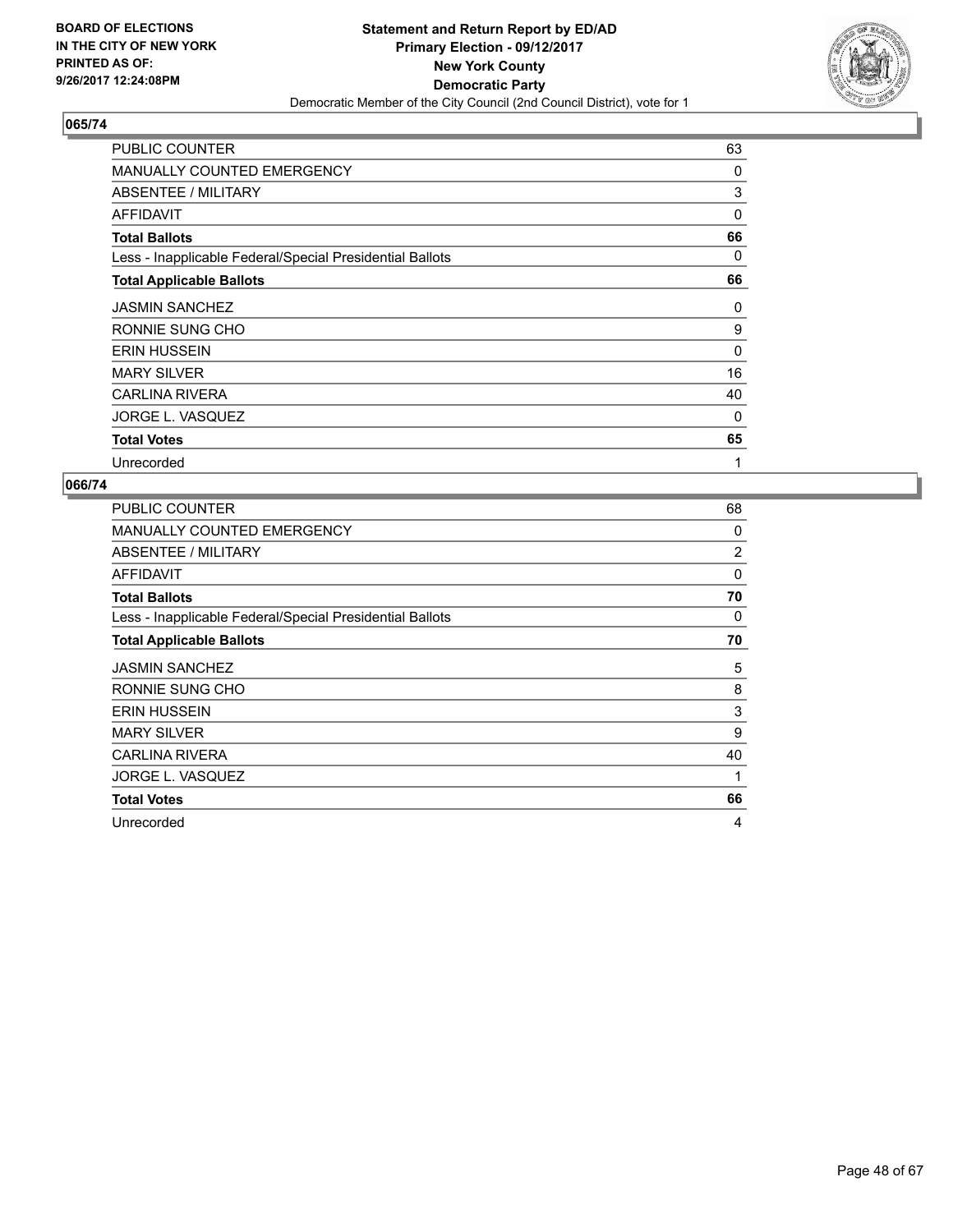

| <b>PUBLIC COUNTER</b>                                    | 116 |
|----------------------------------------------------------|-----|
| <b>MANUALLY COUNTED EMERGENCY</b>                        | 0   |
| ABSENTEE / MILITARY                                      | 2   |
| AFFIDAVIT                                                | 1   |
| <b>Total Ballots</b>                                     | 119 |
| Less - Inapplicable Federal/Special Presidential Ballots | 0   |
| <b>Total Applicable Ballots</b>                          | 119 |
| <b>JASMIN SANCHEZ</b>                                    | 3   |
| RONNIE SUNG CHO                                          | 11  |
| <b>ERIN HUSSEIN</b>                                      | 2   |
| <b>MARY SILVER</b>                                       | 33  |
| <b>CARLINA RIVERA</b>                                    | 66  |
| JORGE L. VASQUEZ                                         | 4   |
| <b>Total Votes</b>                                       | 119 |

| <b>PUBLIC COUNTER</b>                                    | 112            |
|----------------------------------------------------------|----------------|
| <b>MANUALLY COUNTED EMERGENCY</b>                        | 0              |
| <b>ABSENTEE / MILITARY</b>                               | 3              |
| AFFIDAVIT                                                | 0              |
| <b>Total Ballots</b>                                     | 115            |
| Less - Inapplicable Federal/Special Presidential Ballots | 0              |
| <b>Total Applicable Ballots</b>                          | 115            |
| <b>JASMIN SANCHEZ</b>                                    | 2              |
| RONNIE SUNG CHO                                          | 14             |
| <b>ERIN HUSSEIN</b>                                      | 2              |
| <b>MARY SILVER</b>                                       | 33             |
| <b>CARLINA RIVERA</b>                                    | 59             |
| JORGE L. VASQUEZ                                         | 3              |
| <b>Total Votes</b>                                       | 113            |
| Unrecorded                                               | $\overline{2}$ |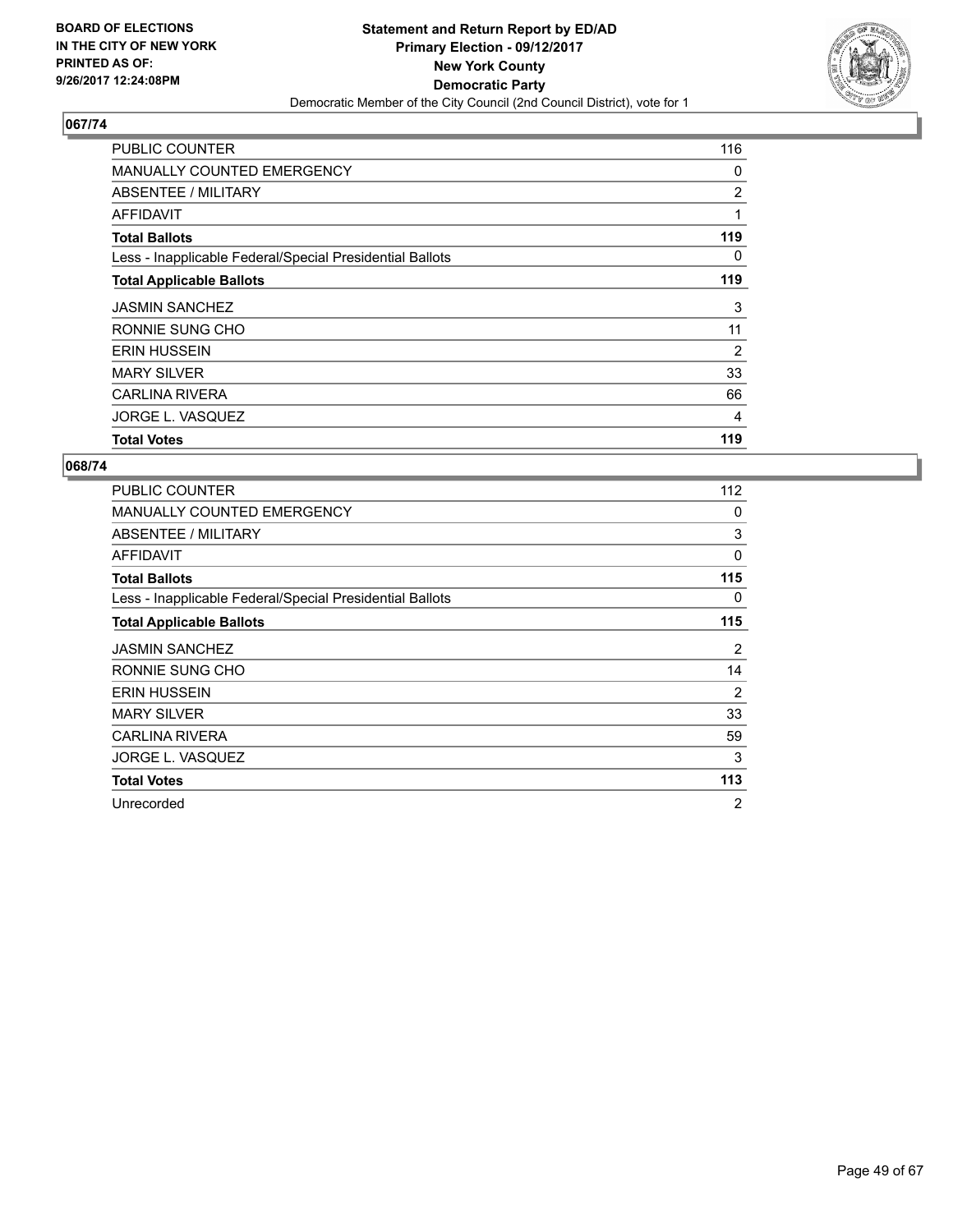

| <b>PUBLIC COUNTER</b>                                    | 63 |
|----------------------------------------------------------|----|
| <b>MANUALLY COUNTED EMERGENCY</b>                        | 0  |
| ABSENTEE / MILITARY                                      | 1  |
| AFFIDAVIT                                                | 1  |
| <b>Total Ballots</b>                                     | 65 |
| Less - Inapplicable Federal/Special Presidential Ballots | 0  |
| <b>Total Applicable Ballots</b>                          | 65 |
| <b>JASMIN SANCHEZ</b>                                    | 2  |
| RONNIE SUNG CHO                                          | 10 |
| <b>ERIN HUSSEIN</b>                                      | 0  |
| <b>MARY SILVER</b>                                       | 12 |
| <b>CARLINA RIVERA</b>                                    | 37 |
| JORGE L. VASQUEZ                                         | 3  |
| <b>Total Votes</b>                                       | 64 |
| Unrecorded                                               | 1  |

| PUBLIC COUNTER                                           | 69 |
|----------------------------------------------------------|----|
| <b>MANUALLY COUNTED EMERGENCY</b>                        | 0  |
| ABSENTEE / MILITARY                                      | 3  |
| AFFIDAVIT                                                | 0  |
| <b>Total Ballots</b>                                     | 72 |
| Less - Inapplicable Federal/Special Presidential Ballots | 0  |
| <b>Total Applicable Ballots</b>                          | 72 |
| <b>JASMIN SANCHEZ</b>                                    | 0  |
| RONNIE SUNG CHO                                          | 8  |
| <b>ERIN HUSSEIN</b>                                      | 0  |
| <b>MARY SILVER</b>                                       | 33 |
| <b>CARLINA RIVERA</b>                                    | 26 |
| JORGE L. VASQUEZ                                         | 4  |
| <b>Total Votes</b>                                       | 71 |
| Unrecorded                                               | 1  |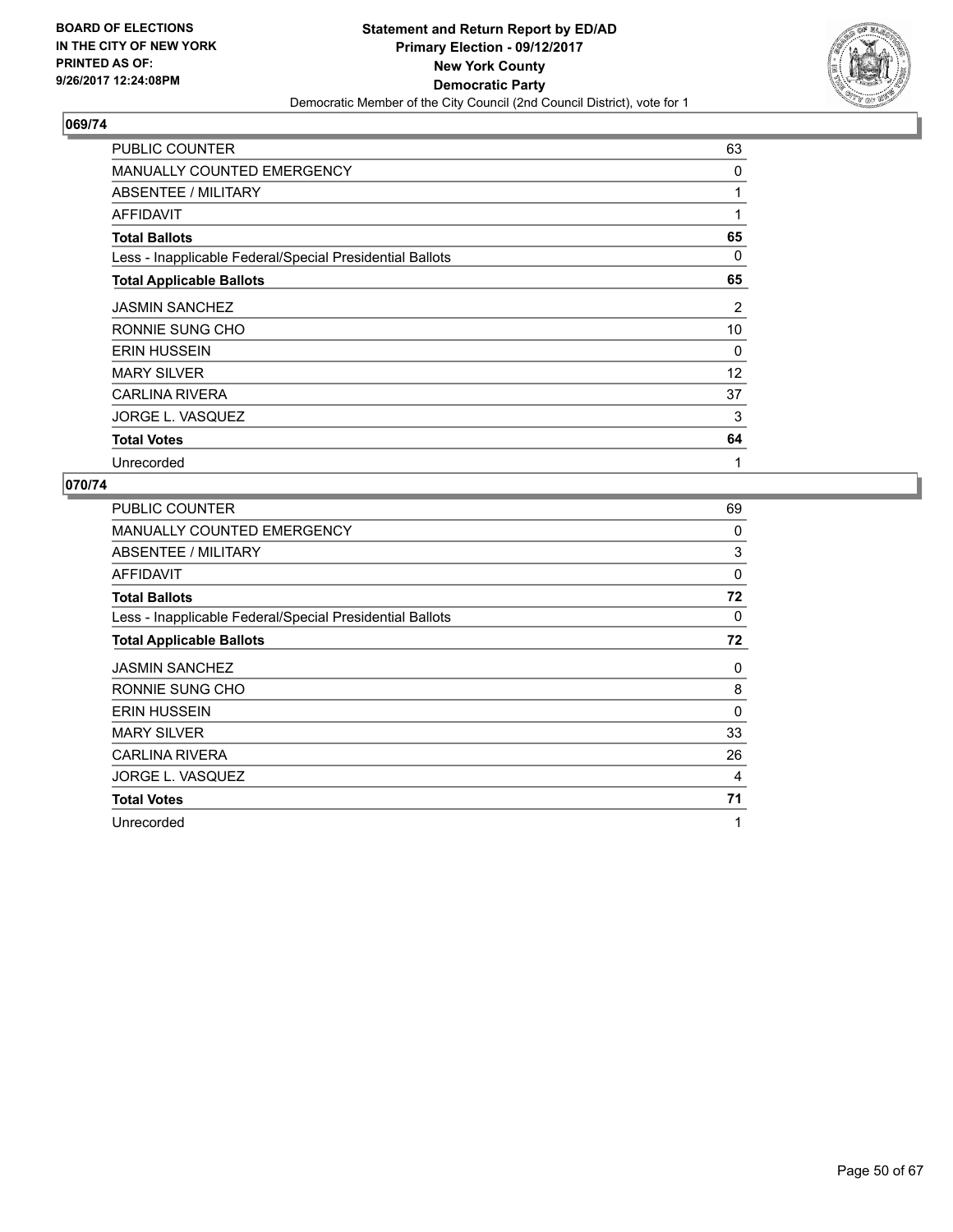

| PUBLIC COUNTER                                           | 64             |
|----------------------------------------------------------|----------------|
| <b>MANUALLY COUNTED EMERGENCY</b>                        | 0              |
| <b>ABSENTEE / MILITARY</b>                               | 1              |
| <b>AFFIDAVIT</b>                                         | 1              |
| <b>Total Ballots</b>                                     | 66             |
| Less - Inapplicable Federal/Special Presidential Ballots | 0              |
| <b>Total Applicable Ballots</b>                          | 66             |
| <b>JASMIN SANCHEZ</b>                                    | 1              |
| RONNIE SUNG CHO                                          | 5              |
| <b>ERIN HUSSEIN</b>                                      | 2              |
| <b>MARY SILVER</b>                                       | 10             |
| <b>CARLINA RIVERA</b>                                    | 41             |
| JORGE L. VASQUEZ                                         | 4              |
| <b>KEITH POWERS (WRITE-IN)</b>                           | 1              |
| <b>Total Votes</b>                                       | 64             |
| Unrecorded                                               | $\overline{2}$ |

| PUBLIC COUNTER                                           | 49 |
|----------------------------------------------------------|----|
| <b>MANUALLY COUNTED EMERGENCY</b>                        | 0  |
| ABSENTEE / MILITARY                                      | 2  |
| AFFIDAVIT                                                | 0  |
| <b>Total Ballots</b>                                     | 51 |
| Less - Inapplicable Federal/Special Presidential Ballots | 0  |
| <b>Total Applicable Ballots</b>                          | 51 |
| <b>JASMIN SANCHEZ</b>                                    | 1  |
| RONNIE SUNG CHO                                          | 6  |
| <b>ERIN HUSSEIN</b>                                      | 0  |
| <b>MARY SILVER</b>                                       | 5  |
| <b>CARLINA RIVERA</b>                                    | 33 |
| <b>JORGE L. VASQUEZ</b>                                  | 2  |
| <b>Total Votes</b>                                       | 47 |
| Unrecorded                                               | 4  |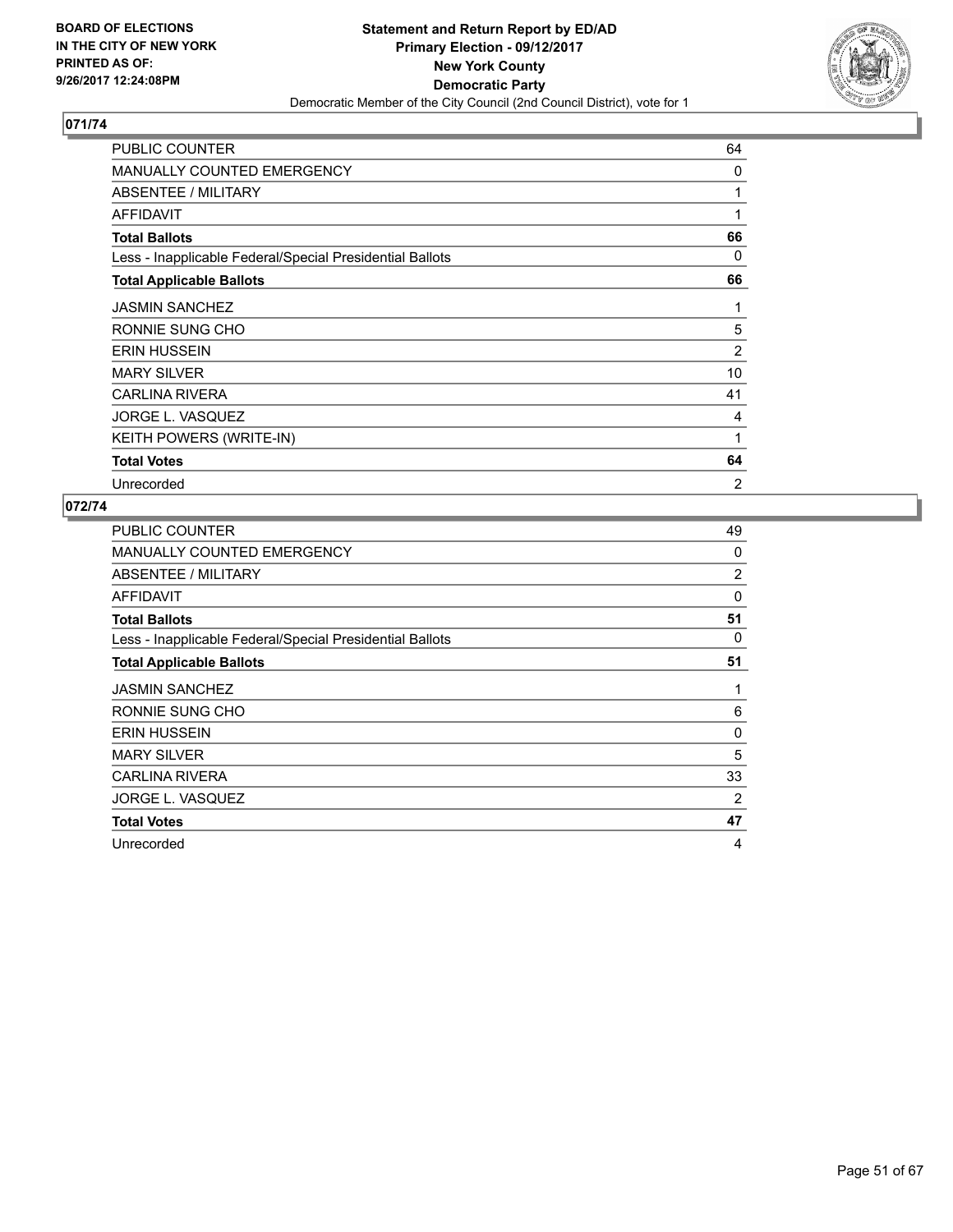

| <b>PUBLIC COUNTER</b>                                    | 114      |
|----------------------------------------------------------|----------|
| <b>MANUALLY COUNTED EMERGENCY</b>                        | 0        |
| ABSENTEE / MILITARY                                      | 5        |
| <b>AFFIDAVIT</b>                                         | $\Omega$ |
| <b>Total Ballots</b>                                     | 119      |
| Less - Inapplicable Federal/Special Presidential Ballots | 0        |
| <b>Total Applicable Ballots</b>                          | 119      |
| <b>JASMIN SANCHEZ</b>                                    | 4        |
| RONNIE SUNG CHO                                          | 14       |
| <b>ERIN HUSSEIN</b>                                      | 4        |
| <b>MARY SILVER</b>                                       | 21       |
| <b>CARLINA RIVERA</b>                                    | 70       |
| JORGE L. VASQUEZ                                         | 3        |
| CLAUDE WINFIELD (WRITE-IN)                               | 1        |
| <b>Total Votes</b>                                       | 117      |
| Unrecorded                                               | 2        |

| PUBLIC COUNTER                                           | 171 |
|----------------------------------------------------------|-----|
| <b>MANUALLY COUNTED EMERGENCY</b>                        | 0   |
| ABSENTEE / MILITARY                                      | 8   |
| AFFIDAVIT                                                | 0   |
| <b>Total Ballots</b>                                     | 179 |
| Less - Inapplicable Federal/Special Presidential Ballots | 0   |
| <b>Total Applicable Ballots</b>                          | 179 |
| <b>JASMIN SANCHEZ</b>                                    | 3   |
| RONNIE SUNG CHO                                          | 12  |
| <b>ERIN HUSSEIN</b>                                      | 0   |
| <b>MARY SILVER</b>                                       | 19  |
| <b>CARLINA RIVERA</b>                                    | 137 |
| JORGE L. VASQUEZ                                         | 5   |
| <b>Total Votes</b>                                       | 176 |
| Unrecorded                                               | 3   |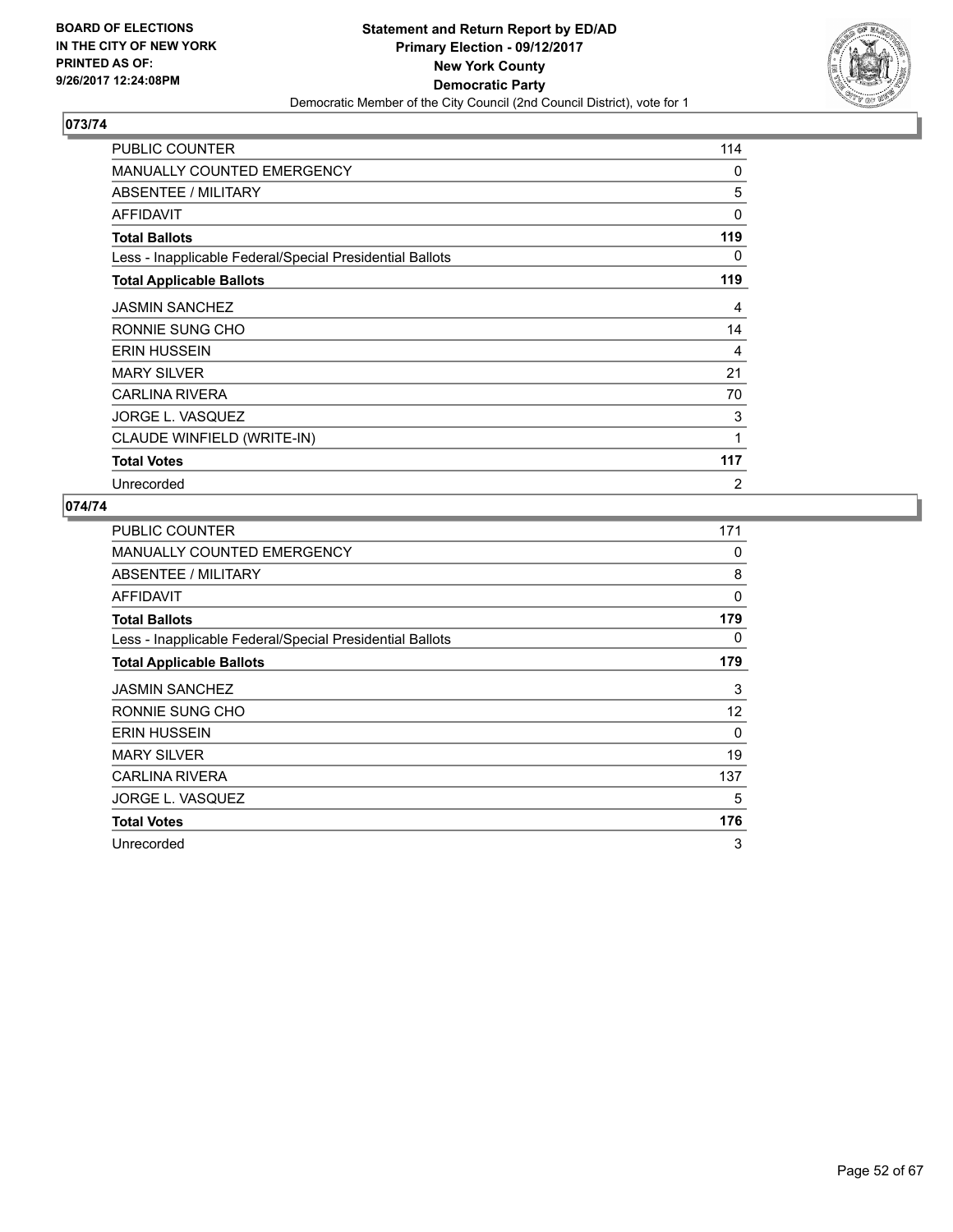

| <b>PUBLIC COUNTER</b>                                    | 200      |
|----------------------------------------------------------|----------|
| <b>MANUALLY COUNTED EMERGENCY</b>                        | 0        |
| ABSENTEE / MILITARY                                      | 6        |
| <b>AFFIDAVIT</b>                                         | 1        |
| <b>Total Ballots</b>                                     | 207      |
| Less - Inapplicable Federal/Special Presidential Ballots | 0        |
| <b>Total Applicable Ballots</b>                          | 207      |
| <b>JASMIN SANCHEZ</b>                                    | 1        |
| RONNIE SUNG CHO                                          | 8        |
| <b>ERIN HUSSEIN</b>                                      | $\Omega$ |
| <b>MARY SILVER</b>                                       | 47       |
| <b>CARLINA RIVERA</b>                                    | 140      |
| JORGE L. VASQUEZ                                         | 4        |
| <b>Total Votes</b>                                       | 200      |
| Unrecorded                                               | 7        |

| PUBLIC COUNTER                                           | 133 |
|----------------------------------------------------------|-----|
| <b>MANUALLY COUNTED EMERGENCY</b>                        | 0   |
| ABSENTEE / MILITARY                                      | 3   |
| AFFIDAVIT                                                | 3   |
| <b>Total Ballots</b>                                     | 139 |
| Less - Inapplicable Federal/Special Presidential Ballots | 0   |
| <b>Total Applicable Ballots</b>                          | 139 |
| <b>JASMIN SANCHEZ</b>                                    | 3   |
| RONNIE SUNG CHO                                          | 8   |
| <b>ERIN HUSSEIN</b>                                      | 4   |
| <b>MARY SILVER</b>                                       | 16  |
| <b>CARLINA RIVERA</b>                                    | 100 |
| JORGE L. VASQUEZ                                         | 6   |
| HOWARD STERN (WRITE-IN)                                  | 1   |
| <b>Total Votes</b>                                       | 138 |
| Unrecorded                                               | 1   |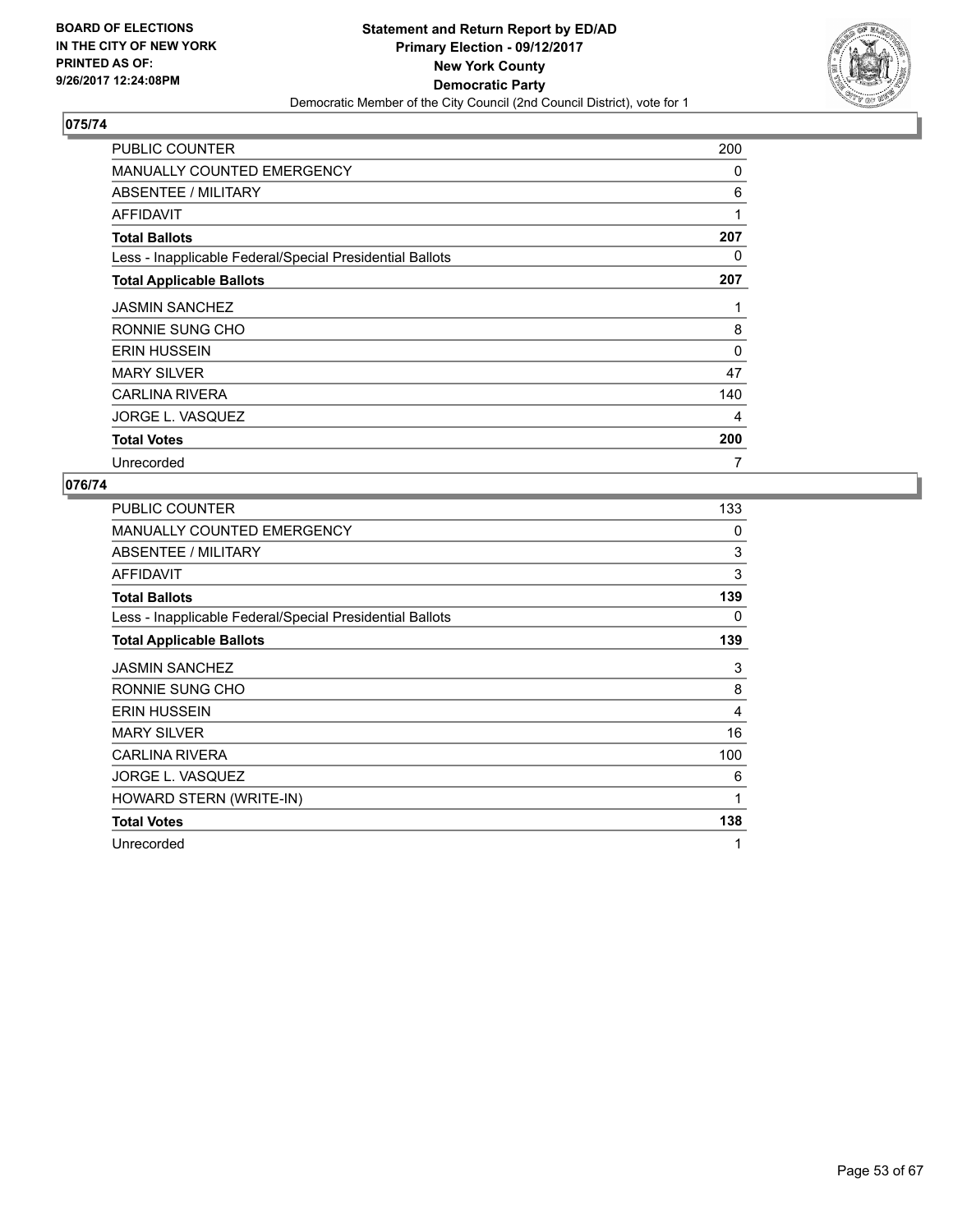

| <b>PUBLIC COUNTER</b>                                    | 110            |
|----------------------------------------------------------|----------------|
| <b>MANUALLY COUNTED EMERGENCY</b>                        | 0              |
| ABSENTEE / MILITARY                                      | $\overline{7}$ |
| <b>AFFIDAVIT</b>                                         | $\overline{2}$ |
| <b>Total Ballots</b>                                     | 119            |
| Less - Inapplicable Federal/Special Presidential Ballots | 0              |
| <b>Total Applicable Ballots</b>                          | 119            |
| <b>JASMIN SANCHEZ</b>                                    | 11             |
| RONNIE SUNG CHO                                          | 7              |
| <b>ERIN HUSSEIN</b>                                      | 1              |
| <b>MARY SILVER</b>                                       | 31             |
| <b>CARLINA RIVERA</b>                                    | 66             |
| JORGE L. VASQUEZ                                         | 0              |
| UNATTRIBUTABLE WRITE-IN (WRITE-IN)                       | 1              |
| <b>Total Votes</b>                                       | 117            |
| Unrecorded                                               | 2              |

| <b>PUBLIC COUNTER</b>                                    | 179 |
|----------------------------------------------------------|-----|
| <b>MANUALLY COUNTED EMERGENCY</b>                        | 0   |
| ABSENTEE / MILITARY                                      | 10  |
| <b>AFFIDAVIT</b>                                         | 0   |
| <b>Total Ballots</b>                                     | 189 |
| Less - Inapplicable Federal/Special Presidential Ballots | 0   |
| <b>Total Applicable Ballots</b>                          | 189 |
| <b>JASMIN SANCHEZ</b>                                    | 7   |
| RONNIE SUNG CHO                                          | 23  |
| <b>ERIN HUSSEIN</b>                                      | 4   |
| <b>MARY SILVER</b>                                       | 49  |
| <b>CARLINA RIVERA</b>                                    | 87  |
| JORGE L. VASQUEZ                                         | 7   |
| <b>Total Votes</b>                                       | 177 |
| Unrecorded                                               | 12  |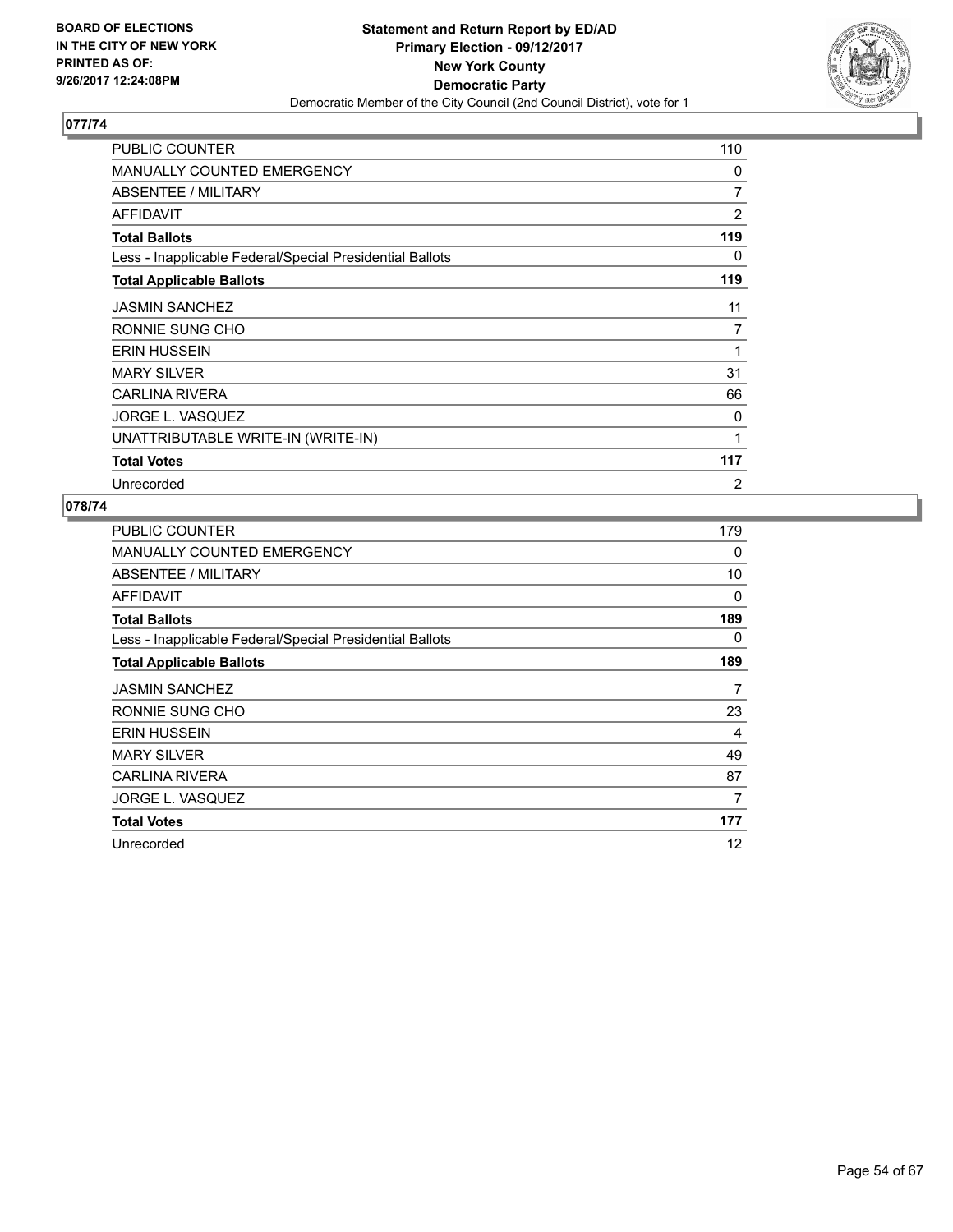

| <b>PUBLIC COUNTER</b>                                    | 101 |
|----------------------------------------------------------|-----|
| <b>MANUALLY COUNTED EMERGENCY</b>                        | 0   |
| ABSENTEE / MILITARY                                      | 6   |
| AFFIDAVIT                                                | 1   |
| <b>Total Ballots</b>                                     | 108 |
| Less - Inapplicable Federal/Special Presidential Ballots | 0   |
| <b>Total Applicable Ballots</b>                          | 108 |
| <b>JASMIN SANCHEZ</b>                                    | 0   |
| RONNIE SUNG CHO                                          | 8   |
| <b>ERIN HUSSEIN</b>                                      | 1   |
| <b>MARY SILVER</b>                                       | 77  |
| <b>CARLINA RIVERA</b>                                    | 20  |
| JORGE L. VASQUEZ                                         | 1   |
| <b>Total Votes</b>                                       | 107 |
| Unrecorded                                               | 1   |

#### **085/74**

**097/7** 

| <b>PUBLIC COUNTER</b>                                    | 37             |
|----------------------------------------------------------|----------------|
| <b>MANUALLY COUNTED EMERGENCY</b>                        | 0              |
| ABSENTEE / MILITARY                                      | 1              |
| <b>AFFIDAVIT</b>                                         | 0              |
| <b>Total Ballots</b>                                     | 38             |
| Less - Inapplicable Federal/Special Presidential Ballots | 0              |
| <b>Total Applicable Ballots</b>                          | 38             |
| <b>JASMIN SANCHEZ</b>                                    | 2              |
| RONNIE SUNG CHO                                          | $\overline{c}$ |
| <b>ERIN HUSSEIN</b>                                      | $\overline{2}$ |
| <b>MARY SILVER</b>                                       | 14             |
| CARLINA RIVERA                                           | 14             |
| <b>JORGE L. VASQUEZ</b>                                  | 1              |
| <b>Total Votes</b>                                       | 35             |
| Unrecorded                                               | 3              |
| 096/74 COMBINED into: 036/74                             |                |
| 097/74 COMBINED into: 036/74                             |                |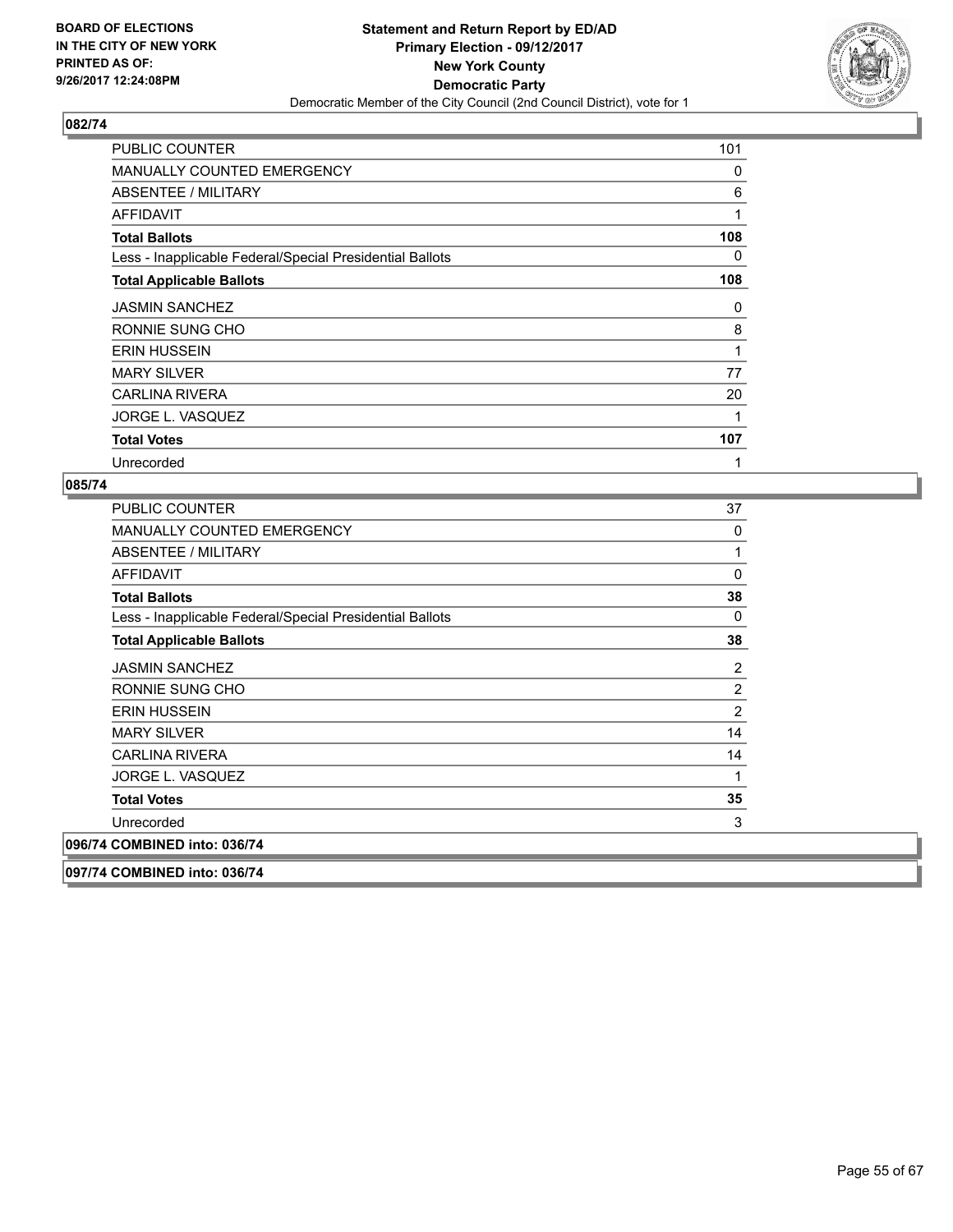

| <b>PUBLIC COUNTER</b>                                    | 111 |
|----------------------------------------------------------|-----|
| <b>MANUALLY COUNTED EMERGENCY</b>                        | 0   |
| ABSENTEE / MILITARY                                      | 2   |
| AFFIDAVIT                                                | 3   |
| <b>Total Ballots</b>                                     | 116 |
| Less - Inapplicable Federal/Special Presidential Ballots | 0   |
| <b>Total Applicable Ballots</b>                          | 116 |
| <b>JASMIN SANCHEZ</b>                                    | 2   |
| RONNIE SUNG CHO                                          | 15  |
| <b>ERIN HUSSEIN</b>                                      | 2   |
| <b>MARY SILVER</b>                                       | 29  |
| <b>CARLINA RIVERA</b>                                    | 60  |
| JORGE L. VASQUEZ                                         | 4   |
| <b>Total Votes</b>                                       | 112 |
| Unrecorded                                               | 4   |

| <b>PUBLIC COUNTER</b>                                    | 155            |
|----------------------------------------------------------|----------------|
| <b>MANUALLY COUNTED EMERGENCY</b>                        | 0              |
| ABSENTEE / MILITARY                                      | 4              |
| AFFIDAVIT                                                | 0              |
| <b>Total Ballots</b>                                     | 159            |
| Less - Inapplicable Federal/Special Presidential Ballots | 0              |
| <b>Total Applicable Ballots</b>                          | 159            |
| <b>JASMIN SANCHEZ</b>                                    | 2              |
| RONNIE SUNG CHO                                          | 9              |
| <b>ERIN HUSSEIN</b>                                      | $\overline{2}$ |
| <b>MARY SILVER</b>                                       | 9              |
| CARLINA RIVERA                                           | 127            |
| JORGE L. VASQUEZ                                         | 9              |
| <b>Total Votes</b>                                       | 158            |
| Unrecorded                                               | 1              |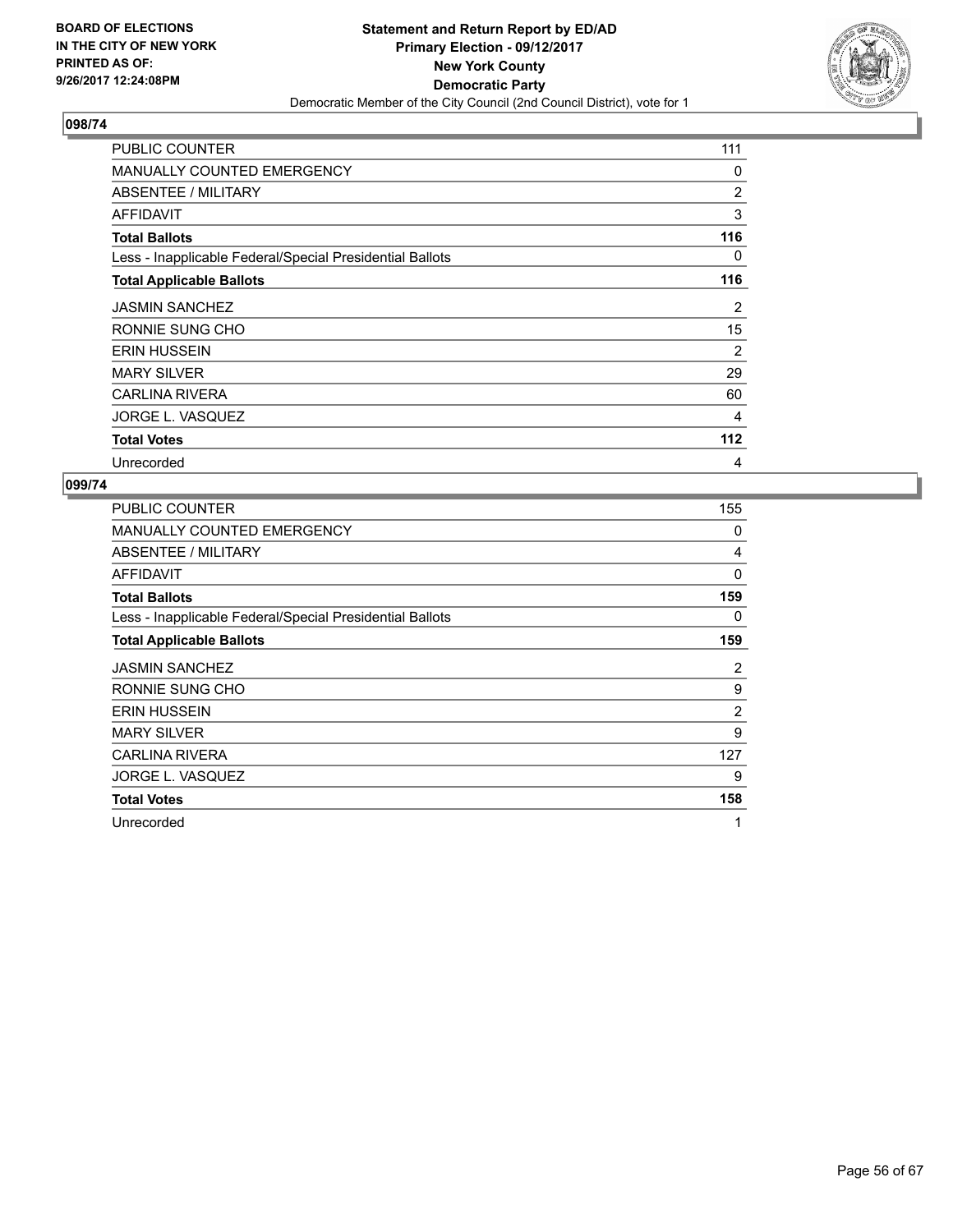

| PUBLIC COUNTER                                           | 134 |
|----------------------------------------------------------|-----|
| <b>MANUALLY COUNTED EMERGENCY</b>                        | 0   |
| ABSENTEE / MILITARY                                      | 0   |
| AFFIDAVIT                                                | 1   |
| <b>Total Ballots</b>                                     | 135 |
| Less - Inapplicable Federal/Special Presidential Ballots | 0   |
| <b>Total Applicable Ballots</b>                          | 135 |
| <b>JASMIN SANCHEZ</b>                                    | 1   |
| RONNIE SUNG CHO                                          | 20  |
| <b>ERIN HUSSEIN</b>                                      | 0   |
| <b>MARY SILVER</b>                                       | 7   |
| <b>CARLINA RIVERA</b>                                    | 94  |
| JORGE L. VASQUEZ                                         | 8   |
| HARVEY EPSTEIN (WRITE-IN)                                | 1   |
| <b>Total Votes</b>                                       | 131 |
| Unrecorded                                               | 4   |

| <b>PUBLIC COUNTER</b>                                    | 102 |
|----------------------------------------------------------|-----|
| <b>MANUALLY COUNTED EMERGENCY</b>                        | 0   |
| ABSENTEE / MILITARY                                      | 1   |
| AFFIDAVIT                                                | 0   |
| <b>Total Ballots</b>                                     | 103 |
| Less - Inapplicable Federal/Special Presidential Ballots | 0   |
| <b>Total Applicable Ballots</b>                          | 103 |
| <b>JASMIN SANCHEZ</b>                                    | 1   |
| RONNIE SUNG CHO                                          | 8   |
| <b>ERIN HUSSEIN</b>                                      | 1   |
| <b>MARY SILVER</b>                                       | 65  |
| <b>CARLINA RIVERA</b>                                    | 28  |
| JORGE L. VASQUEZ                                         | 0   |
| <b>Total Votes</b>                                       | 103 |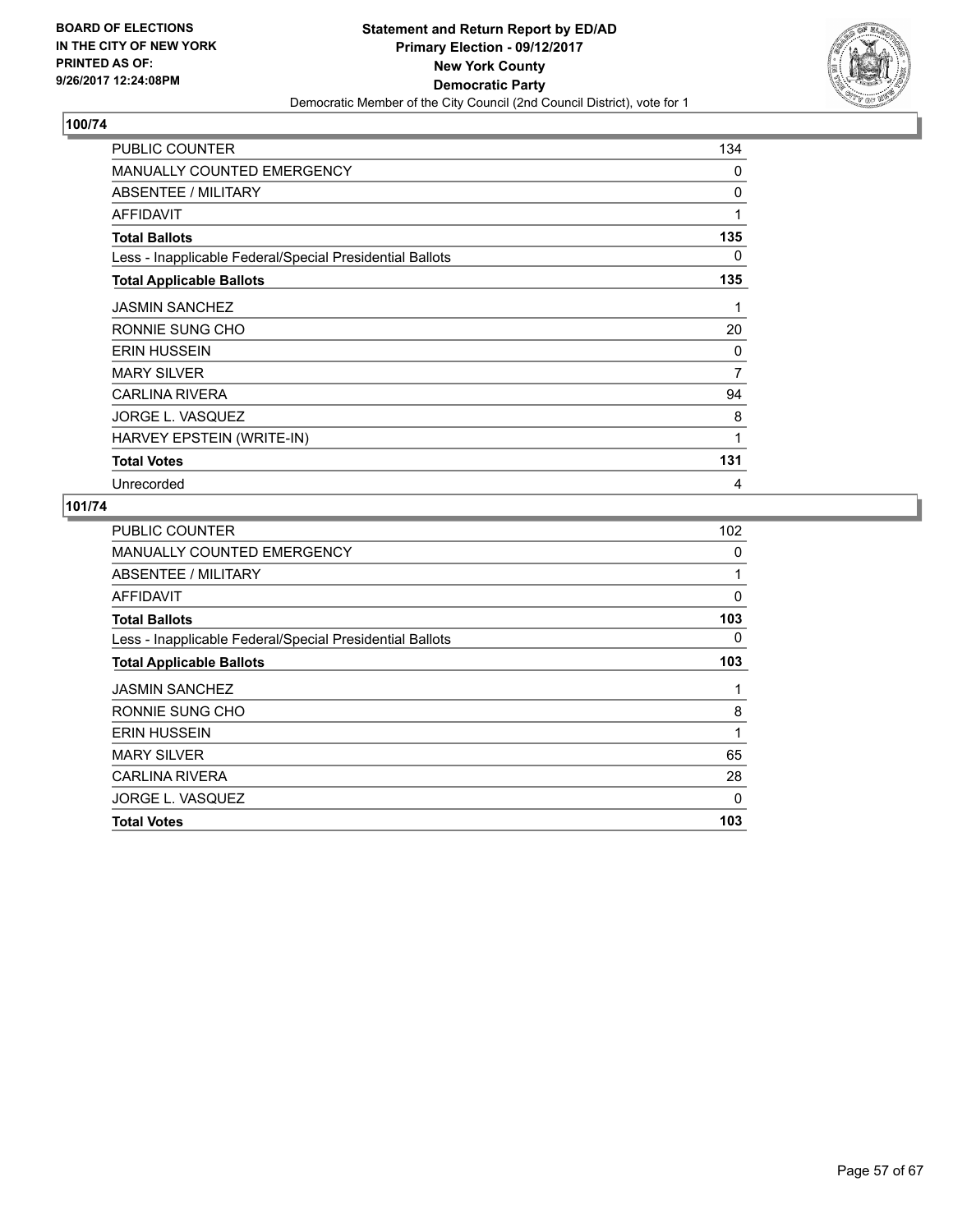

| <b>PUBLIC COUNTER</b>                                    | 46 |
|----------------------------------------------------------|----|
| <b>MANUALLY COUNTED EMERGENCY</b>                        | 0  |
| ABSENTEE / MILITARY                                      | 1  |
| AFFIDAVIT                                                | 0  |
| <b>Total Ballots</b>                                     | 47 |
| Less - Inapplicable Federal/Special Presidential Ballots | 0  |
| <b>Total Applicable Ballots</b>                          | 47 |
| <b>JASMIN SANCHEZ</b>                                    | 2  |
| RONNIE SUNG CHO                                          | 9  |
| <b>ERIN HUSSEIN</b>                                      | 0  |
| <b>MARY SILVER</b>                                       | 17 |
| <b>CARLINA RIVERA</b>                                    | 16 |
| JORGE L. VASQUEZ                                         | 0  |
| <b>Total Votes</b>                                       | 44 |
| Unrecorded                                               | 3  |

| <b>PUBLIC COUNTER</b>                                    | 148            |
|----------------------------------------------------------|----------------|
| MANUALLY COUNTED EMERGENCY                               | 0              |
| ABSENTEE / MILITARY                                      | $\overline{2}$ |
| AFFIDAVIT                                                | 2              |
| <b>Total Ballots</b>                                     | 152            |
| Less - Inapplicable Federal/Special Presidential Ballots | 0              |
| <b>Total Applicable Ballots</b>                          | 152            |
| <b>JASMIN SANCHEZ</b>                                    | 4              |
| RONNIE SUNG CHO                                          | 19             |
| <b>ERIN HUSSEIN</b>                                      | 3              |
| <b>MARY SILVER</b>                                       | 12             |
| <b>CARLINA RIVERA</b>                                    | 108            |
| JORGE L. VASQUEZ                                         | 6              |
| <b>Total Votes</b>                                       | 152            |
|                                                          |                |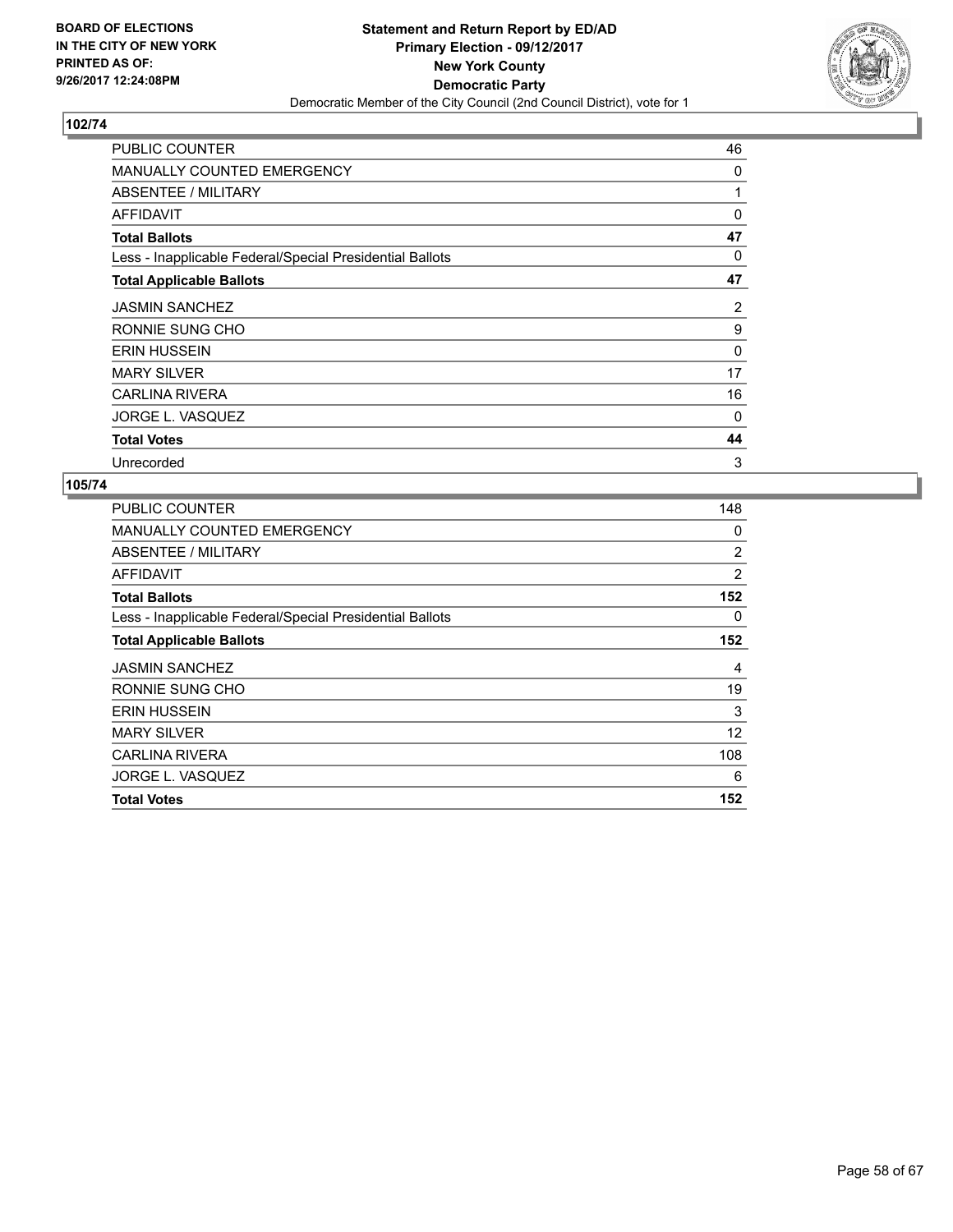

| <b>PUBLIC COUNTER</b>                                    | 89 |
|----------------------------------------------------------|----|
| <b>MANUALLY COUNTED EMERGENCY</b>                        | 0  |
| ABSENTEE / MILITARY                                      | 2  |
| AFFIDAVIT                                                | 0  |
| <b>Total Ballots</b>                                     | 91 |
| Less - Inapplicable Federal/Special Presidential Ballots | 0  |
| <b>Total Applicable Ballots</b>                          | 91 |
| <b>JASMIN SANCHEZ</b>                                    | 3  |
| RONNIE SUNG CHO                                          | 7  |
| <b>ERIN HUSSEIN</b>                                      | 4  |
| <b>MARY SILVER</b>                                       | 2  |
| <b>CARLINA RIVERA</b>                                    | 63 |
| JORGE L. VASQUEZ                                         | 7  |
| <b>Total Votes</b>                                       | 86 |
| Unrecorded                                               | 5  |

| <b>PUBLIC COUNTER</b>                                    | 63 |
|----------------------------------------------------------|----|
| <b>MANUALLY COUNTED EMERGENCY</b>                        | 0  |
| ABSENTEE / MILITARY                                      | 0  |
| AFFIDAVIT                                                | 3  |
| <b>Total Ballots</b>                                     | 66 |
| Less - Inapplicable Federal/Special Presidential Ballots | 0  |
| <b>Total Applicable Ballots</b>                          | 66 |
| <b>JASMIN SANCHEZ</b>                                    | 0  |
| RONNIE SUNG CHO                                          | 11 |
| <b>ERIN HUSSEIN</b>                                      | 0  |
| <b>MARY SILVER</b>                                       | 24 |
| <b>CARLINA RIVERA</b>                                    | 26 |
| JORGE L. VASQUEZ                                         | 1  |
| <b>Total Votes</b>                                       | 62 |
| Unrecorded                                               | 4  |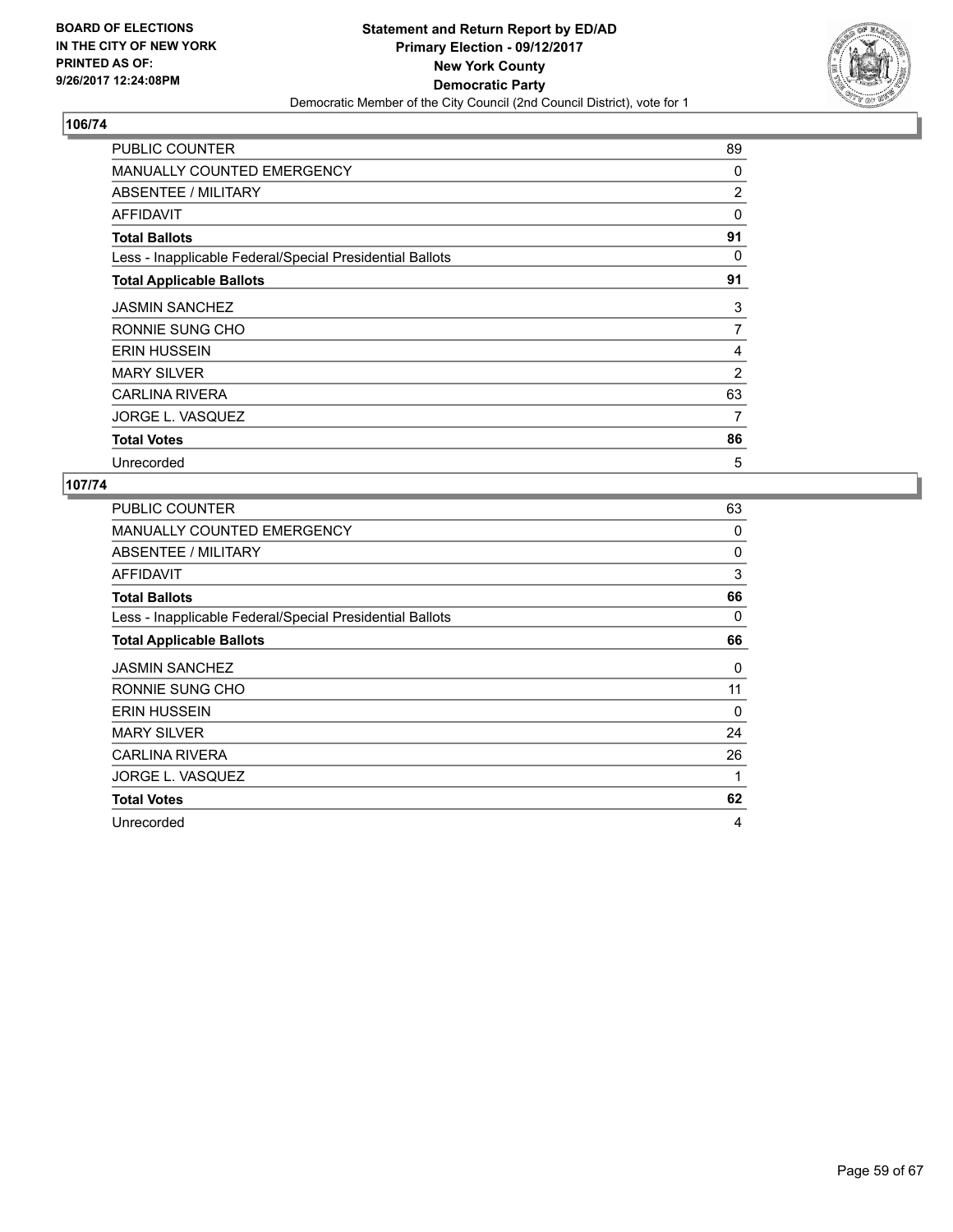

| <b>PUBLIC COUNTER</b>                                    | 67             |
|----------------------------------------------------------|----------------|
| <b>MANUALLY COUNTED EMERGENCY</b>                        | 0              |
| ABSENTEE / MILITARY                                      | 2              |
| <b>AFFIDAVIT</b>                                         | 0              |
| <b>Total Ballots</b>                                     | 69             |
| Less - Inapplicable Federal/Special Presidential Ballots | 0              |
| <b>Total Applicable Ballots</b>                          | 69             |
| <b>JASMIN SANCHEZ</b>                                    | 3              |
| RONNIE SUNG CHO                                          | $\overline{7}$ |
| <b>ERIN HUSSEIN</b>                                      | 3              |
| <b>MARY SILVER</b>                                       | 12             |
| <b>CARLINA RIVERA</b>                                    | 36             |
| JORGE L. VASQUEZ                                         | 4              |
| <b>Total Votes</b>                                       | 65             |
| Unrecorded                                               | 4              |

| <b>PUBLIC COUNTER</b>                                    | 86             |
|----------------------------------------------------------|----------------|
| <b>MANUALLY COUNTED EMERGENCY</b>                        | 0              |
| ABSENTEE / MILITARY                                      | $\overline{2}$ |
| AFFIDAVIT                                                | 0              |
| <b>Total Ballots</b>                                     | 88             |
| Less - Inapplicable Federal/Special Presidential Ballots | 0              |
| <b>Total Applicable Ballots</b>                          | 88             |
| <b>JASMIN SANCHEZ</b>                                    | $\overline{2}$ |
| RONNIE SUNG CHO                                          | 9              |
| <b>ERIN HUSSEIN</b>                                      | 5              |
| <b>MARY SILVER</b>                                       | 16             |
| <b>CARLINA RIVERA</b>                                    | 46             |
| JORGE L. VASQUEZ                                         | 4              |
| <b>Total Votes</b>                                       | 82             |
| Unrecorded                                               | 6              |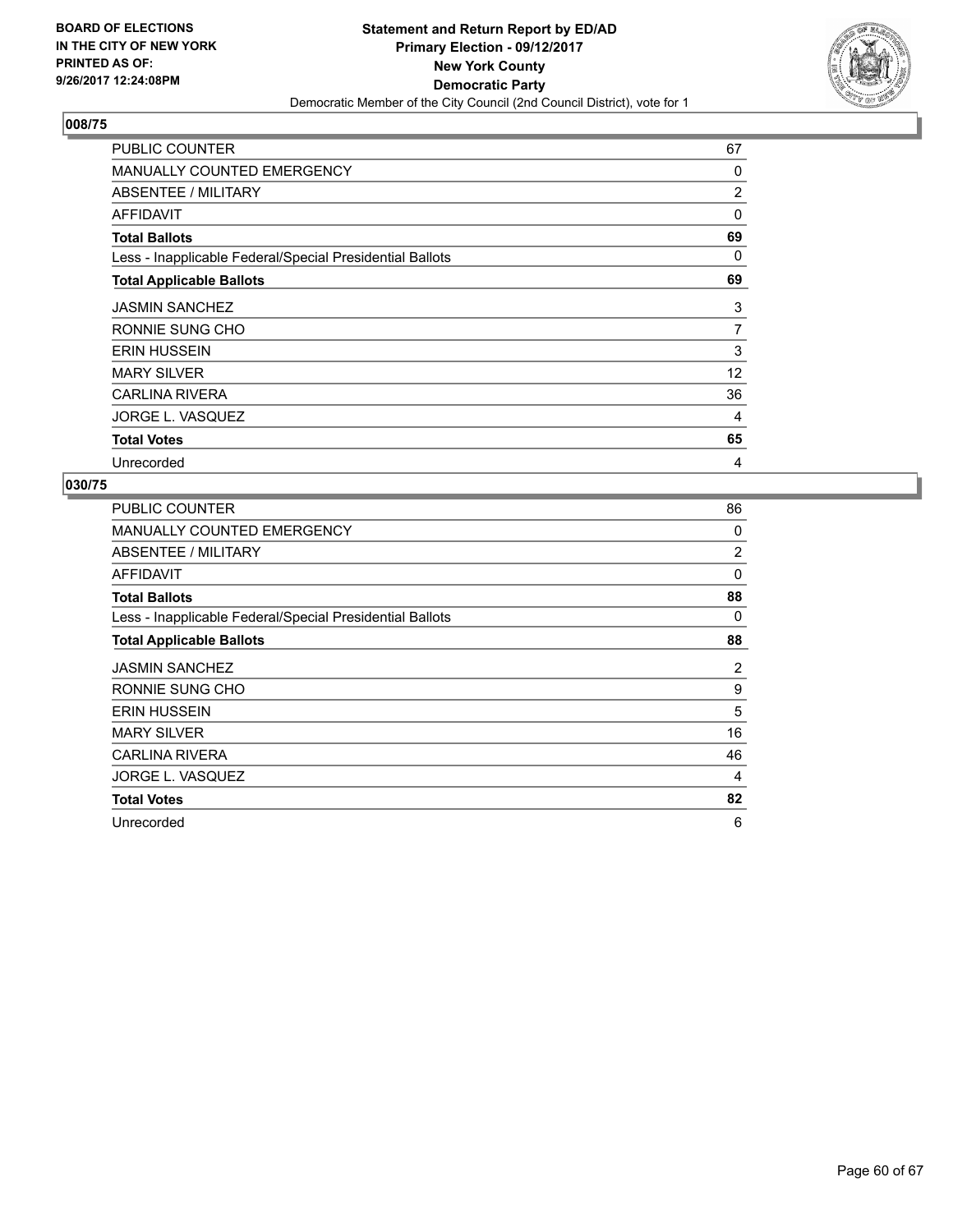

| PUBLIC COUNTER                                           | 110 |
|----------------------------------------------------------|-----|
| <b>MANUALLY COUNTED EMERGENCY</b>                        | 0   |
| ABSENTEE / MILITARY                                      |     |
| AFFIDAVIT                                                | 1   |
| <b>Total Ballots</b>                                     | 112 |
| Less - Inapplicable Federal/Special Presidential Ballots | 0   |
| <b>Total Applicable Ballots</b>                          | 112 |
| <b>JASMIN SANCHEZ</b>                                    | 4   |
| RONNIE SUNG CHO                                          | 8   |
| <b>ERIN HUSSEIN</b>                                      | 3   |
| <b>MARY SILVER</b>                                       | 41  |
| <b>CARLINA RIVERA</b>                                    | 44  |
| JORGE L. VASQUEZ                                         | 5   |
| <b>Total Votes</b>                                       | 105 |
| Unrecorded                                               | 7   |

| PUBLIC COUNTER                                           | 121            |
|----------------------------------------------------------|----------------|
| <b>MANUALLY COUNTED EMERGENCY</b>                        | 0              |
| ABSENTEE / MILITARY                                      | $\overline{2}$ |
| AFFIDAVIT                                                | 1              |
| <b>Total Ballots</b>                                     | 124            |
| Less - Inapplicable Federal/Special Presidential Ballots | 0              |
| <b>Total Applicable Ballots</b>                          | 124            |
| <b>JASMIN SANCHEZ</b>                                    | 3              |
| RONNIE SUNG CHO                                          | 11             |
| <b>ERIN HUSSEIN</b>                                      | 7              |
| <b>MARY SILVER</b>                                       | 37             |
| <b>CARLINA RIVERA</b>                                    | 55             |
| JORGE L. VASQUEZ                                         | 5              |
| RONNIE CHO (WRITE-IN)                                    | 1              |
| <b>Total Votes</b>                                       | 119            |
| Unrecorded                                               | 5              |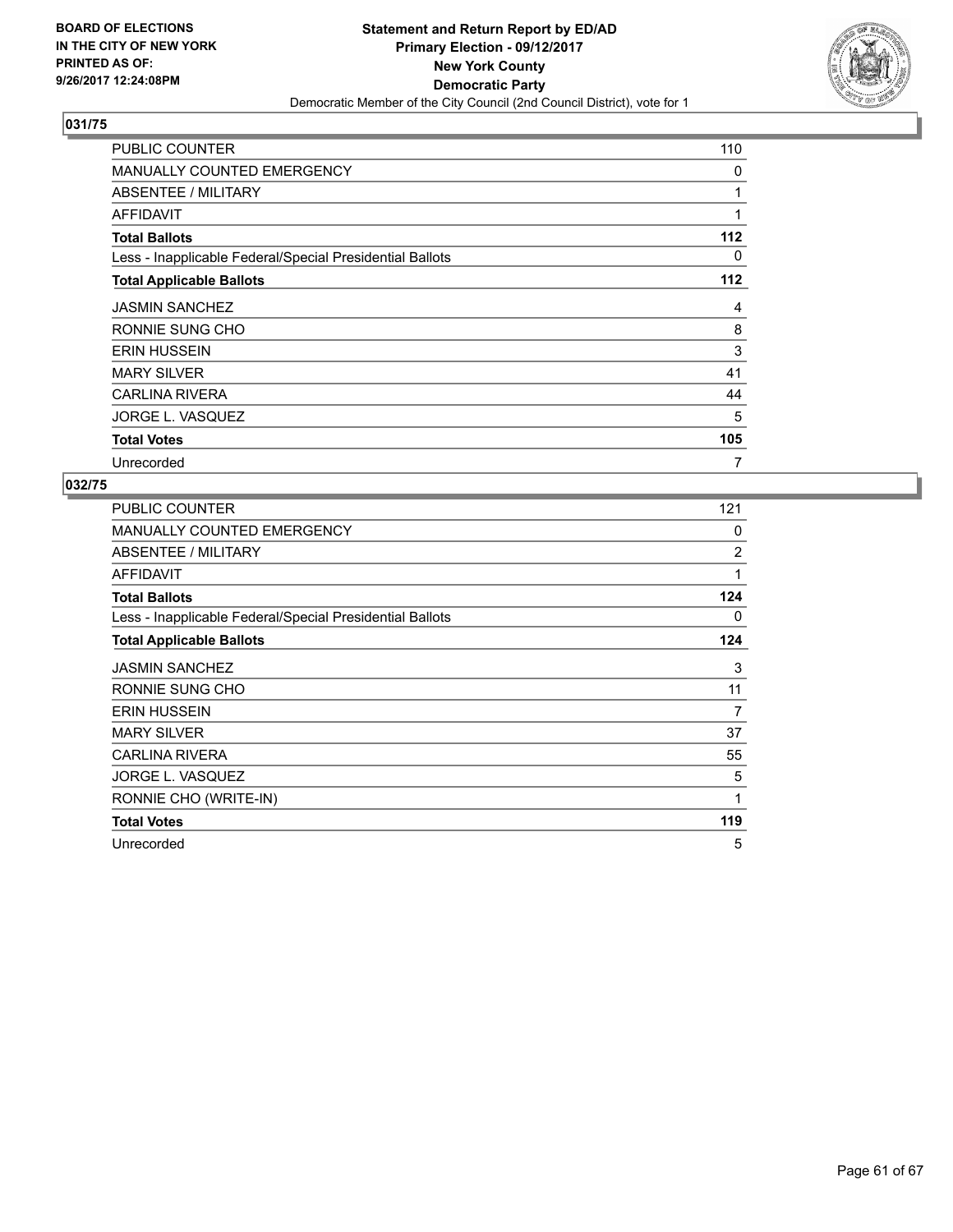

| <b>PUBLIC COUNTER</b>                                    | 62 |
|----------------------------------------------------------|----|
| <b>MANUALLY COUNTED EMERGENCY</b>                        | 0  |
| ABSENTEE / MILITARY                                      | 3  |
| AFFIDAVIT                                                | 0  |
| <b>Total Ballots</b>                                     | 65 |
| Less - Inapplicable Federal/Special Presidential Ballots | 0  |
| <b>Total Applicable Ballots</b>                          | 65 |
| <b>JASMIN SANCHEZ</b>                                    | 3  |
| RONNIE SUNG CHO                                          | 6  |
| <b>ERIN HUSSEIN</b>                                      | 2  |
| <b>MARY SILVER</b>                                       | 28 |
| <b>CARLINA RIVERA</b>                                    | 21 |
| JORGE L. VASQUEZ                                         | 2  |
| <b>Total Votes</b>                                       | 62 |
| Unrecorded                                               | 3  |

| PUBLIC COUNTER                                           | 48 |
|----------------------------------------------------------|----|
| <b>MANUALLY COUNTED EMERGENCY</b>                        | 0  |
| ABSENTEE / MILITARY                                      | 4  |
| AFFIDAVIT                                                | 2  |
| <b>Total Ballots</b>                                     | 54 |
| Less - Inapplicable Federal/Special Presidential Ballots | 0  |
| <b>Total Applicable Ballots</b>                          | 54 |
| <b>JASMIN SANCHEZ</b>                                    | 1  |
| RONNIE SUNG CHO                                          | 4  |
| <b>ERIN HUSSEIN</b>                                      | 0  |
| <b>MARY SILVER</b>                                       | 12 |
| CARLINA RIVERA                                           | 20 |
| JORGE L. VASQUEZ                                         | 6  |
| <b>Total Votes</b>                                       | 43 |
| Unrecorded                                               | 11 |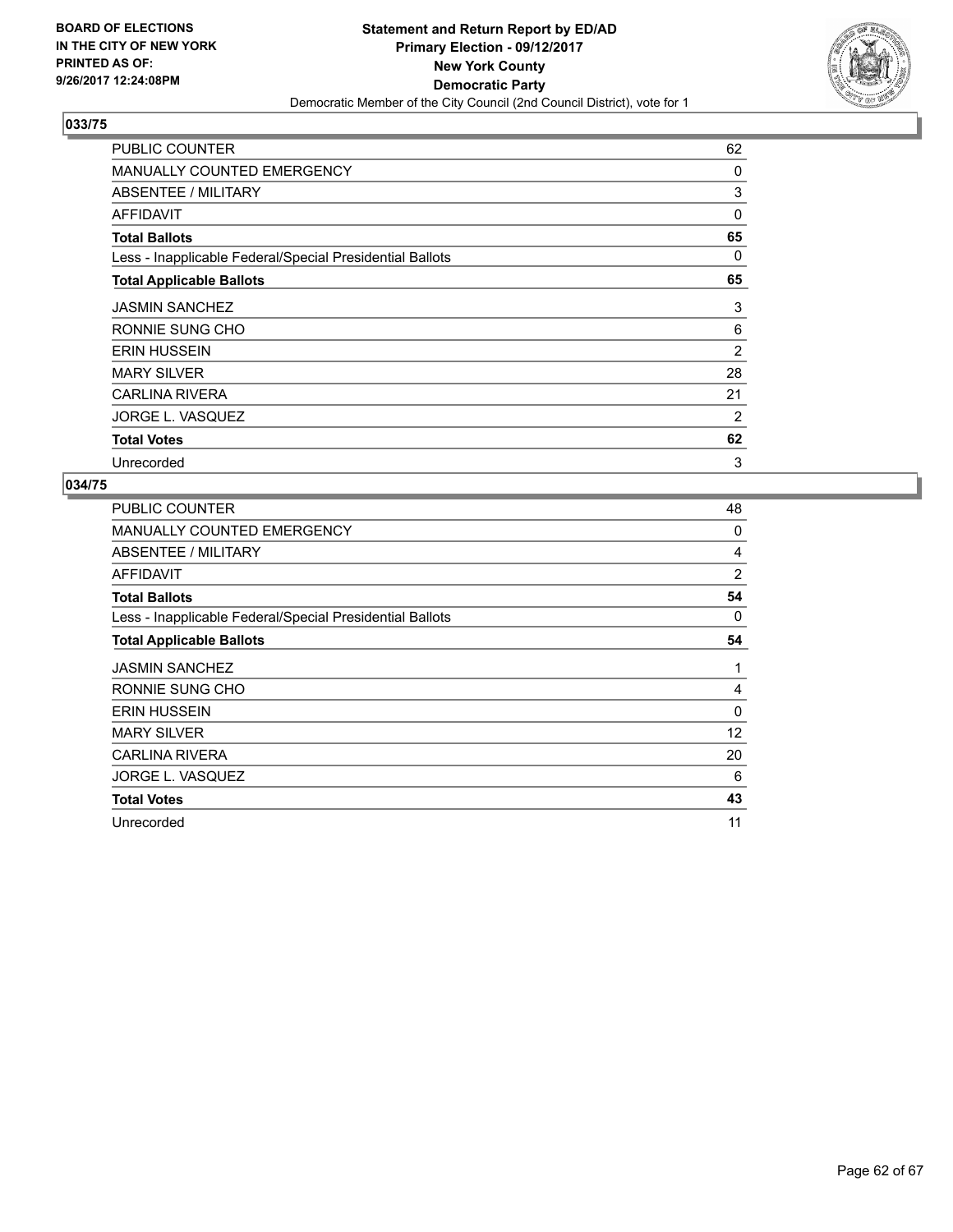

| <b>PUBLIC COUNTER</b>                                    | 64 |
|----------------------------------------------------------|----|
| <b>MANUALLY COUNTED EMERGENCY</b>                        | 0  |
| ABSENTEE / MILITARY                                      | 0  |
| AFFIDAVIT                                                | 0  |
| <b>Total Ballots</b>                                     | 64 |
| Less - Inapplicable Federal/Special Presidential Ballots | 0  |
| <b>Total Applicable Ballots</b>                          | 64 |
| <b>JASMIN SANCHEZ</b>                                    | 1  |
| RONNIE SUNG CHO                                          | 3  |
| <b>ERIN HUSSEIN</b>                                      | 1  |
| <b>MARY SILVER</b>                                       | 38 |
| <b>CARLINA RIVERA</b>                                    | 16 |
| JORGE L. VASQUEZ                                         | 2  |
| <b>Total Votes</b>                                       | 61 |
| Unrecorded                                               | 3  |

| <b>PUBLIC COUNTER</b>                                    | 80             |
|----------------------------------------------------------|----------------|
| <b>MANUALLY COUNTED EMERGENCY</b>                        | 0              |
| ABSENTEE / MILITARY                                      | 1              |
| AFFIDAVIT                                                | 1              |
| <b>Total Ballots</b>                                     | 82             |
| Less - Inapplicable Federal/Special Presidential Ballots | 0              |
| <b>Total Applicable Ballots</b>                          | 82             |
| <b>JASMIN SANCHEZ</b>                                    | $\overline{2}$ |
| RONNIE SUNG CHO                                          | 3              |
| <b>ERIN HUSSEIN</b>                                      | 0              |
| <b>MARY SILVER</b>                                       | 34             |
| <b>CARLINA RIVERA</b>                                    | 33             |
| JORGE L. VASQUEZ                                         | 4              |
| <b>Total Votes</b>                                       | 76             |
| Unrecorded                                               | 6              |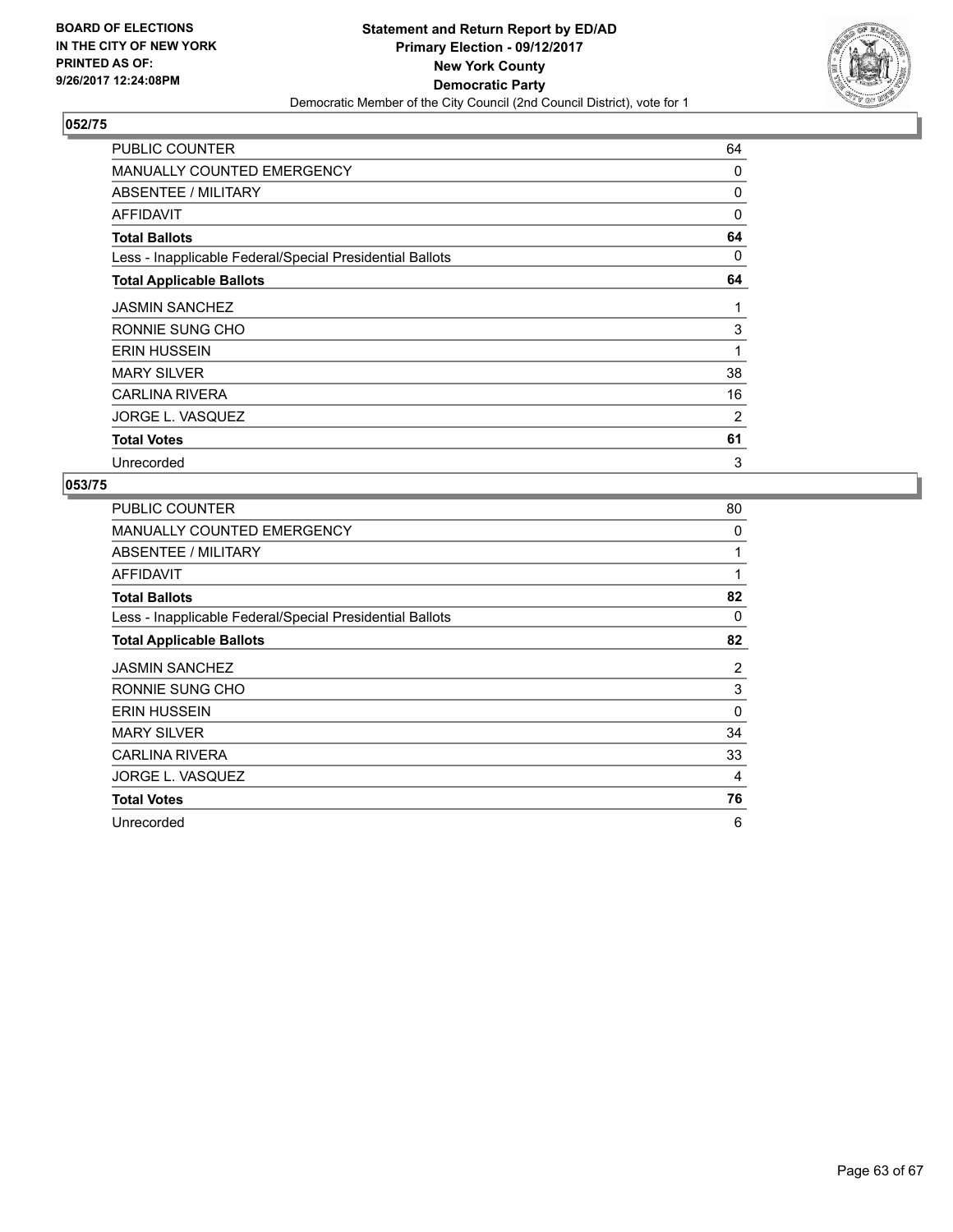

| <b>PUBLIC COUNTER</b>                                    | 54 |
|----------------------------------------------------------|----|
| <b>MANUALLY COUNTED EMERGENCY</b>                        | 0  |
| ABSENTEE / MILITARY                                      | 0  |
| AFFIDAVIT                                                | 0  |
| <b>Total Ballots</b>                                     | 54 |
| Less - Inapplicable Federal/Special Presidential Ballots | 0  |
| <b>Total Applicable Ballots</b>                          | 54 |
| <b>JASMIN SANCHEZ</b>                                    | 1  |
| RONNIE SUNG CHO                                          | 5  |
| <b>ERIN HUSSEIN</b>                                      | 1  |
| <b>MARY SILVER</b>                                       | 29 |
| <b>CARLINA RIVERA</b>                                    | 11 |
| JORGE L. VASQUEZ                                         | 2  |
| <b>Total Votes</b>                                       | 49 |
| Unrecorded                                               | 5  |

| <b>PUBLIC COUNTER</b>                                    | 90       |
|----------------------------------------------------------|----------|
| <b>MANUALLY COUNTED EMERGENCY</b>                        | 0        |
| ABSENTEE / MILITARY                                      | 3        |
| AFFIDAVIT                                                | $\Omega$ |
| <b>Total Ballots</b>                                     | 93       |
| Less - Inapplicable Federal/Special Presidential Ballots | 0        |
| <b>Total Applicable Ballots</b>                          | 93       |
| <b>JASMIN SANCHEZ</b>                                    | 0        |
| RONNIE SUNG CHO                                          | 4        |
| <b>ERIN HUSSEIN</b>                                      | 0        |
| <b>MARY SILVER</b>                                       | 66       |
| <b>CARLINA RIVERA</b>                                    | 18       |
| JORGE L. VASQUEZ                                         | 0        |
| <b>Total Votes</b>                                       | 88       |
| Unrecorded                                               | 5        |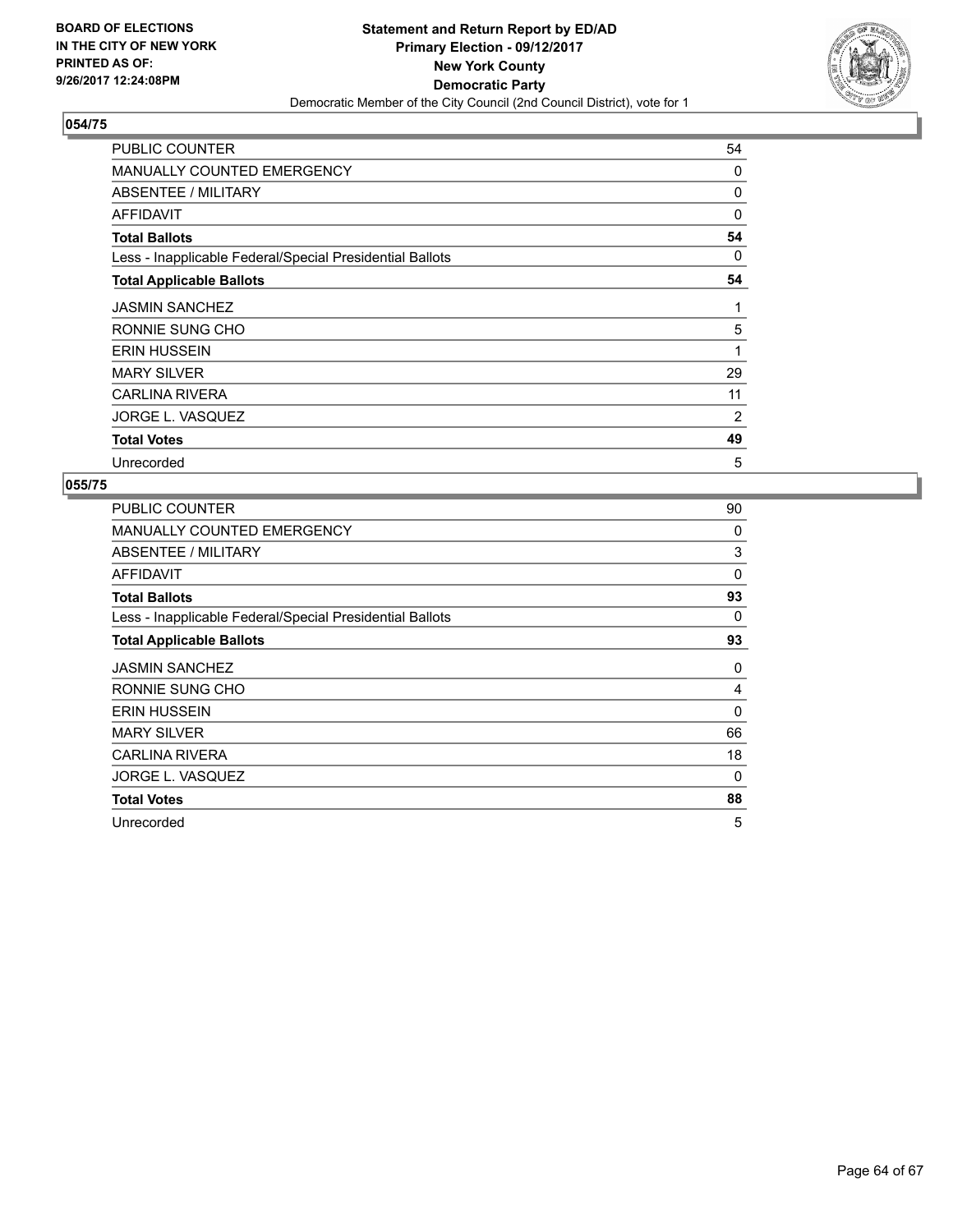

| <b>PUBLIC COUNTER</b>                                    | 108 |
|----------------------------------------------------------|-----|
| <b>MANUALLY COUNTED EMERGENCY</b>                        | 0   |
| <b>ABSENTEE / MILITARY</b>                               | 10  |
| AFFIDAVIT                                                | 0   |
| <b>Total Ballots</b>                                     | 118 |
| Less - Inapplicable Federal/Special Presidential Ballots | 0   |
| <b>Total Applicable Ballots</b>                          | 118 |
| <b>JASMIN SANCHEZ</b>                                    | 2   |
| RONNIE SUNG CHO                                          | 4   |
| <b>ERIN HUSSEIN</b>                                      | 4   |
| <b>MARY SILVER</b>                                       | 57  |
| <b>CARLINA RIVERA</b>                                    | 43  |
| JORGE L. VASQUEZ                                         | 4   |
| <b>Total Votes</b>                                       | 114 |
| Unrecorded                                               | 4   |

| <b>PUBLIC COUNTER</b>                                    | 55             |
|----------------------------------------------------------|----------------|
| <b>MANUALLY COUNTED EMERGENCY</b>                        | 0              |
| ABSENTEE / MILITARY                                      | $\overline{2}$ |
| AFFIDAVIT                                                | $\mathbf 0$    |
| <b>Total Ballots</b>                                     | 57             |
| Less - Inapplicable Federal/Special Presidential Ballots | 0              |
| <b>Total Applicable Ballots</b>                          | 57             |
| <b>JASMIN SANCHEZ</b>                                    | 2              |
| RONNIE SUNG CHO                                          | 6              |
| <b>ERIN HUSSEIN</b>                                      | 4              |
| <b>MARY SILVER</b>                                       | 12             |
| <b>CARLINA RIVERA</b>                                    | 27             |
| JORGE L. VASQUEZ                                         | 2              |
| <b>Total Votes</b>                                       | 53             |
| Unrecorded                                               | 4              |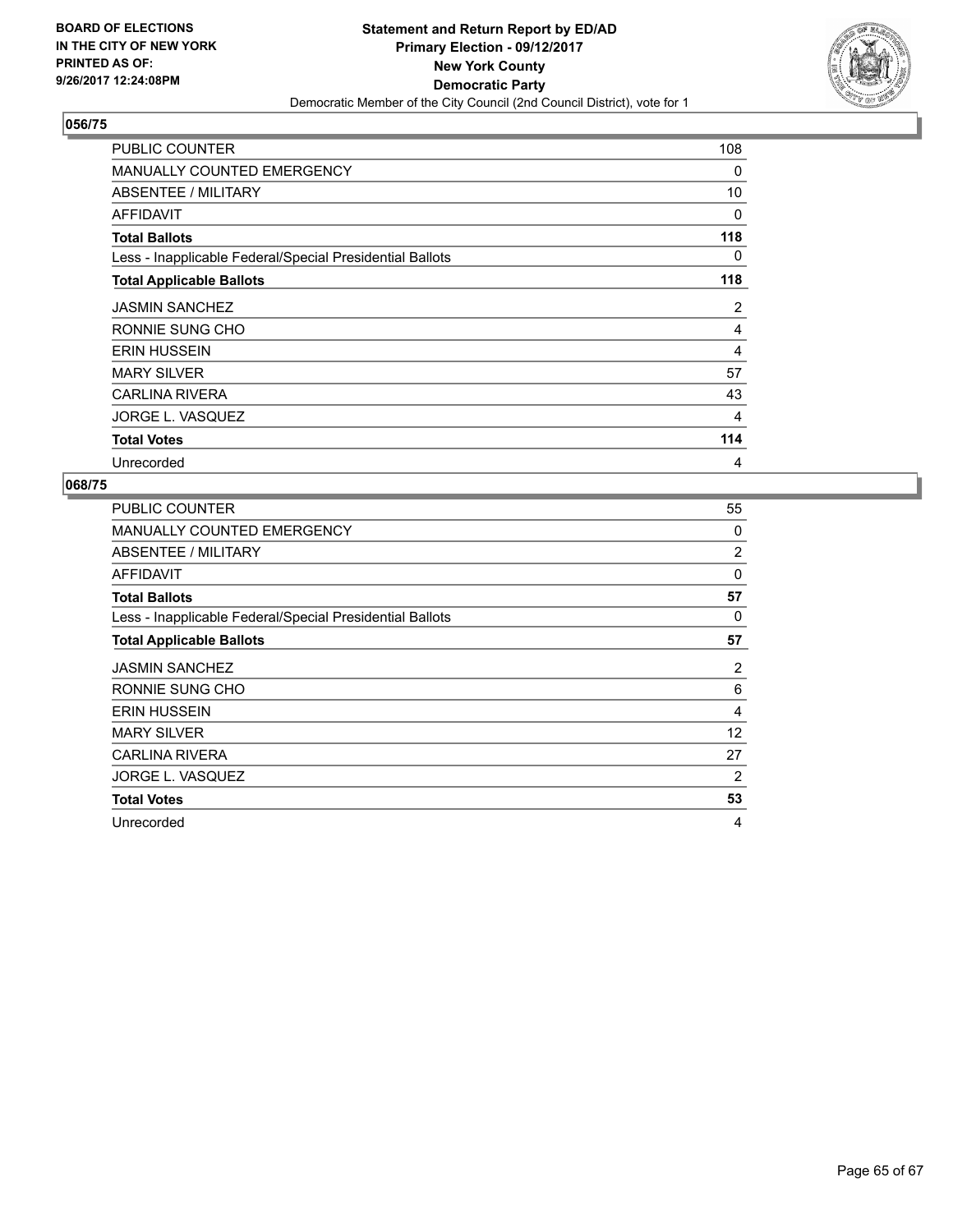

| <b>PUBLIC COUNTER</b>                                    | 56             |
|----------------------------------------------------------|----------------|
| <b>MANUALLY COUNTED EMERGENCY</b>                        | 0              |
| ABSENTEE / MILITARY                                      | 1              |
| AFFIDAVIT                                                | 0              |
| <b>Total Ballots</b>                                     | 57             |
| Less - Inapplicable Federal/Special Presidential Ballots | 0              |
| <b>Total Applicable Ballots</b>                          | 57             |
| <b>JASMIN SANCHEZ</b>                                    | 2              |
| RONNIE SUNG CHO                                          | 4              |
| <b>ERIN HUSSEIN</b>                                      | $\overline{2}$ |
| <b>MARY SILVER</b>                                       | 14             |
| <b>CARLINA RIVERA</b>                                    | 26             |
| JORGE L. VASQUEZ                                         | 8              |
| <b>Total Votes</b>                                       | 56             |
| Unrecorded                                               | 1              |